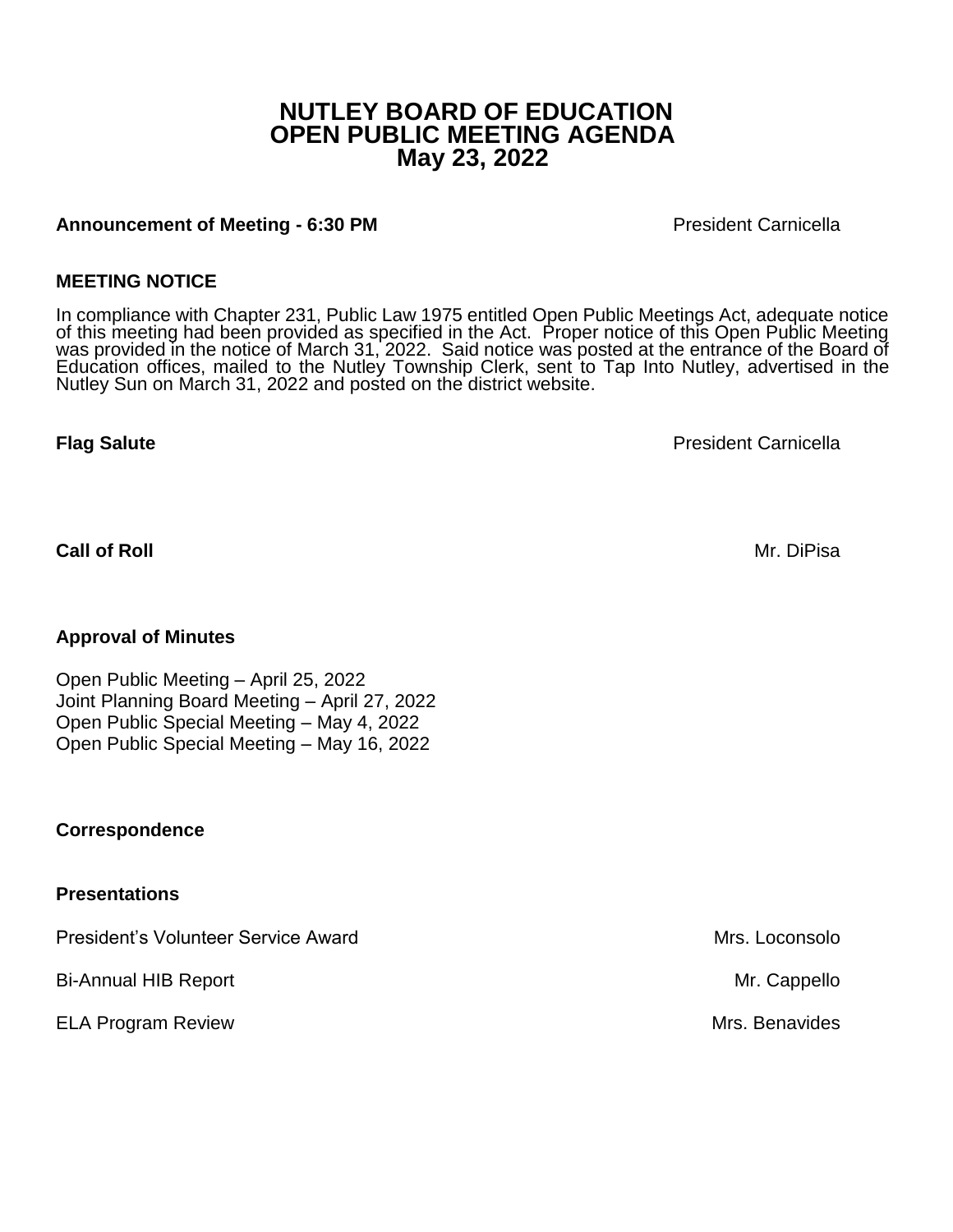## **Reports as follows**:

| <b>Committee Reports</b>           |                               |
|------------------------------------|-------------------------------|
| 4. Student Report                  | <b>Student Representative</b> |
| 3. Director of Buildings & Grounds | Mr. Parigi                    |
| 2. Board Secretary's Report        | Mr. DiPisa                    |
| 1. Superintendent's Report         | Mr. Bania                     |

#### **Hearing of Citizens**

We now come to the portion of our meeting where we allow members of the public to address the board. In this section we allow questions or comments on reports, resolutions, and all school – related matters.

Our Board regulations (#0167) allot 20 minutes for these communications. Each person shall be limited to three minutes and we ask you to try to stay within this requirement. Speakers may speak more than once only after all others wishing to speak on a topic have been heard.

All statements will be directed to me as the chairperson and no one may address board members individually.

Please be reminded that if your statement is: Too lengthy, abusive, obscene, irrelevant or redundant, your participation may be terminated.

Please remember to state your name and address each and every time you address the board. Does anyone have any questions?

## *ACADEMIC - Resolution 1-3*

## **1. APPROVAL OF FIELD TRIPS**

BE IT RESOLVED that the Board of Education approve the field trip list and all expenses as follows, in accordance with Policy 2340 Field Trips:

| <b>SCHOOL</b>                              | <b>TEACHER/PROGRAM</b>         | <b>DATE</b>                  | <b>LOCATION</b>                        |
|--------------------------------------------|--------------------------------|------------------------------|----------------------------------------|
| Nutley High School                         | Mr. Tempsick                   | 5/24/22<br>Rain date: 6/2/22 | Nutley Parks, Nutley, NJ               |
| Nutley High School<br>Walker Middle School | Ms. Soobrattie                 | 5/25/22                      | Newark Art Museum, Newark, NJ          |
| Nutley High School                         | Ms. Petrillo (Student Council) | 5/26/22                      | Six Flags, Jackson, NJ                 |
| Walker Middle School                       | Mr. Siculietano                | 5/26/22                      | Barnes & Noble, Applebees, Clifton, NJ |
| Nutley High School                         | Ms. Lodato                     | 6/2/22                       | WMS, Nutley, NJ                        |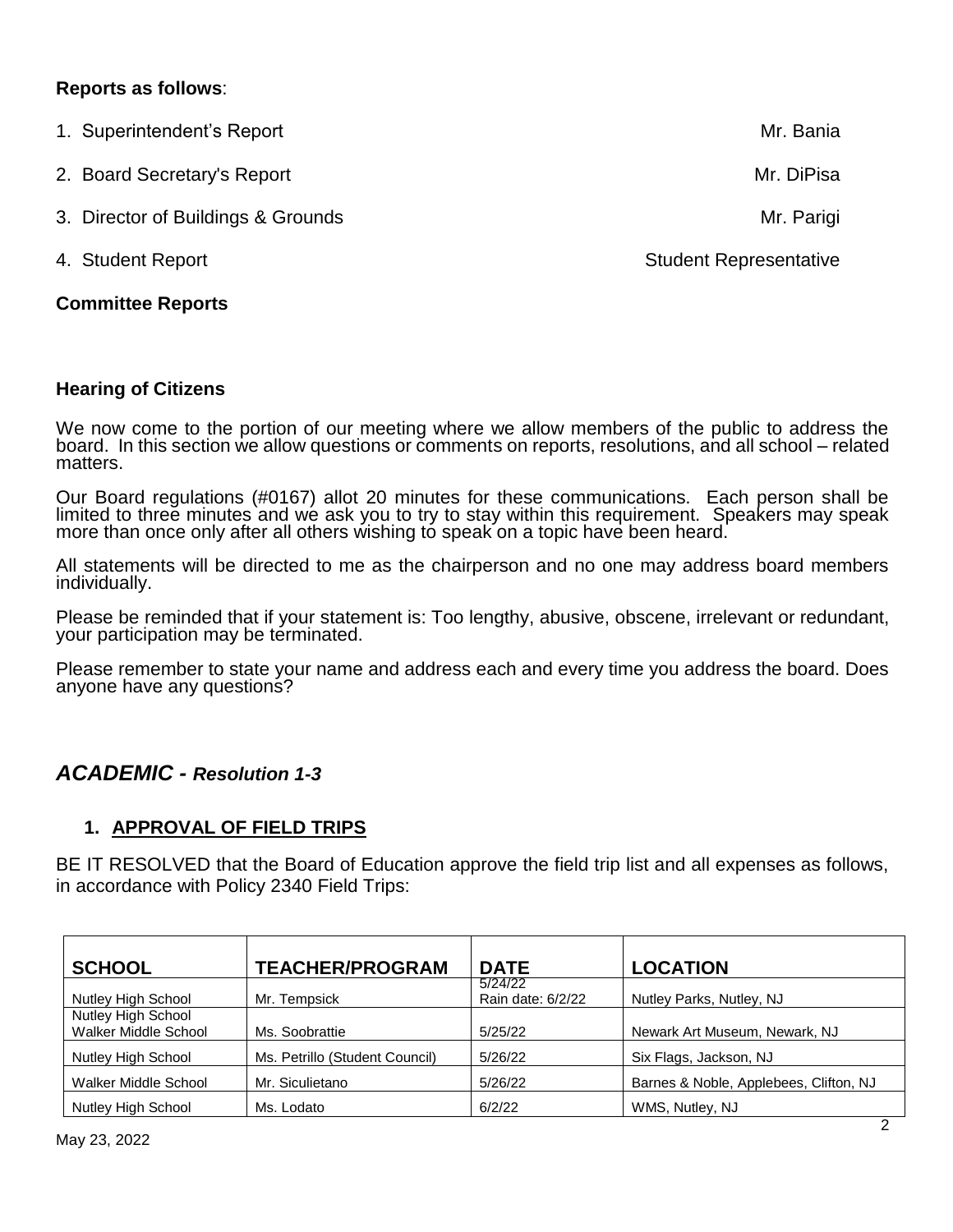| Radcliffe School              | Ms. Herbert, Ms. Quigley     | 6/2/22  | Nutley Police/Fire Department, Nutley, NJ |
|-------------------------------|------------------------------|---------|-------------------------------------------|
|                               | Ms. Neri, Ms. Maldonado, Ms. |         | Meadowlands Environmental Center,         |
| Yantacaw School               | Mercogliano                  | 6/2/22  | Lyndhurst, NJ                             |
|                               | Ms. Mazza, Ms. D'Urso (Key   |         |                                           |
| Nutley High School            | Club)                        | 6/6/22  | Sandy Hook State Park, Sandy Hook, NJ     |
| Nutley High School            | Ms. Lodato AM                | 6/7/22  | WMS, Nutley, NJ                           |
| Nutley High School            | Ms. Lodato PM                | 6/7/22  | WMS, Nutley, NJ                           |
|                               | Ms. Domantay                 |         |                                           |
| Radcliffe School              | In House (Dinosaurs Rock)    | 6/18/22 | Radcliffe School, Nutley, NJ              |
| All District Elementary       |                              |         |                                           |
| Schools 6 <sup>th</sup> Grade | Ms. Loconsolo                | 6/10/22 | LEAD Picnic, Nutley, NJ                   |
|                               | Ms. Mazza, Ms. D'Urso (Key   |         |                                           |
| Nutley High School            | Club)                        | 6/10/22 | Cerebral Palsy Center, Belleville, NJ     |
| Radcliffe School              | Ms. Mosca                    | 6/13/22 | Imagine That, Florham Park, NJ            |

## **2. APPROVAL OF PROFESSIONAL DEVELOPMENT DAYS/TRAVEL REIMBURSEMENT**

BE IT RESOLVED that the Board of Education approve the travel list and all expenses per as follows, in accordance with Policy 3240 Professional Development for Teachers and School Leaders:

| <b>EMPLOYEE/BOARD</b>              |                                                                         |                 |                                          |                       |
|------------------------------------|-------------------------------------------------------------------------|-----------------|------------------------------------------|-----------------------|
| <b>MEMBER</b>                      | <b>PROGRAM NAME</b>                                                     | <b>DATE</b>     | <b>LOCATION</b>                          | <b>COST</b>           |
| Benavides, Brooke                  | <b>Literacy Leaders Network</b>                                         | 4/26/22         | Paramus, NJ                              | \$0                   |
|                                    |                                                                         |                 |                                          |                       |
| Casey, Amber                       | Dyslexia: An Introduction to the<br>Orton-Gillingham Approach           | 5/19/22         | Online                                   | \$49.00/registration  |
| Polynice, Rebecca                  | North Jersey School Music<br>Association (NJSMA)                        | 6/6/22          | Mountain<br>Lakes, NJ                    | $$0 + travel$         |
|                                    |                                                                         |                 |                                          |                       |
| Gambaro, Jainine                   | Small Group Instruction: Teaching<br>with Intention and Power           | 6/8/222         | Virtual                                  | \$125.00/registration |
| Melchionne, Angeliki               | AP Summer Institute: Art History @<br>TCU                               | 6/13/22-6/16/22 | Virtual                                  | \$600.00              |
| Porrino, Robert<br>Stine, Jennifer | Elective Course Common Planning                                         | 6/14/22         | <b>NHS</b>                               | \$0                   |
| Toledano, Katie                    | English Literature and Composition:<br>Online APSI @ Rutgers University | 7/18/22-7/21/22 | Virtual                                  | \$900.00/registration |
| Gumbs, Alina                       | AP Environment Science Summer<br>Institute                              | 7/11/22-7/15/22 | <b>Finchburg State</b><br>University, MA | \$1290/registration   |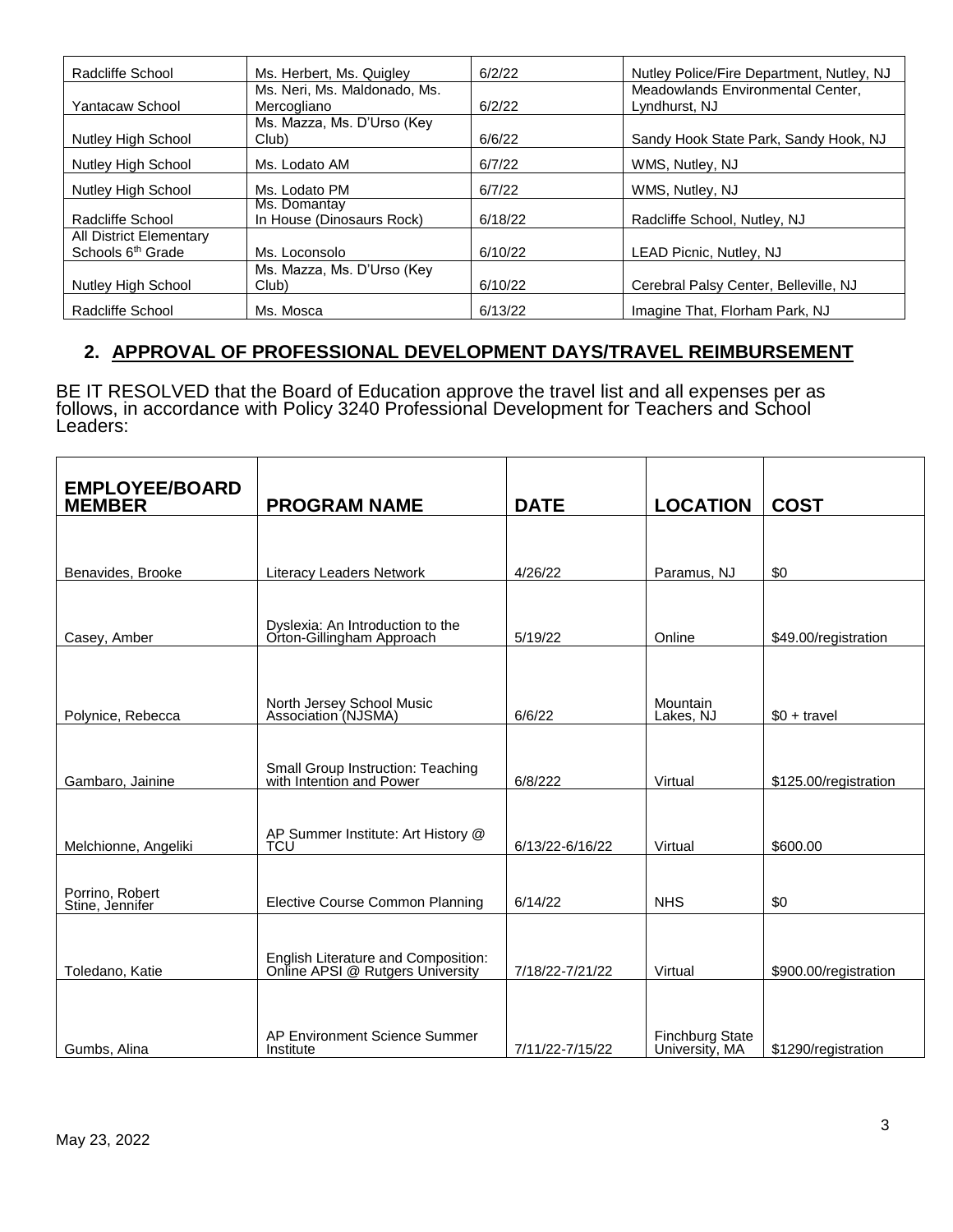## **3. APPROVAL OF INTERNSHIP AND/OR PRACTICUM OR FIELD EXPERIENCE**

BE IT RESOLVED that the Board of Education approves the following internships and/or practicum to be conducted in district, conforming to standards of practice and confidentiality.

| <b>Student</b>    | School               | <b>Area of Exploration</b> |
|-------------------|----------------------|----------------------------|
| Frank DeMaio, Jr. | Caldwell University  | Field Experience           |
| Nicole Shanklin   | Centenary University | Research for Doctorate     |

# *ADMINISTRATION - Resolutions 1-2*

## **1. APPROVAL OF HARASSMENT, INTIMIDATION & BULLYING (Second Reading)**

BE IT RESOLVED that the Board of Education affirm the Superintendent of Schools' recommendation for disciplinary consequences and/or remedial actions as required by the State of New Jersey under the Anti-Bullying Rights for the following reports:

> 2022-3-25 HIB Report to the Board 2022-4-1 HIB Report to the Board 2022-4-8 HIB Report to the Board 2022-4-14 HIB Report to the Board

# **2. APPROVAL OF HARASSMENT, INTIMIDATION & BULLYING (First Reading)**

BE IT RESOLVED that the Superintendent of Schools' has reported to the Board of Education the results of the HIB investigation report(s) listed below. Parents of involved students' offenders and targets/victims shall be provided with information about the investigation in writing within five school days after the results of the investigations are reported to the Board of Education.

> 2022-4-29 HIB Report to the Board 2022-5-6 HIB Report to the Board 2022-5-13 HIB Report to the Board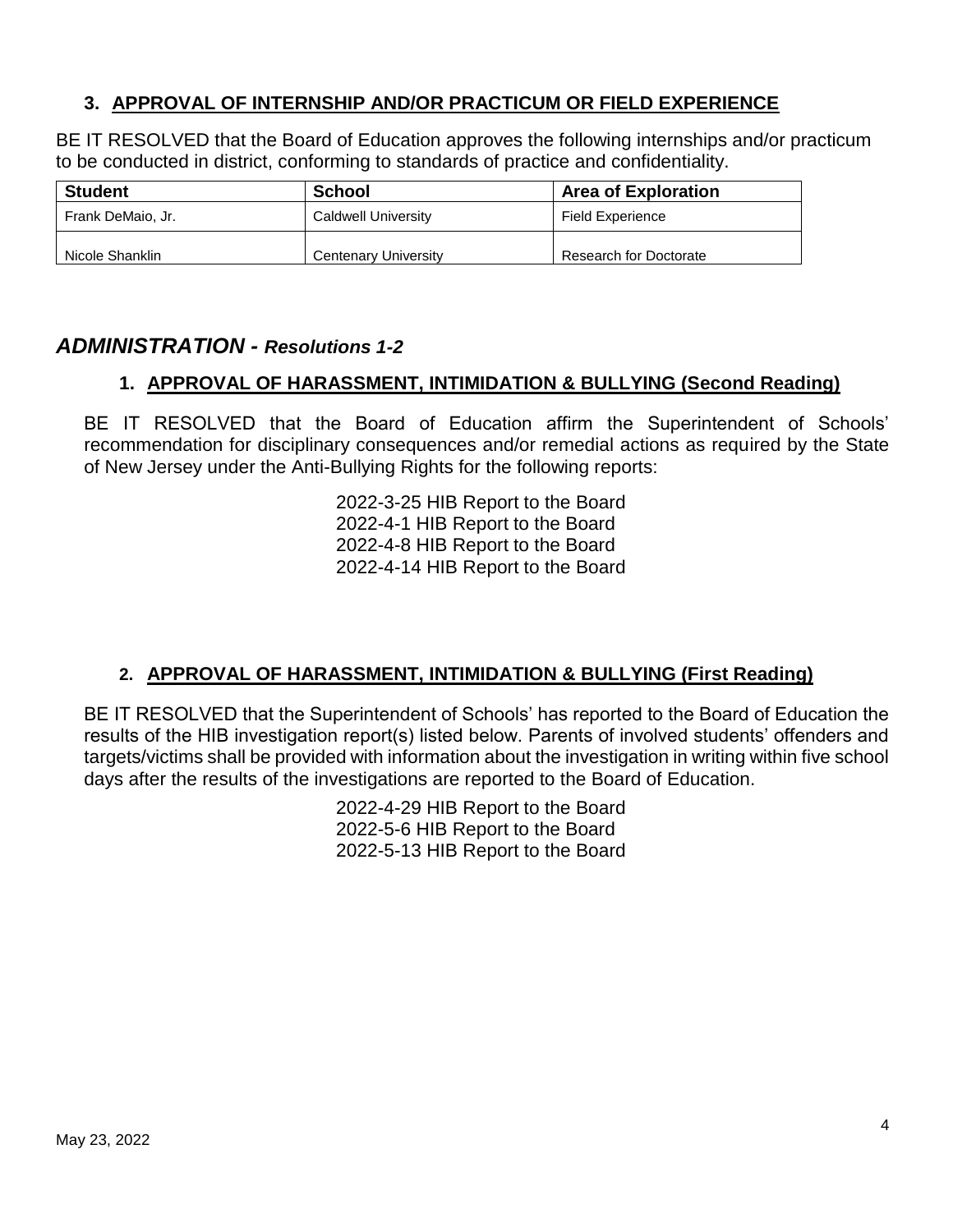# **1. TAX REMITTANCE SCHEDULE**

BE IT RESOLVED that the Board of Education hereby approve the following 2022-2023 tax remittance schedule to submit to the Nutley Town Council:

| <b>Deposit Date</b>              | <b>Amount Requested</b> |
|----------------------------------|-------------------------|
|                                  |                         |
| Monday, July 11, 2022            | 2,650,986               |
| <b>Monday, July 25, 2022</b>     | 2,650,986               |
| Monday, August 8, 2022           | 2,650,986               |
| Monday, August 22, 2022          | 2,650,986               |
| Monday, September 12, 2022       | 2,650,986               |
| Monday, September 26, 2022       | 2,650,986               |
| Tuesday, October 11, 2022        | 2,650,986               |
| Monday, October 24, 2022         | 2,650,986               |
| Monday, November 14, 2022        | 2,650,986               |
| Monday, November 28, 2022        | 2,650,986               |
| Monday, December 12, 2022        | 2,650,986               |
| Monday, December 26, 2022        | 2,650,989               |
| Monday, January 9, 2023          | 2,650,986               |
| Monday, January 23, 2023         | 2,650,986               |
| Monday, February 13, 2023        | 2,650,986               |
| Monday, February 27, 2023        | 2,650,986               |
| Monday, March 13, 2023           | 2,650,986               |
| Monday, March 27, 2023           | 2,650,986               |
| Monday, April 10, 2023           | 2,650,986               |
| Monday, April 24, 2023           | 2,650,986               |
| <b>Monday, May 8, 2023</b>       | 2,650,986               |
| Monday, May 22, 2023             | 2,650,986               |
| Monday, June 12, 2023            | 2,650,986               |
| <b>Monday, June 26, 2023</b>     | 2,650,988               |
| <b>Total</b>                     | 63,623,669              |
|                                  |                         |
| <b>Total Tax Levy 2022/2023:</b> | 63,623,669              |

# **2. SECRETARY & TREASURER'S REPORT - APRIL 2022**

BE IT RESOLVED that the Board of Education approve the acknowledgement and acceptance of the reports of the Board Secretary (Appendix A) and Treasurer of School Monies (Appendix B) for the period ending April 30, 2022.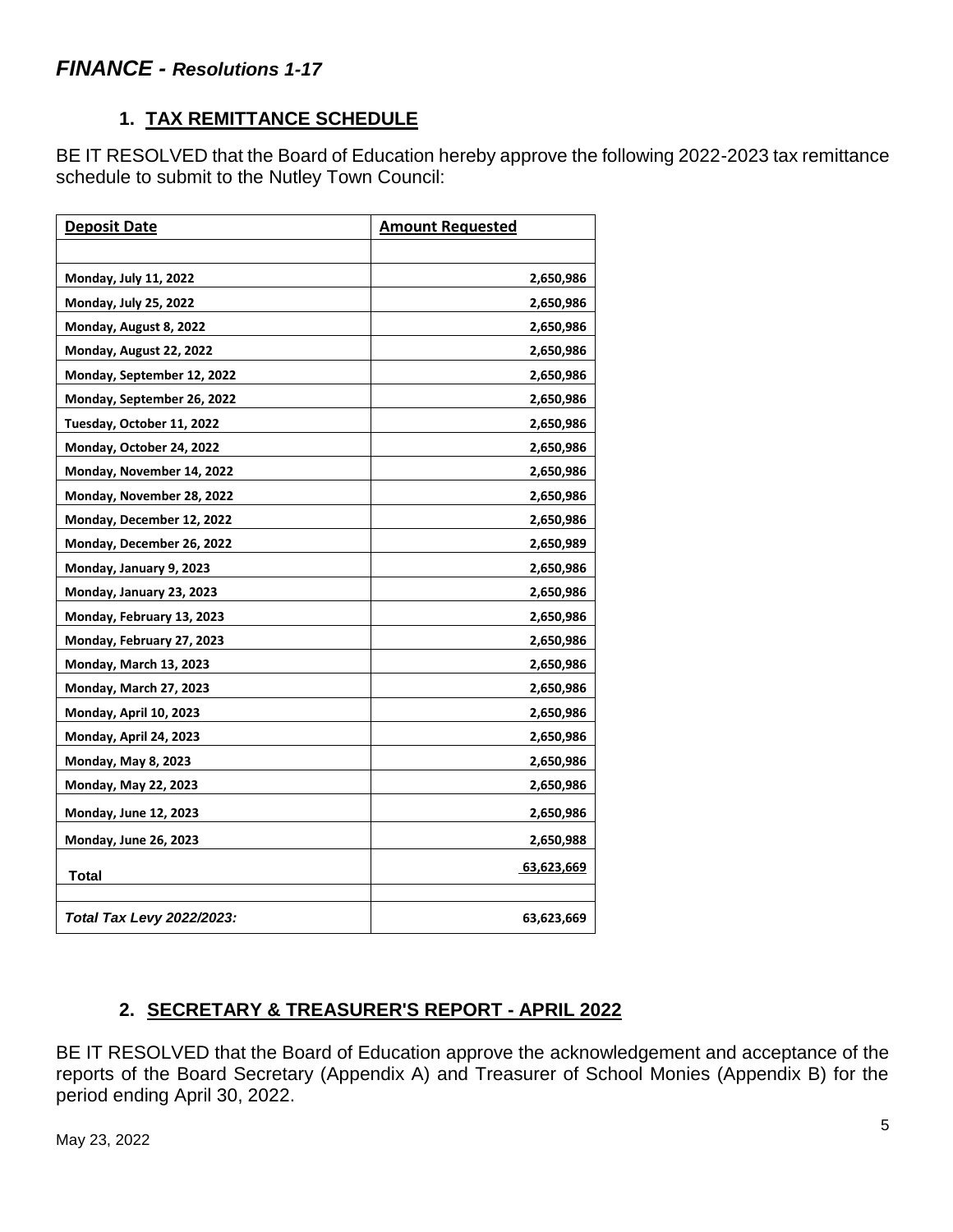# **3. CERTIFICATION OF MAJOR ACCOUNT FUND STATUS – APRIL 2022**

BE IT RESOLVED that pursuant to NJAC 6A:23-2.11(c) 4, the Nutley Board of Education certifies that as of April 30, 2022 after review of the Secretary's monthly financial report (Appropriations section) and upon consultation with the appropriate district officials, to the best of its knowledge no major account or fund has been over-expended in violation of NJAC 6A:23-2.11(b) and that sufficient funds are available to meet the district's financial obligations for the remainder of the fiscal year. (Major funds are General Fund, Capital Projects and Debt Service.)

## **4. BILLS AND MANDATORY PAYMENTS - MAY 2022**

BE IT RESOLVED that the Board of Education approves the payment of bills and mandatory payments dated May 23, 2022 in the total amount of \$ 6,900,871.27 (Appendix C).

## **5. CERTIFICATION OF IMPLEMENTATION (COI) REPORT/AUDIT 2020/2021**

BE IT RESOLVED, That the Board approves the Certification of Implementation (COI) as per (Appendix D) responding to the recommendations of the auditor and that copies of the Certification of Implementation (COI) is to be submitted, as required, to the County Superintendent of Schools.

## **6. APPROVAL OF DENTAL CONTRACT RENEWAL - 2022 -2023**

BE IT RESOLVED that the Nutley Board of Education approves an agreement with Horizon Blue Cross and Blue Shield of New Jersey to provide dental insurance coverage for the Nutley Board of Education employees, effective July 1, 2022 through June 30, 2023.The contract is on file in the Board Office.

Single Coverage  $$43.32$  per month Family Coverage \$107.36 per month

# **7. STUDENT ACCIDENT AND ATHLETIC INSURANCE – School Year 2022-2023**

BE IT RESOLVED that the Board of Education approves Bollinger Co. as the agent for offering voluntary student accident insurance for the 2022-2023 school year, and

BE IT FURTHER RESOLVED that athletic insurance for the 2022-2023 school year be secured from Bollinger Co. on a full excess plan at an annual cost of \$71,826.00.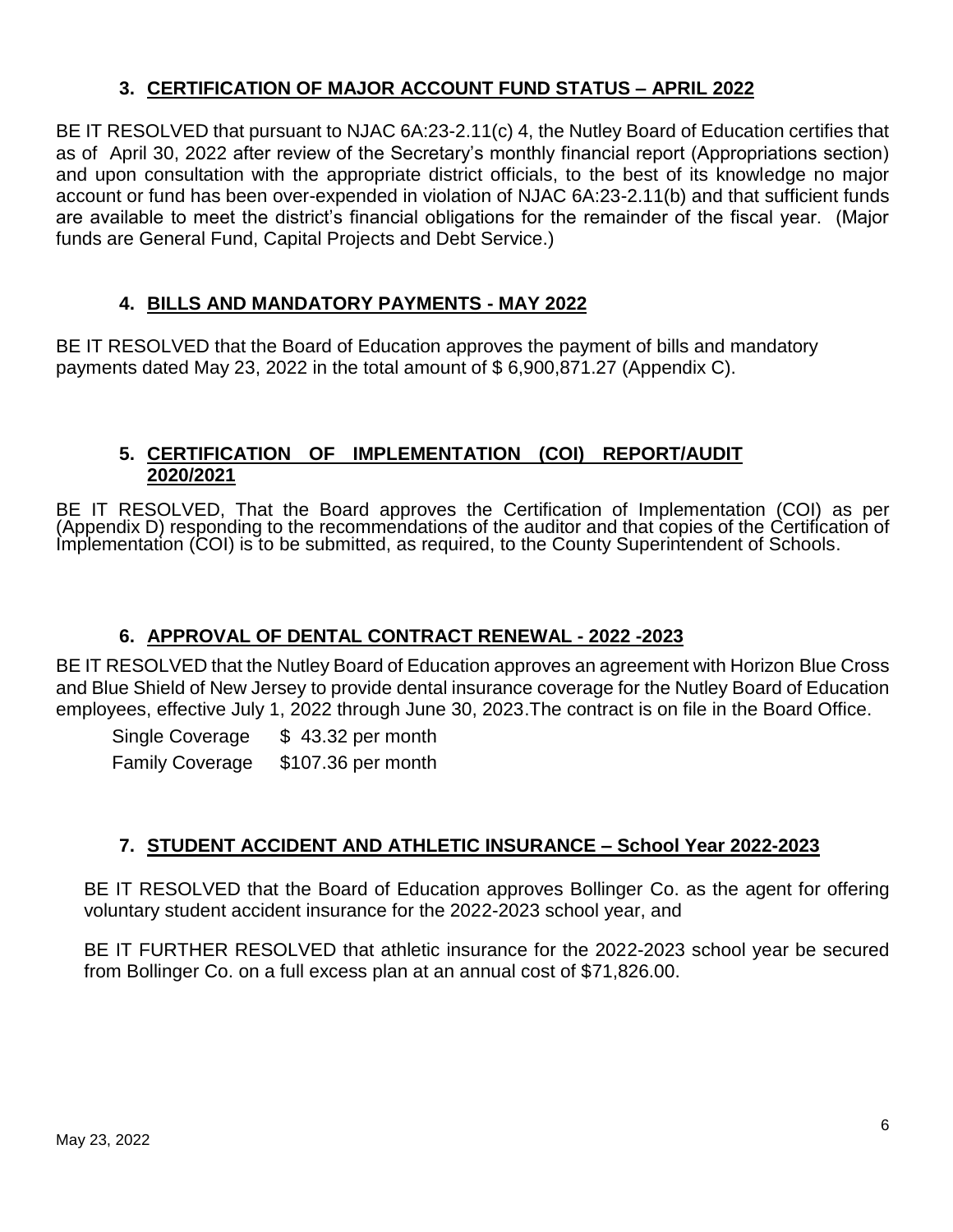## **8. TUITION STUDENTS - 2022 -2023**

BE IT RESOLVED that the Nutley Board of Education approves enrollment of students on a tuition basis for the 2022-2023 school year, pursuant to existing employment agreements:

| <b>Number of Students</b> | <b>Grade Level</b> |
|---------------------------|--------------------|
|                           | 9th grade          |
|                           | Pre-K              |

## **9. APPROVAL TO ADVERTISE FOR BIDS, SOLICIT QUOTATIONS OR PURCHASE BY STATE CONTRACT – 2022-2023**

BE IT RESOLVED that the Board of Education approves the authorization of the Business Administrator/Board Secretary to advertise for bids, solicit quotations, purchase by State Contract or recommend for contract renewal the following items/services for the 2022/2023 school year:

Air Conditioners Alarm System Service/Installation and Industrial Arts Supplies & Athletic Supplies & Athletic Supplies and Equipment Audio Visual Supplies and Equip.<br>Auditorium Seating Audio Visual Supplies and Equip.<br>
Audio Visual Supplies and Equip.<br>
Auditorium Seating<br>
Boiler Repair<br>
Boiler Repair<br>
Locker Refinishing **Boiler Repair Communist Control Control Control Control Control Control Control Control Control Control Control Control Control Control Control Control Control Control Control Control Control Control Control Control Contr** Boiler Water Treatment Musical Instruments & Supplies<br>Building Materials Musical Office Furniture & Equipment Building Materials **Building Materials** Office Furniture & Equipment Calculators Carpeting<br>
Chalkboards/Bulletin Boards
Periodical Subscriptions Chalkboards/Bulletin Boards<br>
Commercial Printing<br>
Photocopiers Commercial Printing<br>Computers and Accessories Computers and Accessories<br>
Computer Hardware Maintenance<br>
Replacement Doors & Hardwa Computer Networking Custodial Uniforms<br>Electrical Supplies Electrical Supplies<br>
Electrical Work School Supplies<br>
School Supplies<br>
School Supplies Floor Repair & Floor Tile Installation Science Supplies & Equipment Grounds Supplies & Equipment Sidewalk and Paving Work Grounds Supplies & Equipment Sidewalk and Paving Work<br>Gym & Classroom Floor Restoration Solid Waste Disposal<br>Hand & Power Tools Stage Drapery Hand & Power Tools Stage Drapery Heating Plant Modifications<br>Cell Phone Cell Phone **Ventilating Equipment** Tree Removal & Pruning Window Shades & Blinds Tree Removal & Pruning<br>Buildings & Grounds Vehicles Vehicle Maintenance

Office Paper<br>Paint Replacement Doors & Hardware<br>Roofing Work<br>School Furniture School Supplies<br>Science Supplies & Equipment

# **10.REQUESTS FOR USE OF SCHOOL BUILDINGS AND GROUNDS – 2021-2022**

BE IT RESOLVED that the Board of Education approve the requests for the use of school buildings and grounds, that conform to the rules and regulations set by the Board of Education as follows:

| <b>REQUESTS</b>                                                    | <b>PURPOSE OF USE</b>                           | <b>FACILITIES</b>           | <b>DATE</b> | <b>TIME</b>      | <b>FEES</b>                            | NO. OF<br><b>EVENTS</b> |
|--------------------------------------------------------------------|-------------------------------------------------|-----------------------------|-------------|------------------|----------------------------------------|-------------------------|
| Nicole Davino<br>Lincoln School PTO                                | Lincoln School 6th Grade Car<br>Wash Fundraiser | Lincoln School Black<br>Top | 6/4/22      | 10:00 am-2:00 pm | Facilities: None<br>Custodian:<br>None |                         |
| Nicole Davino<br>Lincoln School PTO                                | Lincoln School Family Fun<br>Night              | Lincoln School Black<br>Top | 6/10/22     | 6:00 PM-10:00 pm | Facilities: None<br>Custodian:<br>None |                         |
|                                                                    |                                                 |                             |             |                  |                                        |                         |
| <b>Total Use of Property</b><br><b>Represented By The</b><br>Above |                                                 |                             |             |                  |                                        |                         |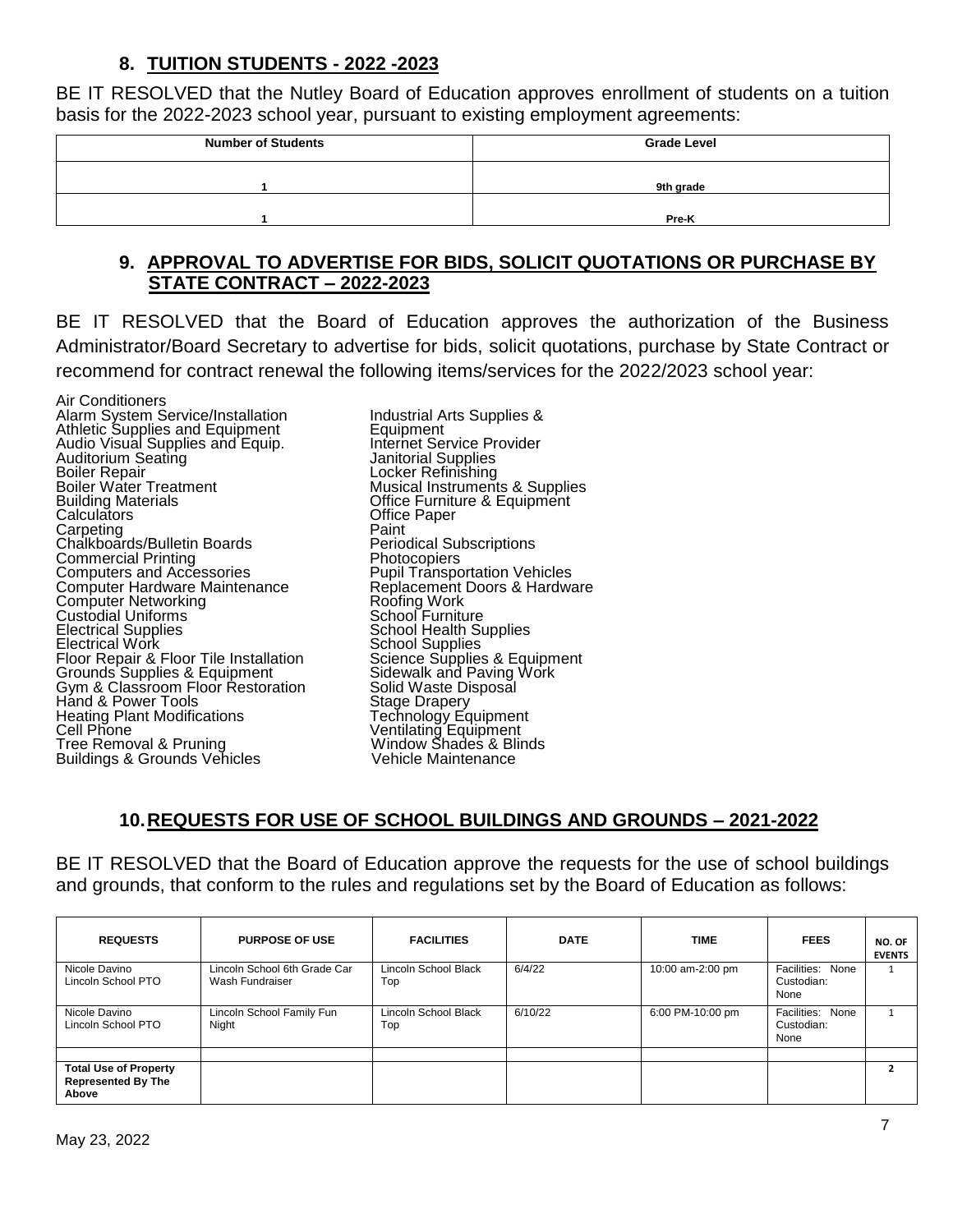## **11.APPROVAL OF NJSIAA ANNUAL MEMBERSHIP – 2022-2023**

BE IT RESOLVED that the Board of Education approve the annual membership for NJSIAA for the 2022-2023 school year at a fee of \$2,500.00.

# **12.APPROVAL OF TECHNOLOGY CONTRACT –2022-2023**

BE IT RESOLVED that the Board of Education approve the following technology contracts for the 2022-2023 school year:

| <b>Technology Company</b>                                                      | <b>Annual Fee</b> |
|--------------------------------------------------------------------------------|-------------------|
| ABC-Clio, LLC                                                                  | \$4,295.00        |
| Albert                                                                         | \$11,197.00       |
| Amplified- Google Enterprise                                                   | \$12,600.00       |
| Brainpop                                                                       | \$20,146.50       |
| <b>Book Creator</b>                                                            | \$360.00          |
| <b>Boomalang Company</b>                                                       | \$760.00          |
| Capstone-Pebble Go                                                             | \$9,020.25        |
| Conjuguemos                                                                    | \$200.00          |
| CDW-G Umbrella Cloud Security Subscription                                     | \$10,948.00       |
| <b>CDW- Smart Learning Suite</b>                                               | \$3,564.00        |
| Computer Solutions, Inc.                                                       | \$9,564.00        |
| <b>DBQ Company</b>                                                             | \$5,250.00        |
| Destiny Library License -Follett School Solutions, Inc.                        | \$7,394.17        |
| Epuzzle                                                                        | \$2800.00         |
| <b>Explore E learners - Gizmos</b>                                             | \$13,845.00       |
| Fitnessgram Software                                                           | \$1,043.00        |
| Frontline Technologies, Inc. for AESOP & Time & Attendance & Central Solutions | \$46,554.67       |
| Frontline Technologies, Inc. for Applitrack                                    | \$4,445.62        |
| Gale- Cengage Learning                                                         | \$5,714.58        |
| Heartland / NutriKids / My Schoolbucks                                         | \$3,170.00        |
| Inforbase                                                                      | \$4,524.59        |
| Ithaka - JSTOR-AAF - Secondary Schools                                         | \$1,560.00        |
| Intrado - School Messenger                                                     | \$6355.50         |
| <b>IXL Learning</b>                                                            | \$23,906.00       |
| Kami Notable, Inc.                                                             | \$10,000.00       |
| Kodable / Surfscore, Inc.                                                      | \$8,750.00        |
| Kuta Software                                                                  | \$403.00          |
| Latin Tutorial                                                                 | \$240.00          |
| Learning A-Z                                                                   | \$21,598.00       |
| PowerSchool / Naviance, Inc.                                                   | \$8,449.00        |
| <b>Mystery Science</b>                                                         | \$6,625.00        |
| New York Times Digital                                                         | \$2,844.40        |
| Newsela                                                                        | \$33,629.20       |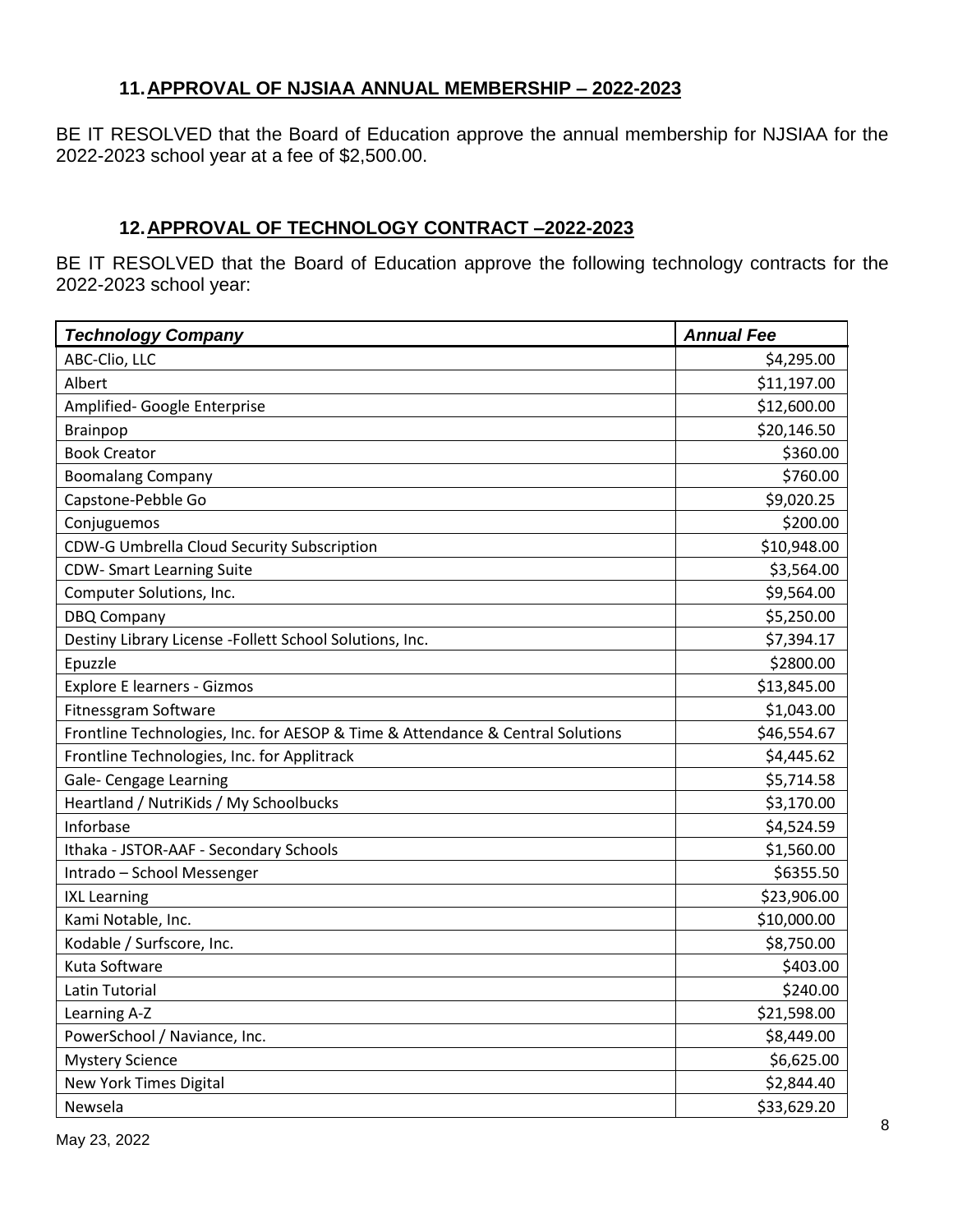| <b>OnCourse Systems for Education</b>          | \$28,201.78 |
|------------------------------------------------|-------------|
| Powerschool - Schoology                        | \$36,480.00 |
| Quizizz                                        | \$11,000.00 |
| Quizlet                                        | \$287.92    |
| Realtime Information Technology, Inc.          | \$53,874.01 |
| rSchool Today                                  | \$4,044.00  |
| Scholastic Action & Que Tal for World Language | \$510.68    |
| Stukent, Inc.                                  | \$1,300.00  |
| Swank K-12 Streaming                           | \$4,875.00  |
| Turnitin, LLC                                  | \$9,754.80  |
| Typetastic                                     | \$2,200.00  |
| Vista                                          | \$5,933.40  |
| <b>Wayside Publishing</b>                      | \$473.46    |
| WeVideo                                        | \$1,076.40  |
| White Rock Cybersecurity                       | \$30,926.96 |
| White Rock Cybersecurity                       | \$6,969.20  |
| World Book, Inc.                               | \$2,651.00  |

## **13.SCHOOL BUS EMERGENCY EVACUATION DRILLS – MAY 2022**

BE IT RESOLVED that the Board of Education approves the emergency school bus evacuation drills in accordance to the New Jersey Administrative code NJAC 6A:21-11.2 on file in the Business Office.

## **14.APPROVAL OF SUBMISSION OF APPLICATION – Carl D. Perkins, Strengthening Career and Technical Education for the 21st Century Act (Perkins V) - 2022-2023**

BE IT RESOLVED that the Board of Education approve submission of the 2022-2023 application for the Carl D. Perkins, Strengthening Career and Technical Education for the 21st Century Act (Perkins V) in the amount of \$ 23,774.00.

## **15.APPROVAL OF LOA – POSITIVE COACHING ALLIANCE - 2022-2024**

BE IT RESOLVED that the Board of Education approve the letter of agreement between Positive Coaching Alliance and the Nutley Board of Education for a two year agreement to provide coaching workshops at a fee of \$4,400.00 per year.

## **16.APPROVAL OF DONATION – NUTLEY HIGH SCHOOL TRACK PROGRAM - 2022**

BE IT RESOLVED that the Board of Education approve the donation from the Estate of Ronnie Horn for the Nutley High School Track Program in the amount of \$2,000.00.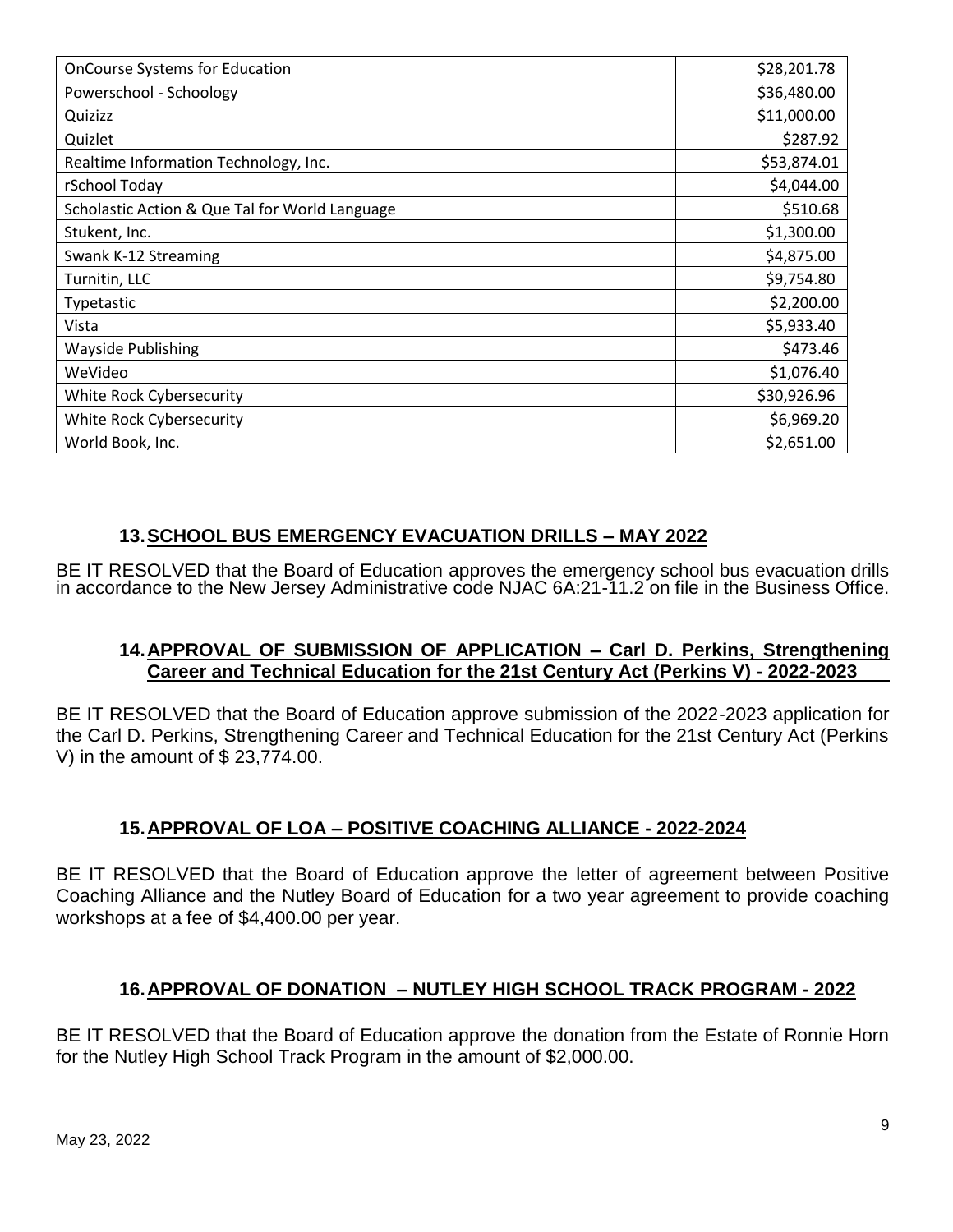## **17.APPROVAL OF DONATION – NUTLEY HIGH SCHOOL - 2022**

BE IT RESOLVED that the Board of Education approve the donation from the United States Census Bureau – School Pulse Panel for the Nutley High School in the amount of \$1,200.00.

## *POLICY – Resolution 1-2*

## 1. **APPROVAL OF ADOPTION OF POLICIES (Second Reading)**

BE IT RESOLVED that the Board of Education adopt the following bylaws, policies and regulations.

| 3124  | <b>EMPLOYMENT CONTRACT</b>  |
|-------|-----------------------------|
| 4124  | <b>EMPLOYMENT CONTRACT</b>  |
| 4151  | <b>ASSESSMENT OF PAY</b>    |
| 3141  | <b>RESIGNATION</b>          |
| 4240  | <b>EMPLOYEE TRAINING</b>    |
| 4360  | SUPPORT STAFF MEMBER TENURE |
| 9150  | <b>SCHOOL VISITORS</b>      |
| R9150 | <b>SCHOOL VISITORS</b>      |
| 3151  | <b>ASSESSMENT OF PAY</b>    |
| 3340  | <b>GRIEVANCE</b>            |
| 3371  | <b>SHORT TENURE PERIOD</b>  |

## 2. **APPROVAL OF ADOPTION OF POLICIES (First Reading)**

BE IT RESOLVED that the Board of Education adopt the following bylaws and policies

|         | <b>FOREWORD</b>                                                              |
|---------|------------------------------------------------------------------------------|
| 1648.15 | RECORDKEEPING FOR HEALTHCARE SETTINGS IN SCHOOL BUILDINGS - COVID-19         |
| 2415.04 | TITLE I – DISTRICT WIDE PARENT AND FAMILY ENGAGEMENT                         |
| 2415.50 | LINCOLN ELEMENTARY SCHOOL – TITLE I – SCHOOL PARENT AND FAMILY ENGAGEMENT    |
| 2415.51 | WASHINGTON ELEMENTARY SCHOOL – TITLE I – SCHOOL PARENT AND FAMILY ENGAGEMENT |
| 2415.52 | JOHN H. WALKER MIDDLE SCHOOL – TITLE I – SCHOOL PARENT AND FAMILY ENGAGEMENT |
| 2415.53 | NUTLEY HIGH SCHOOL – TITLE I – SCHOOL PARENT AND FAMILY ENGAGEMENT           |
| 2416.01 | POSTNATAL ACCOMMODATIONS FOR STUDENTS                                        |
| 2417    | STUDENT INTERVENTION AND REFERRAL SERVICES                                   |
| 2461    | SPECIAL EDUCATION / RECEIVING SCHOOLS                                        |
| 3161    | <b>EXAMINATION FOR CAUSE</b>                                                 |
| 4161    | <b>EXAMINATION FOR CAUSE</b>                                                 |
| 5512    | HARASSMENT, INTIMIDATION, AND BULLYING                                       |
| 7410    | <b>MAINTENANCE AND REPAIR</b>                                                |
| 8420    | EMERGENCY AND CRISIS SITUATIONS                                              |
| 9320    | COOPERATION WITH LAW ENFORCEMENT AGENCIES                                    |
| 0132    | <b>EXECUTIVE AUTHORITY</b>                                                   |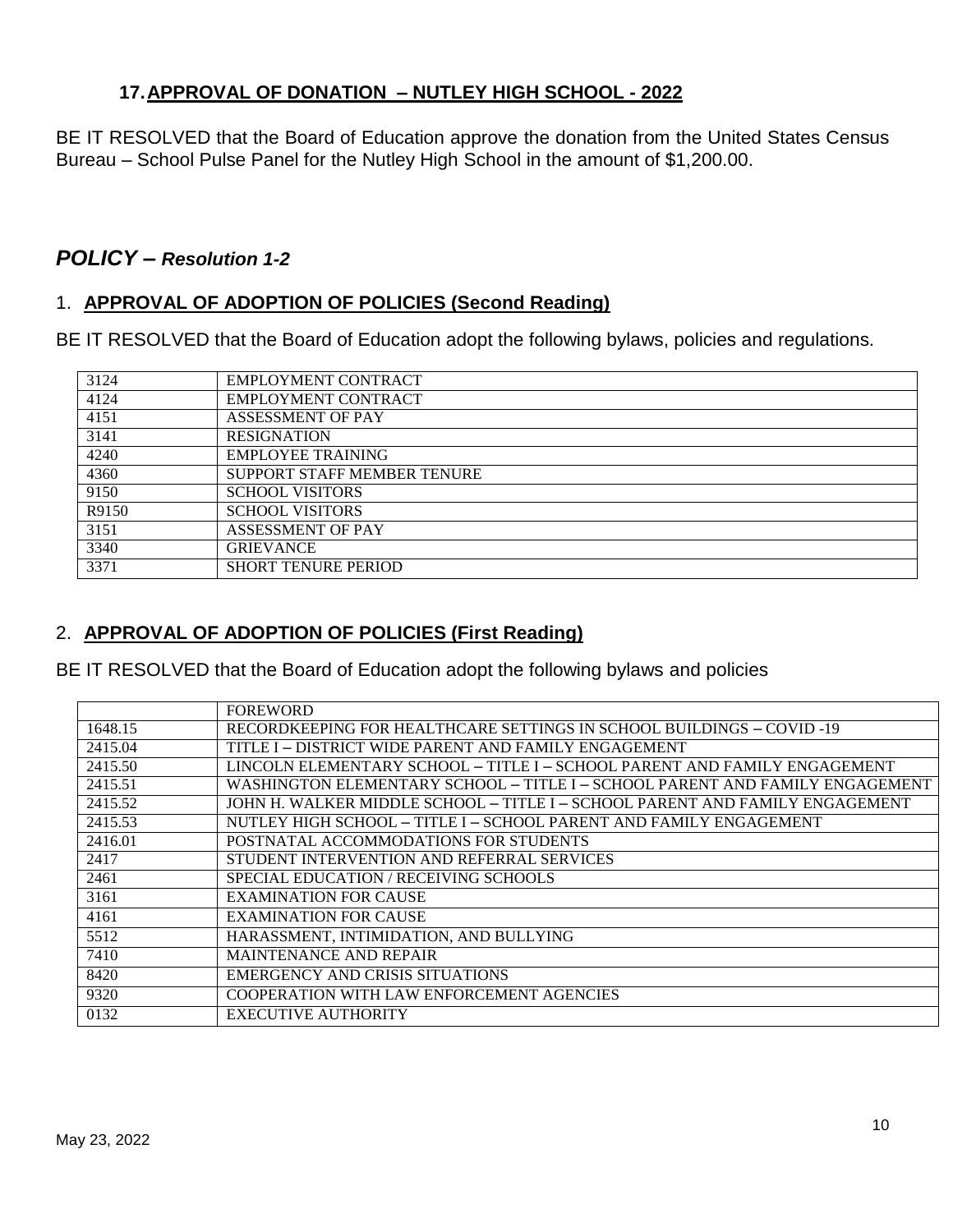# *PERSONNEL – Resolution 1*

# 1. **PERSONNEL AGENDA REPORT – May 2022**

BE IT RESOLVED that the Board of Education approve the Personnel Agenda Report dated May 23, 2022.

## **A . Employment**

1. **Mr. Kent Bania**, Acting Superintendent of Schools, recommends the Board of Education approve the following appointments of **certificated district staff,** effective for the dates listed below, and, in some cases, pending NJ. PL. 2018.c.5 as designated below.

| $\overline{1}$ . | Rusignuolo,<br>Nicole | School<br>Nurse | $MA + 30$<br>Step 9 | \$84,980                              | <b>RS</b> | 9/1/22  | 6/30/23 | Replacing L. Perrota<br>pending NJ. PL. 2018.c.5       | 11-000-213-100-00-000 |
|------------------|-----------------------|-----------------|---------------------|---------------------------------------|-----------|---------|---------|--------------------------------------------------------|-----------------------|
| 2.               | Manley,<br>Jessica    | Art<br>Teacher  | <b>BA</b><br>Step 5 | \$62,730                              | <b>HS</b> | 9/1/22  | 6/30/23 | Move from MS to NHS.<br>Replacing T. Lappostato        | 11-140-100-101-00-000 |
| 3.               | Hamada,<br>Angelina   | Band<br>Teacher | <b>MA</b><br>Step 8 | \$72,480                              | <b>HS</b> | 9/1/22  | 6/30/23 | Replacing V. Vicchiariello<br>pending NJ. PL. 2018.c.5 | 11-140-100-101-00-000 |
| $\overline{4}$ . | Chasmar.<br>Melanie   | <b>LRT</b>      |                     | \$95/day 1-20<br>$21+$<br>\$301.15/dy | LS        | 5/16/22 | 6/30/22 | LRT replacing J. Farro                                 | 11-110-100-101-00-000 |
| 5.               | Johnson,<br>Carly     | Teacher         | $MA+30$<br>Step 12  | \$91,975                              | <b>MS</b> | 9/1/22  | 6/30/23 | replacing A. Atkins                                    | 11-130-100-101-00-000 |
| 6.               | Theodorou,<br>Erin    | Counselor       | MA+30<br>Step 6     | \$79,730                              | SG        | 9/1/22  | 6/30/23 | PT to FT for 22-23                                     | 11-000-218-104-00-000 |

2. **Mr. Kent Bania**, Acting Superintendent of Schools, recommends the Board of Education approve the following appointments of **non-certified staff** effective for the dates listed below, and, in some cases, pending NJ. PL. 2018.c.5 as designated below.

|  | Schmitt,<br>Rosa | Non-Instructional<br>Aide | Step 1<br>\$15/hr | SG | 5/24/22 | 6/30/23 | Replacing H. Gionni. Not to exceed<br>25 hours per week, ending NJ. PL. 11-000-262-100-21-000<br>2018.c.5 |  |
|--|------------------|---------------------------|-------------------|----|---------|---------|-----------------------------------------------------------------------------------------------------------|--|
|--|------------------|---------------------------|-------------------|----|---------|---------|-----------------------------------------------------------------------------------------------------------|--|

3. **Mr. Kent Bania**, Acting Superintendent of Schools, recommends the Board of Education approve the following **employment amendments** from previous agendas for certificated and non-certified staff. **N/A**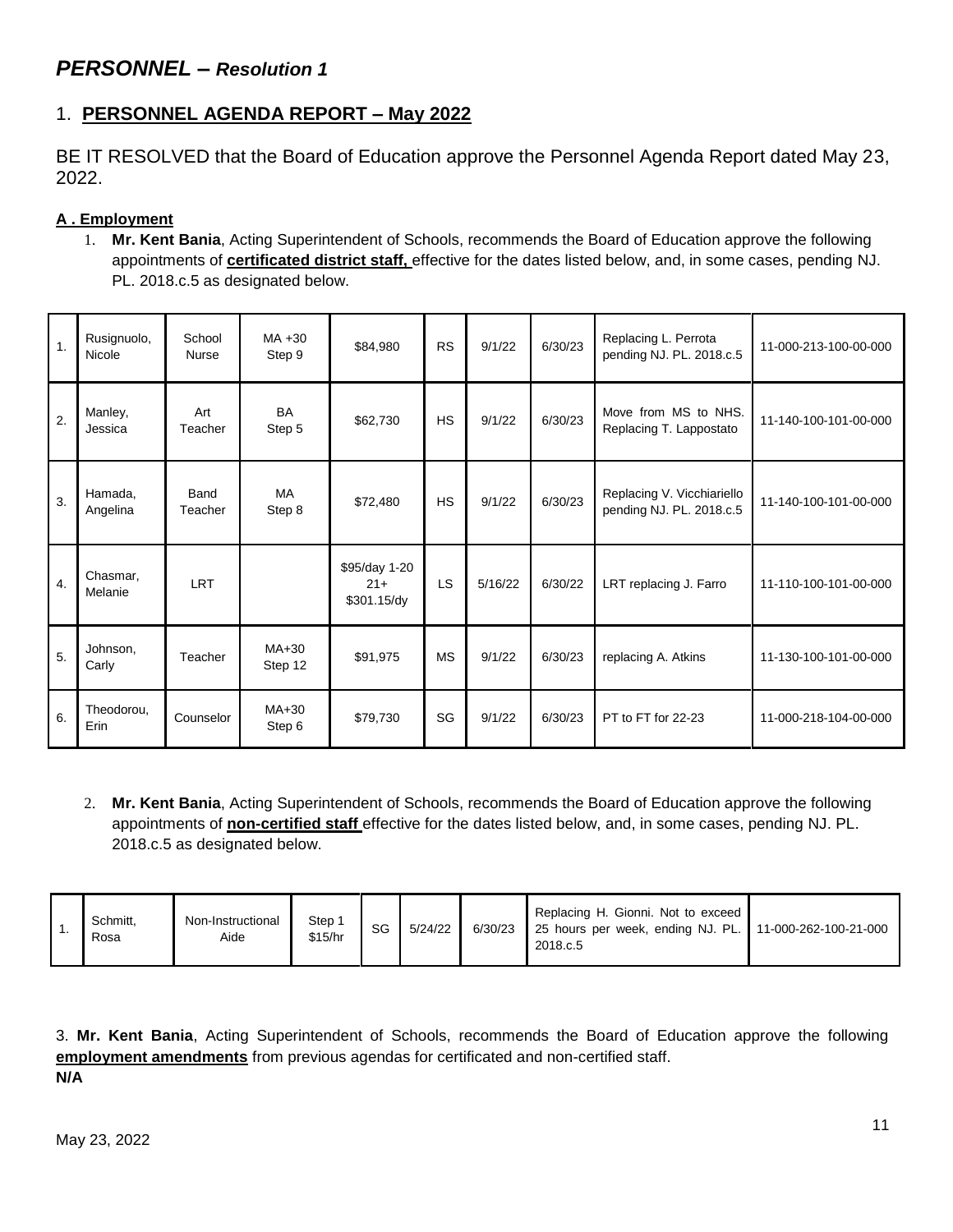## **B. Substitutes**

**Mr. Kent Bania**, Acting Superintendent of Schools, recommends the Board of Education approve the following **substitutes** at the below rates for the 2021-2022 school year and/or dates listed below. The below employments are pending NJ. PL. 2018.c.5.

| $\mathbf 1$ . | Aiello, Janice   | Substitute Bus<br>Aide    | \$13/hr    | <b>TRANS</b> | 5/24/22 | 6/30/22 |                           | 11-000-270-161-00-000 |
|---------------|------------------|---------------------------|------------|--------------|---------|---------|---------------------------|-----------------------|
| 2.            | Boyce, Christian | Per Diem<br>Substitute    | \$91/dy    | <b>DIST</b>  | 5/24/22 | 6/30/22 | pending NJ. PL. 2018.c.5. | 11-120-100-101-00-016 |
| 3.            | Clark, Jessica   | PT Per Diem<br>Substitute | \$45.50/dy | <b>DIST</b>  | 3/1/22  | 6/30/22 |                           | 11-120-100-101-00-016 |
| 4.            | Condito, Philip  | Per Diem<br>Substitute    | \$91/dy    | <b>DIST</b>  | 5/24/22 | 6/30/22 | pending NJ. PL. 2018.c.5. | 11-120-100-101-00-016 |
| 5.            | Lopez, Karla     | Per Diem<br>Substitute    | \$91/dy    | <b>DIST</b>  | 5/24/22 | 6/30/22 | pending NJ. PL. 2018.c.5. | 11-120-100-101-00-016 |
| 6.            | Salvo, Margo     | Substitute Bus<br>Aide    | \$13/hr    | <b>TRANS</b> | 5/24/22 | 6/30/22 | pending NJ. PL. 2018.c.5. | 11-000-270-161-00-000 |

#### **C. Longevity**

**Mr. Kent Bania**, Acting Superintendent of Schools, recommends the Board of Education approve the following **Longevity Amounts** at the below rates for the dates listed below.

| $\cdot$ 1. | Heller, Daryl      | Teacher | \$1,400 | WS        | 11/1/22 |         | 15 year longevity effective 11/1/22 | 11-120-100-101-00-000 |
|------------|--------------------|---------|---------|-----------|---------|---------|-------------------------------------|-----------------------|
| 2.         | Rasczyk,<br>Amanda | Teacher | \$1,400 | SG        | 9/1/21  | 6/30/22 | 15 year longevity RETRO.            | 11-215-100-101-00-000 |
| 3.         | Panicci, Carla     | Teacher | \$2,900 | <b>RS</b> | 9/1/21  | 6/30/22 | 20 year longevity RETRO.            | 11-120-100-101-00-000 |

#### **D. Extended Day Program**

**N/A**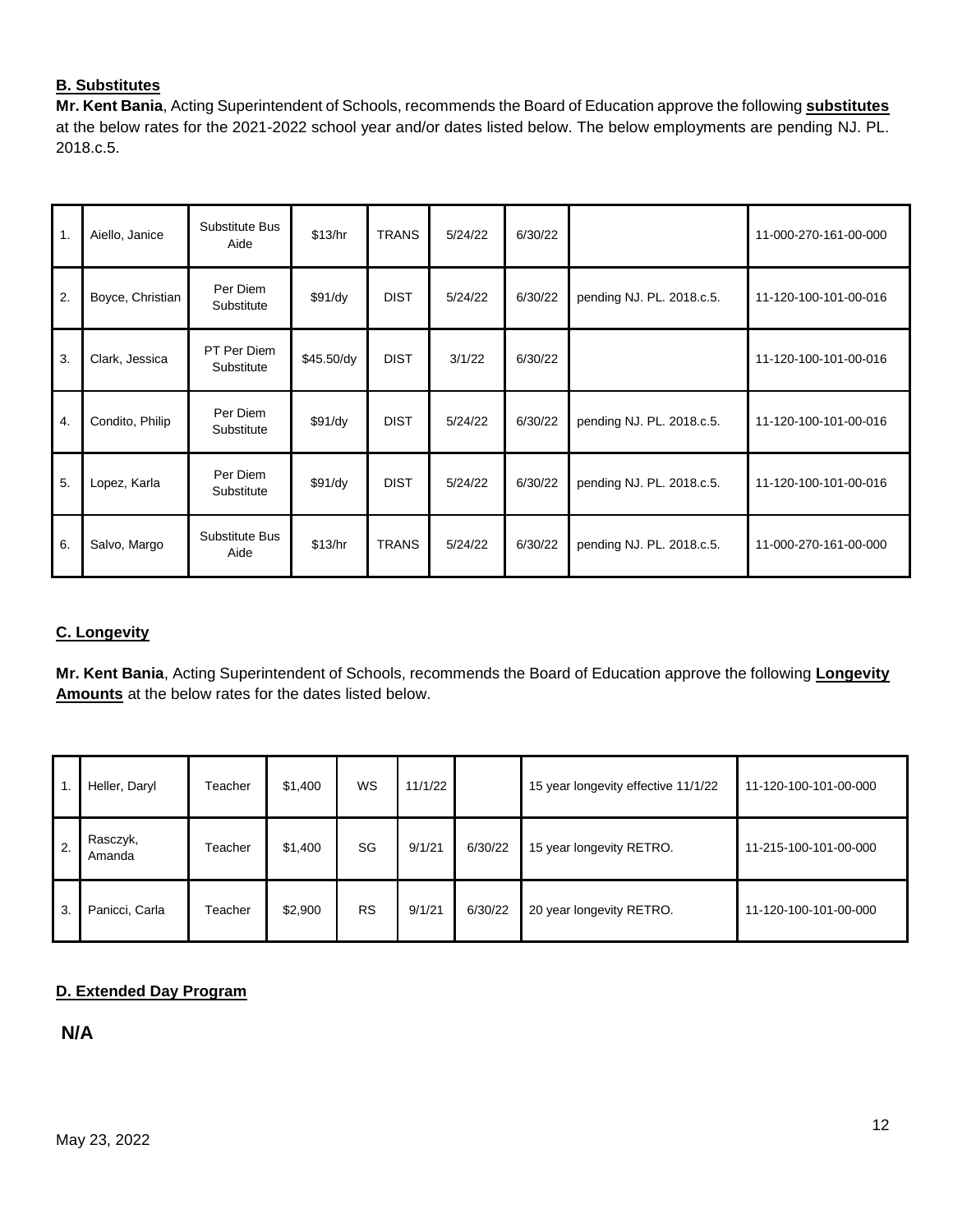#### **E. Change in Locations N/A**

#### **F. Resignations**

| $\overline{1}$ . | O'Neill-Wilson, Rita | <b>LDTC</b>         | <b>DIST</b> | 4/25/22 | Resignation Effective 4/25/22 | N/A |
|------------------|----------------------|---------------------|-------------|---------|-------------------------------|-----|
| 2.               | Harmon, Rebecca      | Teacher             | LS          | 6/30/22 | Resignation effective 7/1/22  | N/A |
| 3.               | DelVecchio, Michael  | Custodian           | WS          | 6/30/22 | Resignation effective 7/1/22  | N/A |
| 4.               | Johnson, Carly       | Science Coordinator | <b>DIST</b> | 6/30/22 | Resignation effective 7/1/22  | N/A |

#### **G. Retirements**

**N/A**

#### **H. FMLA/Maternity Leaves/Sick Bank/Leave of Absences**

**Mr. Kent Bania**, Acting Superintendent of Schools, recommends the Board of Education approve the following **leaves of absences and/or amendments to leaves** for the following staff members:

|    | Banks, Deanna    | Teacher | МS        | 7/1/22 |        | Amend Return to Work to 7/1/22 from 9/1/22                    | N/A |
|----|------------------|---------|-----------|--------|--------|---------------------------------------------------------------|-----|
| 2. | Spataro, Natalie | Teacher | <b>WS</b> | 9/6/22 | 1/1/23 | FMLA 9/6/22-11/28/22<br>LOA Unpaid 11/29-1/1/23<br>RTW 1/2/23 | N/A |

#### **I. Coaches/Advisors/Stipends**

1. **Mr. Kent Bania**, Acting Superintendent of Schools, recommends the Board of Education approve the following **extra-curricular, advisors, and stipends at their contracted rates** for the dates listed below. These payments are contingent upon the commencement of the programs.

| 1. | Regos, Melanie          | Translator                             | LS          | \$500   | 9/1/21      | 6/30/22 | 21-22 Translation Stipend                                                             | 20-241-100-101-00-010 |
|----|-------------------------|----------------------------------------|-------------|---------|-------------|---------|---------------------------------------------------------------------------------------|-----------------------|
| 2. | Maher, Patricia         | After School<br><b>Math Strategies</b> | WS          | \$50/hr | 4/25/2<br>2 | 6/30/22 |                                                                                       | 11-000-218-104-00-017 |
| 3. | Irene, Angela           | Teacher                                | <b>DIST</b> | \$50/hr | 7/1/22      | 8/31/22 | ACCESS Screening - Time not<br>to exceed 6 hours per teacher<br>General budget        | 20-241-100-101-00-010 |
| 4. | LaMoriello,<br>Stefanie | Teacher                                | <b>DIST</b> | \$50/hr | 7/1/22      | 8/31/22 | <b>ACCESS Screening - Time not</b><br>to exceed 6 hours per teacher<br>General budget | 20-241-100-101-00-010 |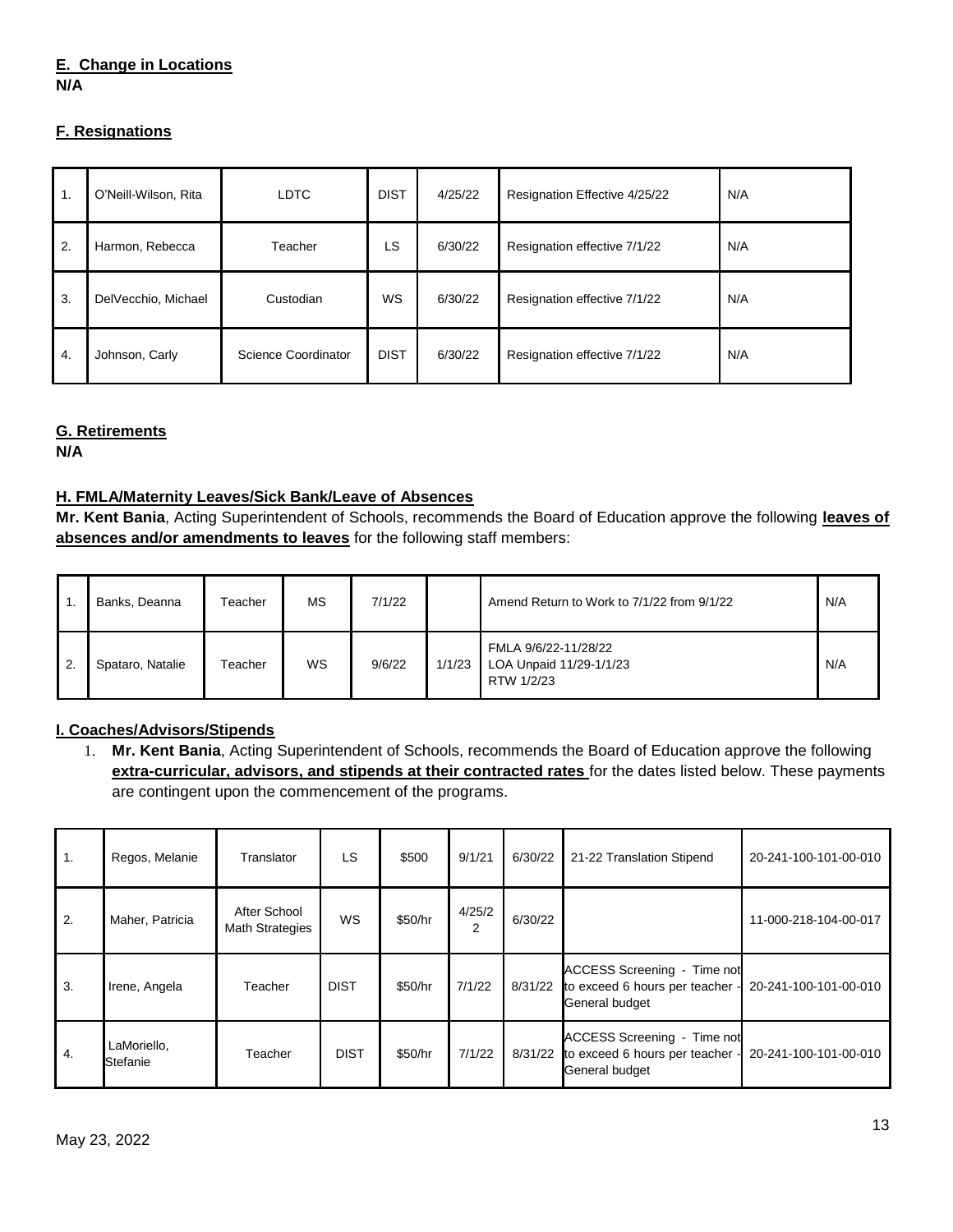| 5.  | Hellriegel,<br>Angelique | Teacher              | <b>DIST</b> | \$50/hr  | 7/1/22  | 8/31/22 | ACCESS Screening - Time not<br>to exceed 6 hours per teacher<br>General budget                                      | 20-241-100-101-00-010 |
|-----|--------------------------|----------------------|-------------|----------|---------|---------|---------------------------------------------------------------------------------------------------------------------|-----------------------|
| 6.  | Jiritano, Jennifer       | Teacher              | <b>DIST</b> | \$50/hr  | 7/1/22  | 8/31/22 | <b>ACCESS Screening - Time not</b><br>to exceed 6 hours per teacher<br>General budget                               | 20-241-100-101-00-010 |
| 7.  | Soobrattie,<br>Prudence  | Teacher              | <b>DIST</b> | \$50/hr  | 7/1/22  | 8/31/22 | <b>ACCESS Screening - Time not</b><br>to exceed 6 hours per teacher<br>General budget                               | 20-241-100-101-00-010 |
| 8.  | Irene, Angela,           | Teacher              | <b>DIST</b> | \$50/hr  | 7/1/22  | 8/31/22 | ACCESS Review - Time not to<br>exceed 8 hours per teacher<br>from Title III funds: 20-241-<br>100-101-00-010        | 20-241-100-101-00-010 |
| 9.  | LaMoriello,<br>Stefanie  | Teacher              | <b>DIST</b> | \$50/hr  | 7/1/22  | 8/31/22 | ACCESS Review - Time not to<br>exceed 8 hours per teacher<br>from Title III funds: 20-241-<br>100-101-00-010        | 20-241-100-101-00-010 |
| 10. | Hellriegel,<br>Angelique | Teacher              | <b>DIST</b> | \$50/hr  | 7/1/22  | 8/31/22 | <b>ACCESS Review - Time not to</b><br>exceed 8 hours per teacher<br>from Title III funds: 20-241-<br>100-101-00-010 | 20-241-100-101-00-010 |
| 11. | Jiritano, Jennifer       | Teacher              | <b>DIST</b> | \$50/hr  | 7/1/22  | 8/31/22 | <b>ACCESS Review - Time not to</b><br>exceed 8 hours per teacher<br>from Title III funds: 20-241-<br>100-101-00-010 | 20-241-100-101-00-010 |
| 12. | Soobrattie,<br>Prudence  | Teacher              | <b>DIST</b> | \$50/hr  | 7/1/22  | 8/31/22 | ACCESS Review - Time not to<br>exceed 8 hours per teacher<br>from Title III funds: 20-241-<br>100-101-00-010        | 20-241-100-101-00-010 |
| 13. | Alamo, Chrisstina        | Teacher              | MS          | \$100/dy | 7/11/22 | 7/13/22 | Wilson Level 1 Training                                                                                             | 20-487-100-101-00-000 |
| 14. | Baglione,<br>Michael     | Paraprofession<br>al | <b>HS</b>   | \$100/dy | 7/11/22 |         | 7/13/22 Wilson Level 1 Training                                                                                     | 20-487-100-101-00-000 |
| 15. | Belthoff,<br>Gaberiella  | Teacher              | <b>MS</b>   | \$100/dy | 7/11/22 | 7/13/22 | Wilson Level 1 Training                                                                                             | 20-487-100-101-00-000 |
| 16. | Benjamin, Emily          | Teacher              | <b>HS</b>   | \$100/dy | 7/11/22 | 7/13/22 | Wilson Level 1 Training                                                                                             | 20-487-100-101-00-000 |
| 17. | Boglivi, Nicole          | Teacher              | SG          | \$100/dy | 7/11/22 | 7/13/22 | Wilson Level 1 Training                                                                                             | 20-487-100-101-00-000 |
| 18. | Bonelli, Sydney          | Teacher              | <b>RS</b>   | \$100/dy | 7/11/22 | 7/13/22 | Wilson Level 1 Training                                                                                             | 20-487-100-101-00-000 |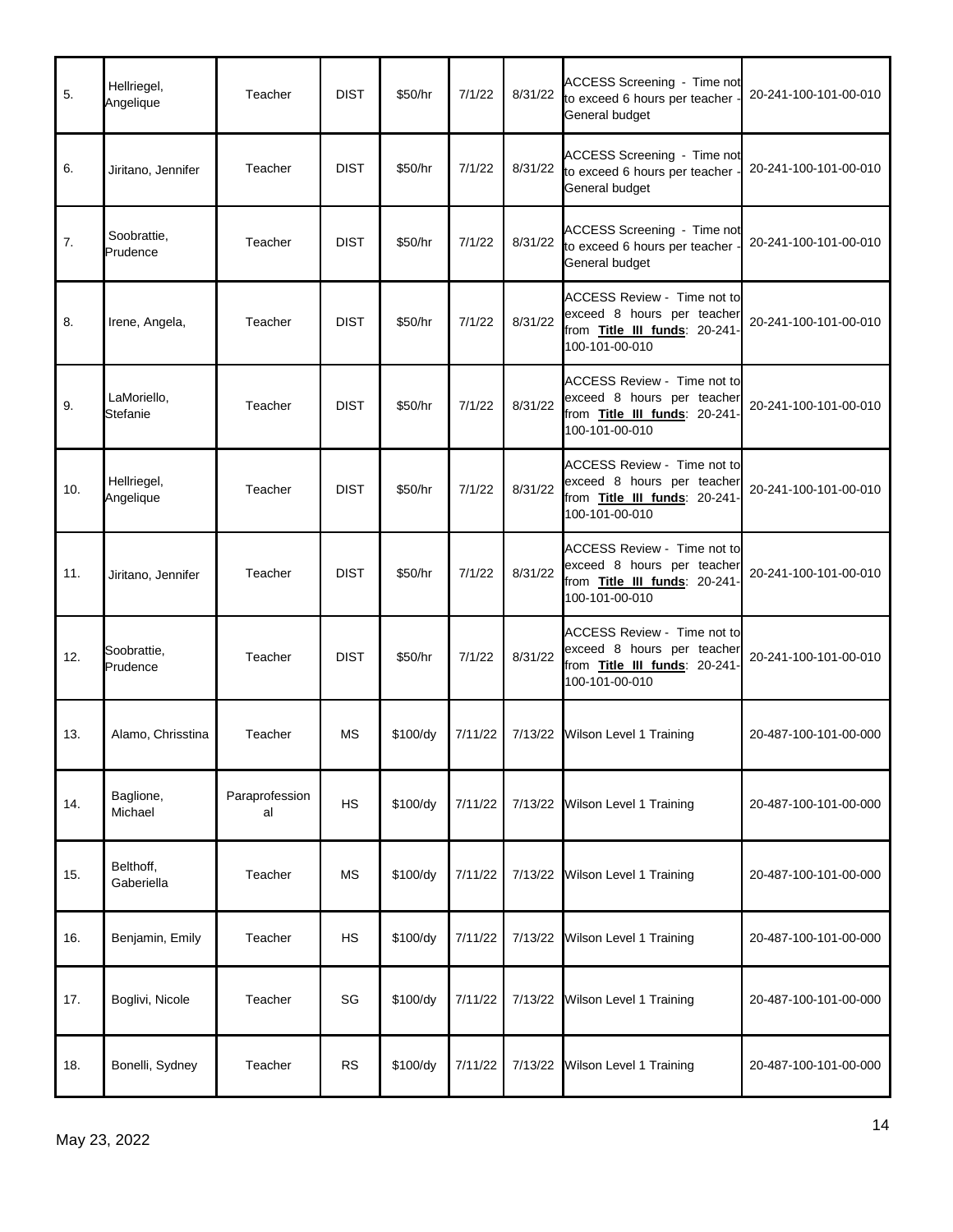| 19. | Branin, Lauren           | Teacher             | <b>YS</b>   | \$100/dy  | 7/11/22 |         | 7/13/22 Wilson Level 1 Training | 20-487-100-101-00-000 |
|-----|--------------------------|---------------------|-------------|-----------|---------|---------|---------------------------------|-----------------------|
| 20. | Casazza, Eva             | Teacher             | SG          | \$100/dy  | 7/11/22 | 7/13/22 | Wilson Level 1 Training         | 20-487-100-101-00-000 |
| 21. | Cassie, LoriAnn          | Teacher             | SG          | \$100/dy  | 7/11/22 |         | 7/13/22 Wilson Level 1 Training | 20-487-100-101-00-000 |
| 22. | Datri, Stephanie         | Teacher             | <b>LS</b>   | \$100/dy  | 7/11/22 |         | 7/13/22 Wilson Level 1 Training | 20-487-100-101-00-000 |
| 23. | DiGiacomo,<br>Dana       | Teacher             | WS          | \$100/dy  | 7/11/22 | 7/13/22 | Wilson Level 1 Training         | 20-487-100-101-00-000 |
| 24. | Festa, Danielle          | Media<br>Specialist | LS.         | \$100/dy  | 7/11/22 |         | 7/13/22 Wilson Level 1 Training | 20-487-100-101-00-000 |
| 25. | Fierro,<br>Emmanuella    | Teacher             | WS          | \$100/dy  | 7/11/22 |         | 7/13/22 Wilson Level 1 Training | 20-487-100-101-00-000 |
| 26. | Gambaro, Janine          | Teacher             | <b>DIST</b> | \$100/dy  | 7/11/22 |         | 7/13/22 Wilson Level 1 Training | 20-487-100-101-00-000 |
| 27. | Gerrity, Megan           | Teacher             | LS.         | \$100/day | 7/11/22 |         | 7/13/22 Wilson Level 1 Training | 20-487-100-101-00-000 |
| 28. | Gurrieri, Michael        | Teacher             | <b>HS</b>   | \$100/dy  | 7/11/22 | 7/13/22 | Wilson Level 1 Training         | 20-487-100-101-00-000 |
| 29. | Hellriegel,<br>Angelique | Teacher             | <b>RS</b>   | \$100/dy  | 7/11/22 | 7/13/22 | Wilson Level 1 Training         | 20-487-100-101-00-000 |
| 30. | Irene, Angela            | Teacher             | WS          | \$100/dy  | 7/11/22 |         | 7/13/22 Wilson Level 1 Training | 20-487-100-101-00-000 |
| 31. | Kratz, Lindsay           | Teacher             | LS.         | \$100/dy  | 7/11/22 |         | 7/13/22 Wilson Level 1 Training | 20-487-100-101-00-000 |
| 32. | LaReu, Allyson           | Teacher             | WS          | \$100/dy  | 7/11/22 | 7/13/22 | Wilson Level 1 Training         | 20-487-100-101-00-000 |
| 33. | Masino, Gina             | Teacher             | YS          | \$100/dy  | 7/11/22 |         | 7/13/22 Wilson Level 1 Training | 20-487-100-101-00-000 |
| 34. | Messina,<br>Elizabeth    | Teacher             | WS          | \$100/dy  | 7/11/22 | 7/13/22 | Wilson Level 1 Training         | 20-487-100-101-00-000 |
| 35. | Morgan, Nikki            | Teacher             | LS.         | \$100/dy  | 7/11/22 |         | 7/13/22 Wilson Level 1 Training | 20-487-100-101-00-000 |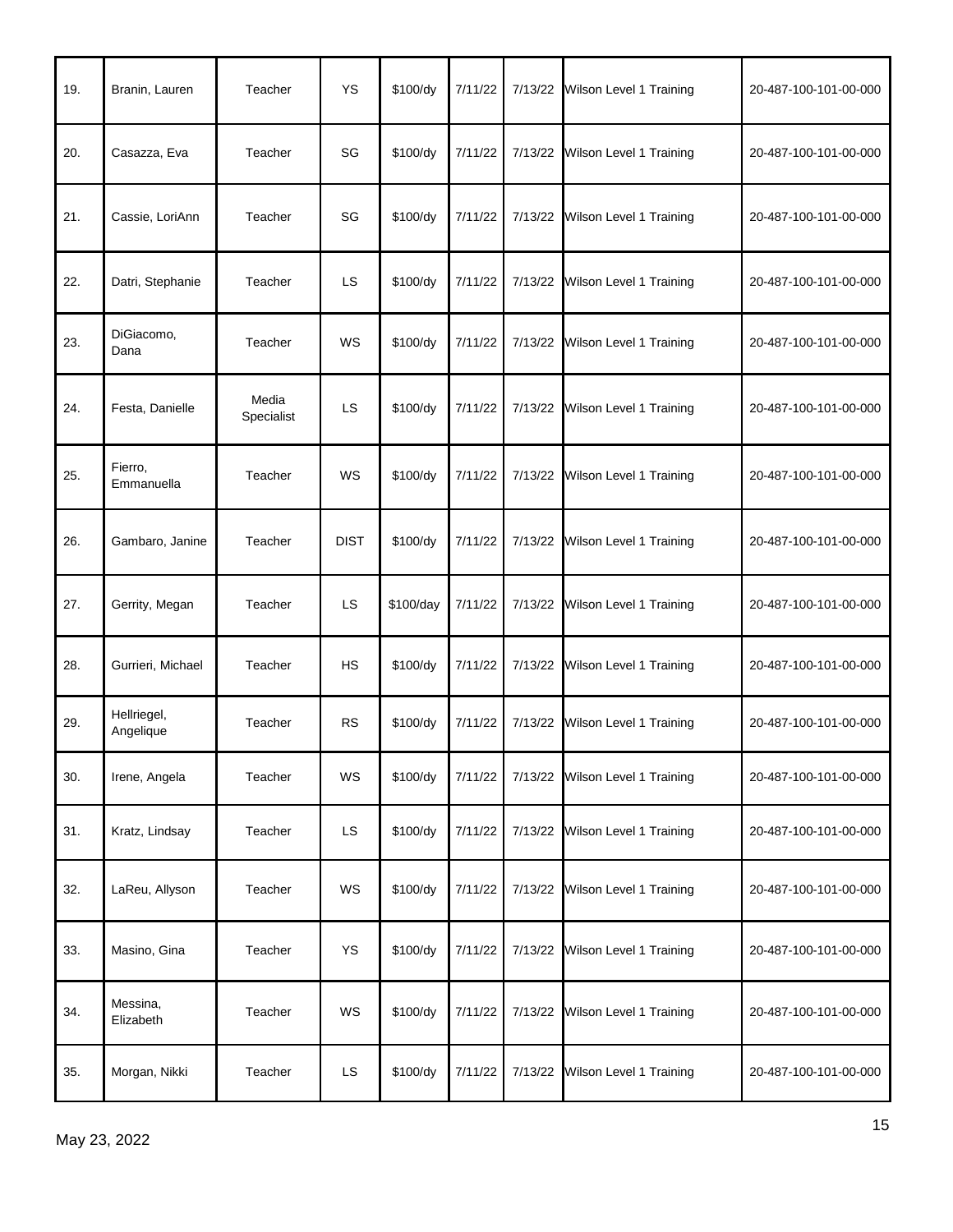| 36. | Mustardo, Taylor        | Teacher                  | МS          | \$100/dy | 7/11/22 | 7/13/22 | Wilson Level 1 Training                                                          | 20-487-100-101-00-000 |
|-----|-------------------------|--------------------------|-------------|----------|---------|---------|----------------------------------------------------------------------------------|-----------------------|
| 37. | O'Grady,<br>Shannon     | Teacher                  | <b>RS</b>   | \$100/dy | 7/11/22 | 7/13/22 | Wilson Level 1 Training                                                          | 20-487-100-101-00-000 |
| 38. | Pilsbury, Abby          | Teacher                  | <b>RS</b>   | \$100/dy | 7/11/22 | 7/13/22 | Wilson Level 1 Training                                                          | 20-487-100-101-00-000 |
| 39. | Rizzi, Brianna          | Teacher                  | SG          | \$100/dy | 7/11/22 | 7/13/22 | Wilson Level 1 Training                                                          | 20-487-100-101-00-000 |
| 40. | Rubinstein,<br>Lorraine | Teacher                  | SG          | \$100/dy | 7/11/22 | 7/13/22 | Wilson Level 1 Training                                                          | 20-487-100-101-00-000 |
| 41. | Sarno, Angela           | Teacher                  | YS          | \$100/dy | 7/11/22 | 7/13/22 | Wilson Level 1 Training                                                          | 20-487-100-101-00-000 |
| 42. | Sorensen, Jill          | Teacher                  | WS          | \$100/dy | 7/11/22 | 7/13/22 | Wilson Level 1 Training                                                          | 20-487-100-101-00-000 |
| 43. | Sorensen, Sarah         | Teacher                  | WS          | \$100/dy | 7/11/22 | 7/13/22 | Wilson Level 1 Training                                                          | 20-487-100-101-00-000 |
| 44. | VanDyke,<br>Victoria    | Teacher                  | <b>HS</b>   | \$100/dy | 7/11/22 | 7/13/22 | Wilson Level 1 Training                                                          | 20-487-100-101-00-000 |
| 52. | Giaccio, Amy            | Teacher/Psyc             | <b>DIST</b> | \$50/hr  | 7/1/22  | 8/31/22 | Child<br>study<br>team summer<br>hours: Program Not to exceed<br>\$70,000.00.    | 11-000-219-104-00-017 |
| 53. | Fredericks, Sarah       | Teacher/Psyc             | <b>DIST</b> | \$50/hr  | 7/1/22  | 8/31/22 | Child<br>study<br>team<br>summer<br>hours: Program Not to exceed<br>\$70,000.00. | 11-000-219-104-00-017 |
| 54. | Boglivi, Nicole         | Teacher/LDTC             | <b>DIST</b> | \$50/hr  | 7/1/22  | 8/31/22 | Child study team summer<br>hours: Program Not to exceed<br>\$70,000.00.          | 11-000-219-104-00-017 |
| 55. | Maddalena, Jenny        | Teacher/LDTC             | <b>DIST</b> | \$50/hr  | 7/1/22  | 8/31/22 | Child study team summer<br>hours: Program Not to exceed<br>\$70,000.00.          | 11-000-219-104-00-017 |
| 56. | Caraccio, Steve         | Teacher/Social<br>Worker | <b>DIST</b> | \$50/hr  | 7/1/22  | 8/31/22 | Child study team summer<br>hours: Program Not to exceed<br>\$70,000.00.          | 11-000-219-104-00-017 |
| 57. | Alarcon, Jessica        | Teacher/OT               | <b>DIST</b> | \$50/hr  | 7/1/22  | 8/31/22 | Child study team summer<br>hours: Program Not to exceed<br>\$70,000.00.          | 11-000-219-104-00-017 |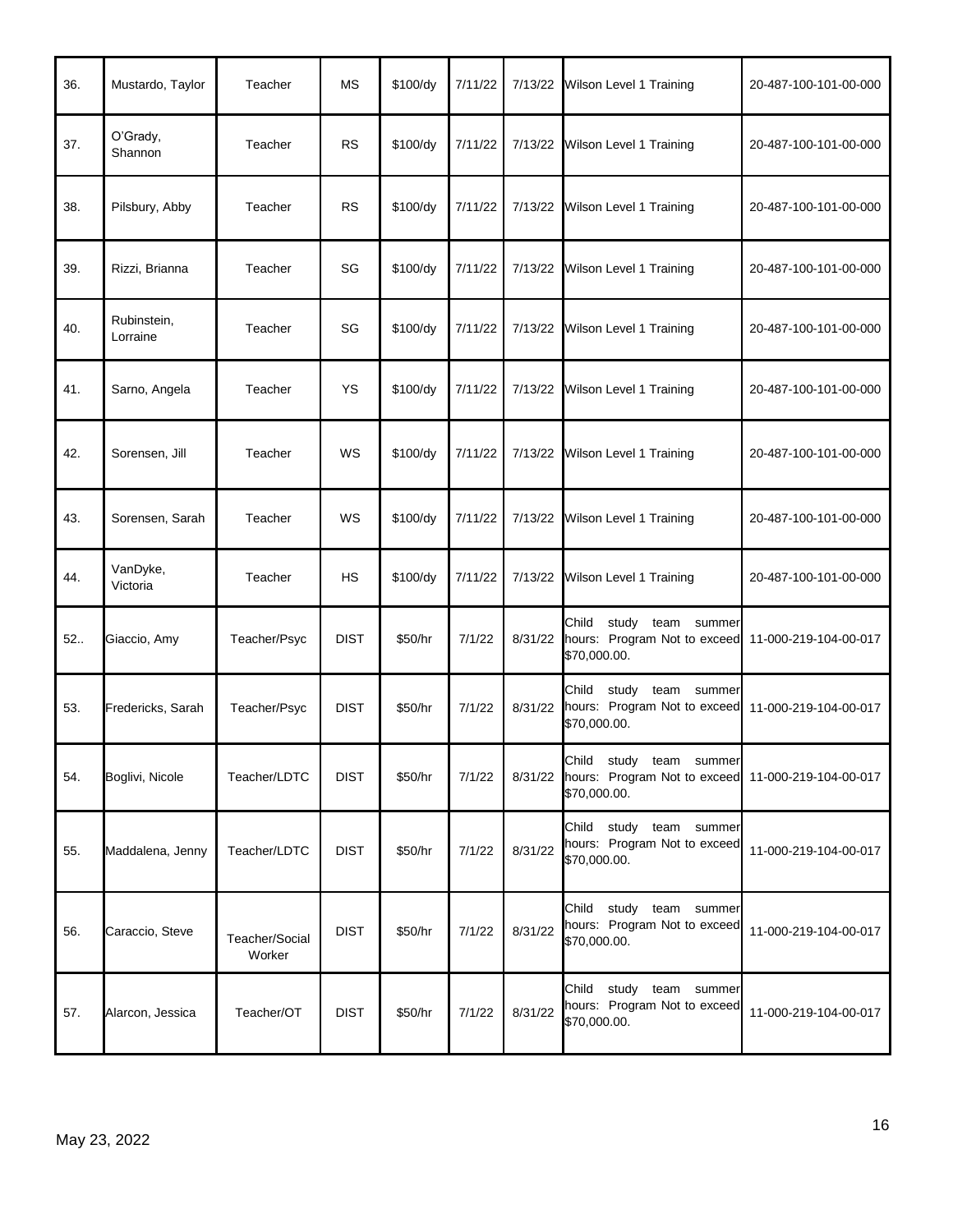| 58. | Dickinson, Amanda          | Teacher/OT  | <b>DIST</b> | \$50/hr | 7/1/22 | 8/31/22 | Child<br>study team summer<br>hours: Program Not to exceed<br>\$70,000.00.                               | 11-000-219-104-00-017 |
|-----|----------------------------|-------------|-------------|---------|--------|---------|----------------------------------------------------------------------------------------------------------|-----------------------|
| 56. | Gandolfi, Kaitlyn          | Teacher/SLP | <b>DIST</b> | \$50/hr | 7/1/22 | 8/31/22 | Child<br>study team summer<br>hours: Program Not to exceed<br>\$70,000.00.                               | 11-000-219-104-00-017 |
| 59. | Huegel, Kelly              | Teacher/SLP | <b>DIST</b> | \$50/hr | 7/1/22 |         | study team summer<br>Child<br>8/31/22 hours: Program Not to exceed 11-000-219-104-00-017<br>\$70,000.00. |                       |
| 58. | Ruglio, Deanna             | Teacher/SLP | <b>DIST</b> | \$50/hr | 7/1/22 | 8/31/22 | study team summer<br>Child<br>hours: Program Not to exceed<br>\$70,000.00.                               | 11-000-219-104-00-017 |
| 60. | Chasmar, Karen             | Teacher/PT  | <b>DIST</b> | \$50/hr | 7/1/22 | 8/31/22 | Child<br>study team summer<br>hours: Program Not to exceed 11-000-219-104-00-017<br>\$70,000.00.         |                       |
| 61. | Alamo, Christina           | Teacher     | <b>DIST</b> | \$50/hr | 7/1/22 | 8/31/22 | study team summer<br>Child<br>hours: Program Not to exceed<br>\$70,000.00.                               | 11-000-219-104-00-017 |
| 62. | Arama, Marissa             | Teacher     | <b>DIST</b> | \$50/hr | 7/1/22 | 8/31/22 | Child<br>study team<br>summer<br>hours: Program Not to exceed<br>\$70,000.00.                            | 11-000-219-104-00-017 |
| 63. | Boyle, Jessica             | Teacher     | <b>DIST</b> | \$50/hr | 7/1/22 | 8/31/22 | Child<br>study<br>team summer<br>hours: Program Not to exceed<br>\$70,000.00.                            | 11-000-219-104-00-017 |
| 64. | Branin, Lauren             | Teacher     | <b>DIST</b> | \$50/hr | 7/1/22 | 8/31/22 | Child<br>study team summer<br>hours: Program Not to exceed<br>\$70,000.00.                               | 11-000-219-104-00-017 |
| 65. | Bravoco-Villar,<br>Allison | Teacher     | <b>DIST</b> | \$50/hr | 7/1/22 | 8/31/22 | Child study team summer<br>hours: Program Not to exceed<br>\$70,000.00.                                  | 11-204-100-101-50-000 |
| 66. | Celentano,<br>Alexandra    | Teacher     | <b>DIST</b> | \$50/hr | 7/1/22 | 8/31/22 | Child<br>study team summer<br>hours: Program Not to exceed<br>\$70,000.00.                               | 11-000-219-104-00-017 |
| 67. | Domantay,<br>Kimberly      | Teacher     | <b>DIST</b> | \$50/hr | 7/1/22 | 8/31/22 | Child<br>study team summer<br>hours: Program Not to exceed<br>\$70,000.00.                               | 11-214-100-101-50-000 |
| 68. | Gardener, Allyson          | Teacher     | <b>DIST</b> | \$50/hr | 7/1/22 | 8/31/22 | Child<br>study team summer<br>hours: Program Not to exceed<br>\$70,000.00.                               | 11-000-219-104-00-017 |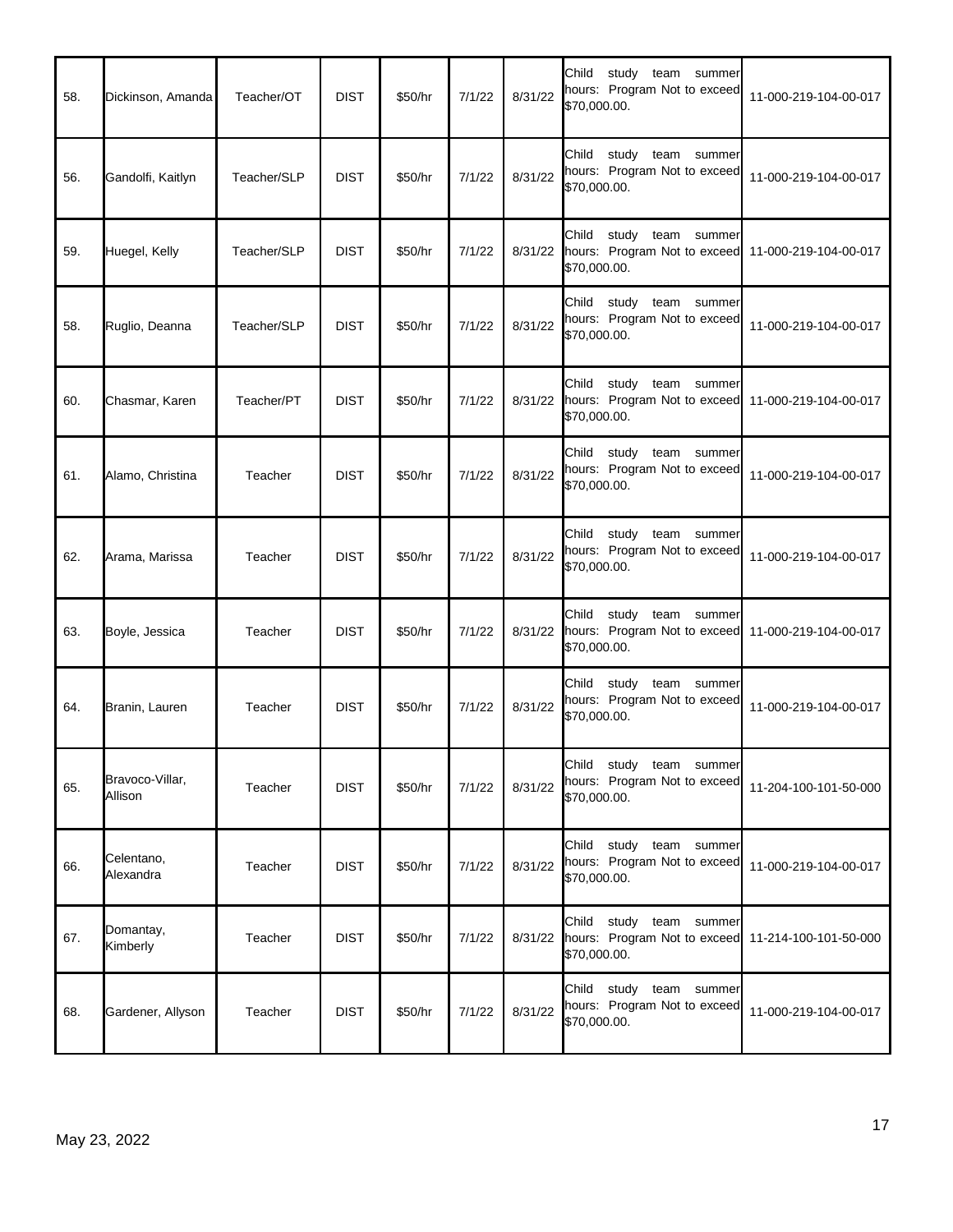| 69. | Gatto, Natalie          | Teacher | <b>DIST</b> | \$50/hr | 7/1/22 | 8/31/22 | Child study team summer<br>hours: Program Not to exceed<br>\$70,000.00.          | 11-000-219-104-00-017 |
|-----|-------------------------|---------|-------------|---------|--------|---------|----------------------------------------------------------------------------------|-----------------------|
| 70. | Granelli, Loma          | Teacher | <b>DIST</b> | \$50/hr | 7/1/22 | 8/31/22 | Child<br>study<br>team<br>summer<br>hours: Program Not to exceed<br>\$70,000.00. | 11-000-219-104-00-017 |
| 71. | Gramata, Jeffrey        | Teacher | <b>DIST</b> | \$50/hr | 7/1/22 | 8/31/22 | Child<br>study team summer<br>hours: Program Not to exceed<br>\$70,000.00.       | 11-000-219-104-00-017 |
| 72. | Johnstone,<br>Katherine | Teacher | <b>DIST</b> | \$50/hr | 7/1/22 | 8/31/22 | Child<br>study team summer<br>hours: Program Not to exceed<br>\$70,000.00.       | 11-000-219-104-00-017 |
| 73. | Marchese, Debra         | Teacher | <b>DIST</b> | \$50/hr | 7/1/22 | 8/31/22 | Child<br>study<br>team<br>summer<br>hours: Program Not to exceed<br>\$70,000.00. | 11-000-219-104-00-017 |
| 74. | Messina, Elizabeth      | Teacher | <b>DIST</b> | \$50/hr | 7/1/22 | 8/31/22 | Child<br>study team summer<br>hours: Program Not to exceed<br>\$70,000.00.       | 11-000-219-104-00-017 |
| 75. | Nolasco, Jessica        | Teacher | <b>DIST</b> | \$50/hr | 7/1/22 | 8/31/22 | Child<br>study team summer<br>hours: Program Not to exceed<br>\$70,000.00.       | 11-000-219-104-00-017 |
| 76. | O'Grady, Shannon        | Teacher | <b>DIST</b> | \$50/hr | 7/1/22 | 8/31/22 | Child<br>study team summer<br>hours: Program Not to exceed<br>\$70,000.00.       | 11-000-219-104-00-017 |
| 77. | Petrillo, Melissa       | Teacher | <b>DIST</b> | \$50/hr | 7/1/22 | 8/31/22 | Child<br>study team<br>summer<br>hours: Program Not to exceed<br>\$70,000.00.    | 11-000-219-104-00-017 |
| 78. | Reo, Ashley             | Teacher | <b>DIST</b> | \$50/hr | 7/1/22 | 8/31/22 | Child study team summer<br>hours: Program Not to exceed<br>\$70,000.00.          | 11-000-219-104-00-017 |
| 79. | Rasczyk, Amanda         | Teacher | <b>DIST</b> | \$50/hr | 7/1/22 | 8/31/22 | Child study team summer<br>hours: Program Not to exceed<br>\$70,000.00.          | 11-000-219-104-00-017 |
| 80. | Rizza, Brianna          | Teacher | <b>DIST</b> | \$50/hr | 7/1/22 | 8/31/22 | Child study team summer<br>hours: Program Not to exceed<br>\$70,000.00.          | 11-000-219-104-00-017 |
| 80. | Ryan, Rachel            | Teacher | <b>DIST</b> | \$50/hr | 7/1/22 | 8/31/22 | Child study team summer<br>hours: Program Not to exceed<br>\$70,000.00.          | 11-000-219-104-00-017 |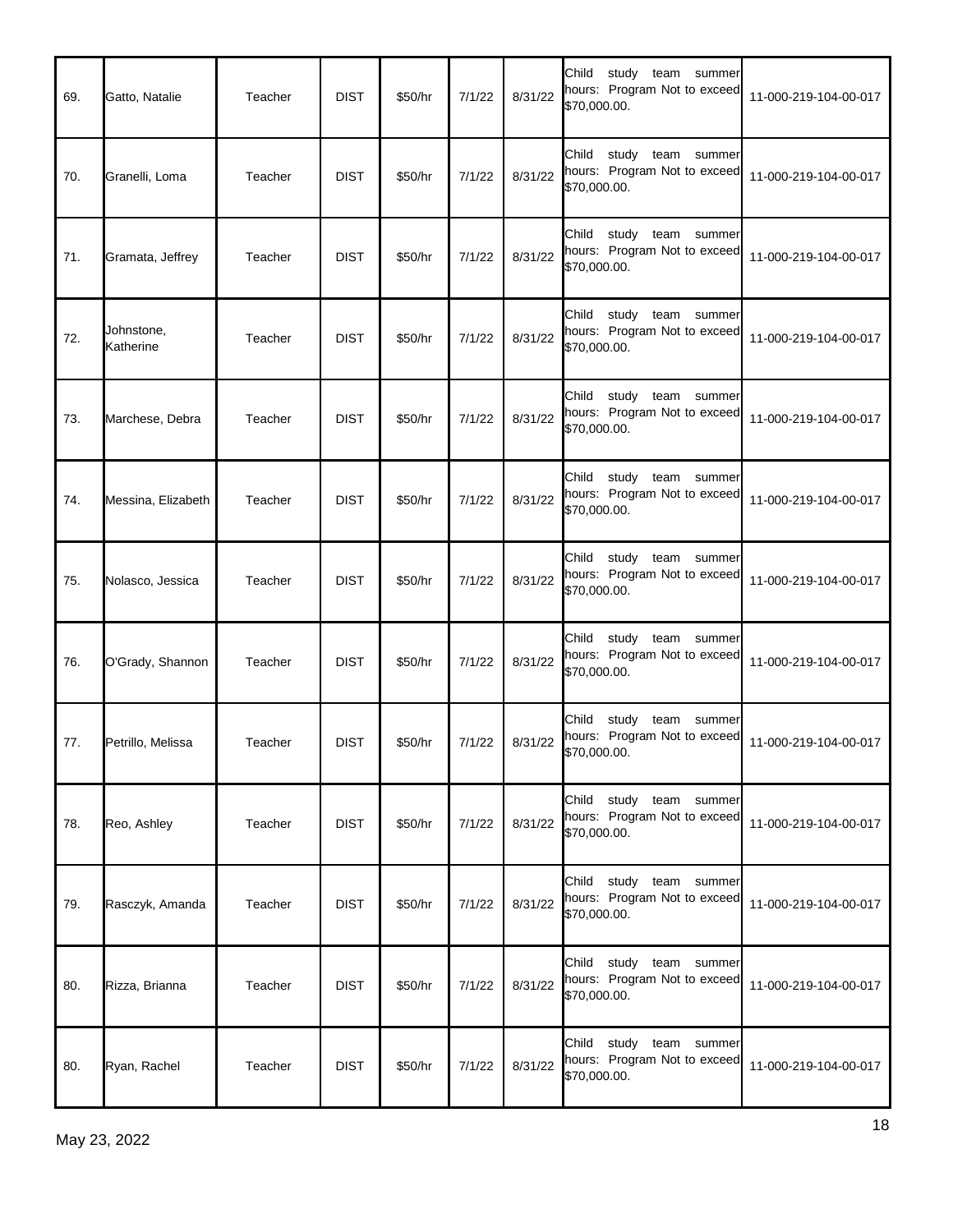| 81. | Saltzman, Meagan           | Teacher | <b>DIST</b> | \$50/hr | 7/1/22 | 8/31/22 | Child study team<br>summer<br>hours: Program Not to exceed<br>\$70,000.00.    | 11-000-219-104-50-017 |
|-----|----------------------------|---------|-------------|---------|--------|---------|-------------------------------------------------------------------------------|-----------------------|
| 82. | Sarno, Angela              | Teacher | <b>DIST</b> | \$50/hr | 7/1/22 | 8/31/22 | study<br>Child<br>team summer<br>hours: Program Not to exceed<br>\$70,000.00. | 11-000-219-104-50-017 |
| 83. | Stabile, Devon             | Teacher | <b>DIST</b> | \$50/hr | 7/1/22 | 8/31/22 | Child<br>study team<br>summer<br>hours: Program Not to exceed<br>\$70,000.00. | 11-000-219-104-00-017 |
| 84. | Stetz, Heather             | Teacher | <b>DIST</b> | \$50/hr | 7/1/22 | 8/31/22 | Child study team<br>summer<br>hours: Program Not to exceed<br>\$70,000.00.    | 11-000-219-104-00-017 |
| 85. | Swiderski, Rhonda          | Teacher | <b>DIST</b> | \$50/hr | 7/1/22 | 8/31/22 | study<br>Child<br>team summer<br>hours: Program Not to exceed<br>\$70,000.00. | 11-000-219-104-00-017 |
| 86. | Tsairis, Roxanne           | Teacher | <b>DIST</b> | \$50/hr | 7/1/22 | 8/31/22 | Child<br>study team<br>summer<br>hours: Program Not to exceed<br>\$70,000.00. | 11-000-219-104-00-017 |
| 87. | Arama, Marissa             | Teacher | <b>DIST</b> | \$3,068 | 7/6/22 | 8/2/22  | Summer 2022 Extended School 11-213-100-101-00-000<br>Year                     |                       |
| 88. | Bolcato, Richard           | Teacher | <b>DIST</b> | \$3,068 | 7/6/22 | 8/2/22  | Summer 2022 Extended School<br>Year                                           | 11-204-100-101-50-000 |
| 89. | Bravoco-Villar,<br>Allison | Teacher | <b>DIST</b> | \$3,068 | 7/6/22 | 8/2/22  | Summer 2022 Extended School<br>Year                                           | 11-204-100-101-50-000 |
| 90. | Byrne, Maura               | Teacher | <b>DIST</b> | \$3,068 | 7/6/22 | 8/2/22  | Summer 2022 Extended School<br>Year                                           | 11-214-100-101-00-000 |
| 91. | Domantay,<br>Kimberly      | Teacher | <b>DIST</b> | \$3,068 | 7/6/22 | 8/2/22  | Summer 2022 Extended School<br>Year                                           | 11-214-100-101-50-000 |
| 92. | Gardener, Allyson          | Teacher | <b>DIST</b> | \$3,068 | 7/6/22 | 8/2/22  | Summer 2022 Extended School<br>Year                                           | 11-204-100-101-50-000 |
| 93. | Giordano, Mary             | Teacher | <b>DIST</b> | \$3,068 | 7/6/22 | 8/2/22  | Summer 2022 Extended School<br>Year                                           | 11-213-100-101-50-000 |
| 94. | Henawai, Tiffany           | Teacher | <b>DIST</b> | \$3,068 | 7/6/22 | 8/2/22  | Summer 2022 Extended School<br>Year                                           | 11-000-219-104-50-000 |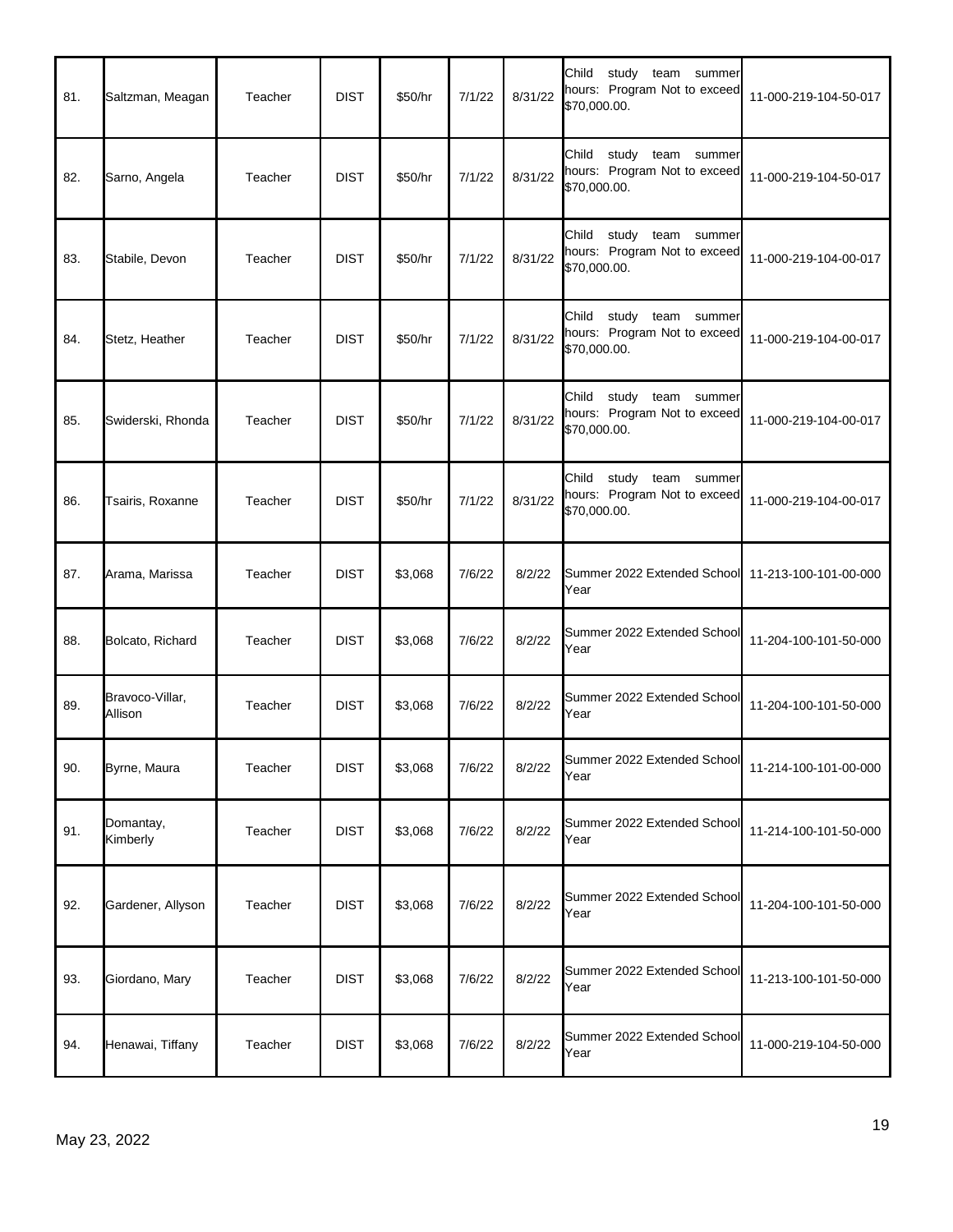| 95.  | Mastalski, Christina | Teacher          | <b>DIST</b> | \$3,068    | 7/6/22 | 8/2/22 | Summer 2022 Extended School<br>Year                       | 11-204-100-101-50-000 |
|------|----------------------|------------------|-------------|------------|--------|--------|-----------------------------------------------------------|-----------------------|
| 96.  | Messina, Elizabeth   | Teacher          | <b>DIST</b> | \$3,068    | 7/6/22 | 8/2/22 | Summer 2022 Extended School<br>Year                       | 11-204-100-101-50-000 |
| 97.  | Nestor, Maura        | Teacher          | <b>DIST</b> | \$3,068    | 7/6/22 | 8/2/22 | Summer 2022 Extended School<br>Year                       | 11-204-100-101-50-000 |
| 98.  | Petrucci, Jamie      | Teacher          | <b>DIST</b> | \$3,068    | 7/6/22 | 8/2/22 | Summer 2022 Extended School<br>Year                       | 11-204-100-101-50-000 |
| 99.  | Rasczyk, Amanda      | Teacher          | <b>DIST</b> | \$3,068    | 7/6/22 | 8/2/22 | Summer 2022 Extended School<br>Year                       | 11-000-219-104-50-000 |
| 100. | Reo, Ashley          | Teacher          | <b>DIST</b> | \$3,068    | 7/6/22 | 8/2/22 | Summer 2022 Extended School<br>Year                       | 11-204-100-101-50-000 |
| 101. | Rizzi, Brianna       | Teacher          | <b>DIST</b> | \$3,068    | 7/6/22 | 8/2/22 | Summer 2022 Extended School<br>Year                       | 11-000-219-104-50-000 |
| 102. | Saltzman, Megan      | Teacher          | <b>DIST</b> | \$3,068    | 7/6/22 | 8/2/22 | Summer 2022 Extended School<br>Year                       | 11-000-219-104-50-017 |
| 103. | Scully, Amanda       | Teacher          | <b>DIST</b> | \$3,068    | 7/6/22 | 8/2/22 | Summer 2022 Extended School<br>Year                       | 11-000-219-104-50-000 |
| 104. | Stabile, Devin       | Teacher          | <b>DIST</b> | \$3,068    | 7/6/22 | 8/2/22 | Summer 2022 Extended School<br>Year                       | 11-000-219-104-50-000 |
| 105. | Stetz, Heather       | Teacher          | <b>DIST</b> | \$3,068    | 7/6/22 | 8/2/22 | Summer 2022 Extended School<br>Year                       | 11-000-219-104-00-017 |
| 106. | Wiesenberg, Traci    | Teacher          | <b>DIST</b> | \$3,068    | 7/6/22 | 8/2/22 | Summer 2022 Extended School 11-000-219-104-50-000<br>Year |                       |
| 107. | Beck, Andrea         | Paraprofessional | <b>DIST</b> | \$21.65/hr | 7/6/22 | 8/2/22 | Summer 2022 Extended School<br>Year                       | 11-214-100-106-50-000 |
| 108. | Borgo, Brittany      | Paraprofessional | <b>DIST</b> | \$21.65/h. | 7/6/22 | 8/2/22 | Summer 2022 Extended School<br>Year                       | 11-214-100-106-50-000 |
| 109. | Cappetta, Alan       | Paraprofessional | <b>DIST</b> | \$21.65/hr | 7/6/22 | 8/2/22 | Summer 2022 Extended School<br>Year                       | 11-214-100-106-50-000 |
| 110. | Castro, Rosemary     | Paraprofessional | <b>DIST</b> | \$21.65/hr | 7/6/22 | 8/2/22 | Summer 2022 Extended School<br>Year                       | 11-204-100-106-50-000 |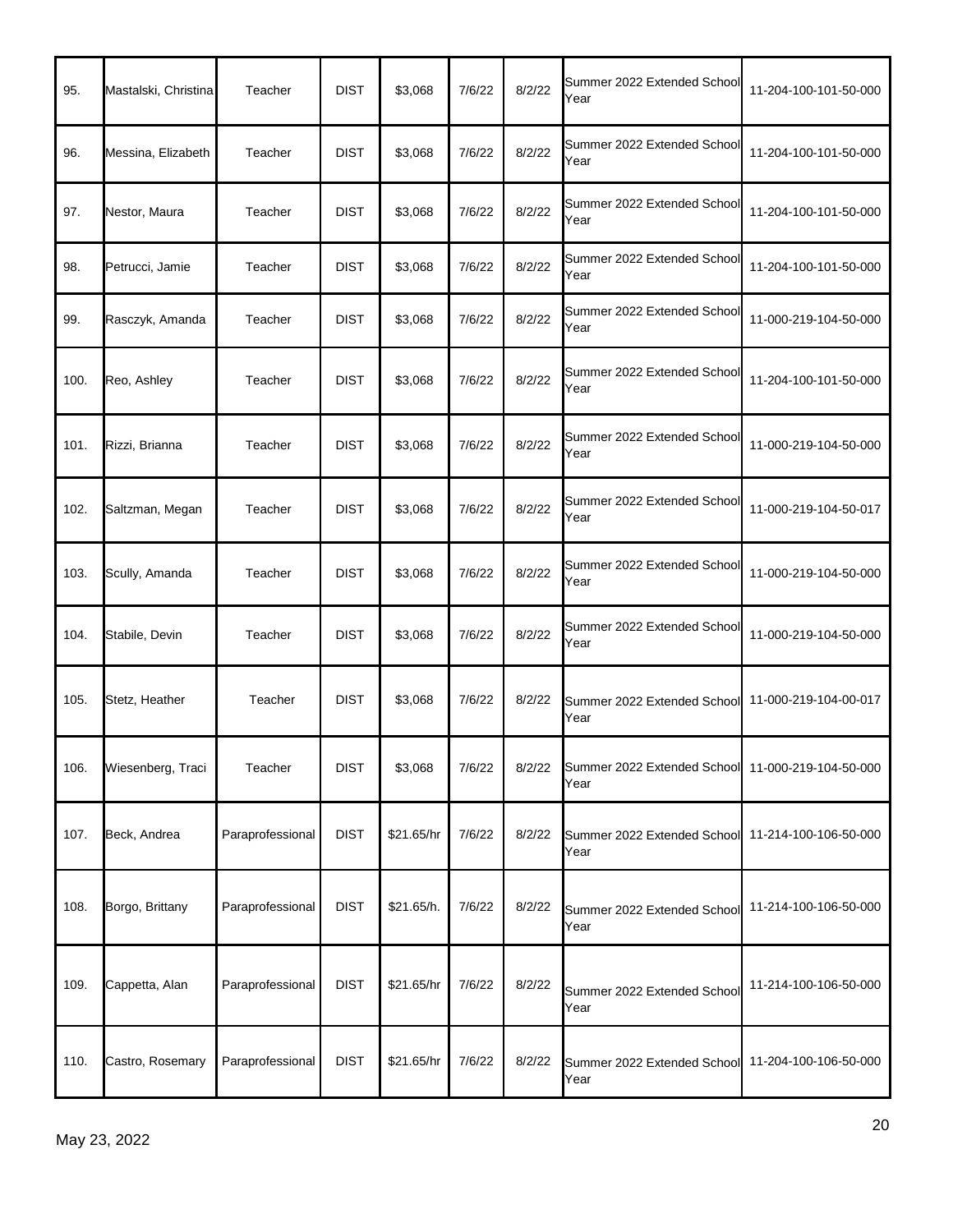| 111. | Guerino, Erica          | Paraprofessional | <b>DIST</b> | \$21.65/hr | 7/6/22 | 8/2/22 | Summer 2022 Extended School<br>Year | 11-204-100-101-50-000 |
|------|-------------------------|------------------|-------------|------------|--------|--------|-------------------------------------|-----------------------|
| 112. | Cherry, Constance       | Paraprofessional | <b>DIST</b> | \$21.65/hr | 7/6/22 | 8/2/22 | Summer 2022 Extended School<br>Year | 11-214-100-106-50-000 |
| 113. | Conte, Cara             | Paraprofessional | <b>DIST</b> | \$21.65/hr | 7/6/22 | 8/2/22 | Summer 2022 Extended School<br>Year | 11-214-100-106-50-000 |
| 114. | DeMeglio, Jennifer      | Paraprofessional | <b>DIST</b> | \$21.65/hr | 7/6/22 | 8/2/22 | Summer 2022 Extended School<br>Year | 11-204-100-101-50-000 |
| 115. | Demetroulakos,<br>James | Paraprofessional | <b>DIST</b> | \$21.65/hr | 7/6/22 | 8/2/22 | Summer 2022 Extended School<br>Year | 11-140-100-101-50-016 |
| 116. | Ferinde, Maria          | Paraprofessional | <b>DIST</b> | \$21.65/hr | 7/6/22 | 8/2/22 | Summer 2022 Extended School<br>Year | 11-214-100-106-50-000 |
| 117. | Flores, Mary Beth       | Paraprofessional | <b>DIST</b> | \$21.65/hr | 7/6/22 | 8/2/22 | Summer 2022 Extended School<br>Year | 11-214-100-106-50-000 |
| 118. | Gencarelli, Jessica     | Paraprofessional | <b>DIST</b> | \$21.65/hr | 7/6/22 | 8/2/22 | Summer 2022 Extended School<br>Year | 11-214-100-106-50-000 |
| 119. | Hurring, Rosemary       | Paraprofessional | <b>DIST</b> | \$21.65/hr | 7/6/22 | 8/2/22 | Summer 2022 Extended School<br>Year | 11-214-100-106-50-000 |
| 120. | Manzo, Kelly            | Paraprofessional | <b>DIST</b> | \$21.65/hr | 7/6/22 | 8/2/22 | Summer 2022 Extended School<br>Year | 11-214-100-106-50-000 |
| 121. | Miller, Gabriella       | Paraprofessional | <b>DIST</b> | \$21.65/hr | 7/6/22 | 8/2/22 | Summer 2022 Extended School<br>Year | 11-204-100-101-50-000 |
| 122. | Minichini, Lisa         | Paraprofessional | <b>DIST</b> | \$21.65/hr | 7/6/22 | 8/2/22 | Summer 2022 Extended School<br>Year | 11-214-100-106-50-000 |
| 123. | Minichini, Maryann      | Paraprofessional | <b>DIST</b> | \$21.65/hr | 7/6/22 | 8/2/22 | Summer 2022 Extended School<br>Year | 11-204-100-101-50-000 |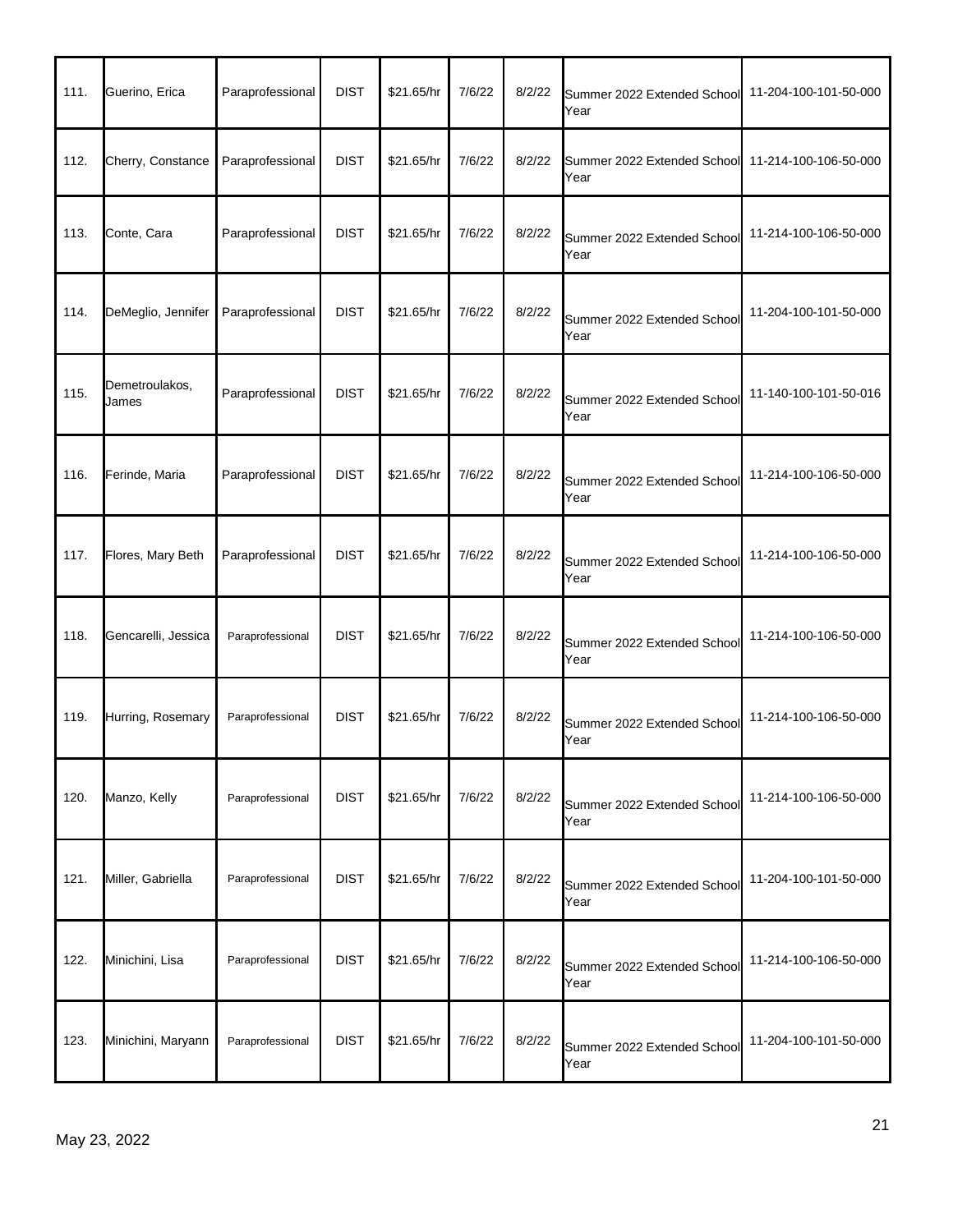| 124. | O'Connell, Richard          | Paraprofessional | <b>DIST</b> | \$21.65/hr | 7/6/22 | 8/2/22 | Summer 2022 Extended School<br>Year | 11-204-100-101-50-000 |
|------|-----------------------------|------------------|-------------|------------|--------|--------|-------------------------------------|-----------------------|
| 125. | Paterno,<br>Mari-<br>Angela | Paraprofessional | <b>DIST</b> | \$21.65/hr | 7/6/22 | 8/2/22 | Summer 2022 Extended School<br>Year | 11-214-216-100-50-000 |
| 126. | Ramroop, Parbatie           | Paraprofessional | <b>DIST</b> | \$21.65/hr | 7/6/22 | 8/2/22 | Summer 2022 Extended School<br>Year | 11-214-100-106-50-000 |
| 127. | Rana, Vaishali              | Paraprofessional | <b>DIST</b> | \$21.65/hr | 7/6/22 | 8/2/22 | Summer 2022 Extended School<br>Year | 11-204-100-101-50-000 |
| 128. | Romanski, Kara              | Paraprofessional | <b>DIST</b> | \$21.65/hr | 7/6/22 | 8/2/22 | Summer 2022 Extended School<br>Year | 11-204-100-101-50-000 |
| 129. | Salvatoriello, Janet        | Paraprofessional | <b>DIST</b> | \$21.65/hr | 7/6/22 | 8/2/22 | Summer 2022 Extended School<br>Year | 11-204-100-101-50-000 |
| 130. | Serritella, Milena          | Paraprofessional | <b>DIST</b> | \$21.65/hr | 7/6/22 | 8/2/22 | Summer 2022 Extended School<br>Year | 11-214-100-106-50-000 |
| 131. | Vigna, Luanne               | Paraprofessional | <b>DIST</b> | \$21.65/hr | 7/6/22 | 8/2/22 | Summer 2022 Extended School<br>Year | 11-204-100-101-50-000 |
| 132. | Venable, Mary               | Paraprofessional | <b>DIST</b> | \$21.65/hr | 7/6/22 | 8/2/22 | Summer 2022 Extended School<br>Year | 11-204-100-101-50-000 |
| 133. | Vitiello, April             | Supervisor       | <b>DIST</b> | \$6,000    | 7/6/22 | 8/2/22 | Summer 2022 Extended School<br>Year | 11-214-100-103-50-000 |
| 134. | LaGuardia, Laurie           | Supervisor/PreK  | <b>DIST</b> | \$4,000    | 7/6/22 | 8/2/22 | Summer 2022 Extended School<br>Year | 11-214-100-103-50-000 |
| 135. | Mascolo, Cindy              | Nurse            | <b>DIST</b> | \$3,573    | 7/6/22 | 8/2/22 | Summer 2022 Extended School<br>Year | 11-214-213-100-50-000 |
| 137. | Gonzales, Victoria          | Nurse            | <b>DIST</b> | \$3,573    | 7/6/22 | 8/2/22 | Summer 2022 Extended School<br>Year | 11-214-213-100-50-000 |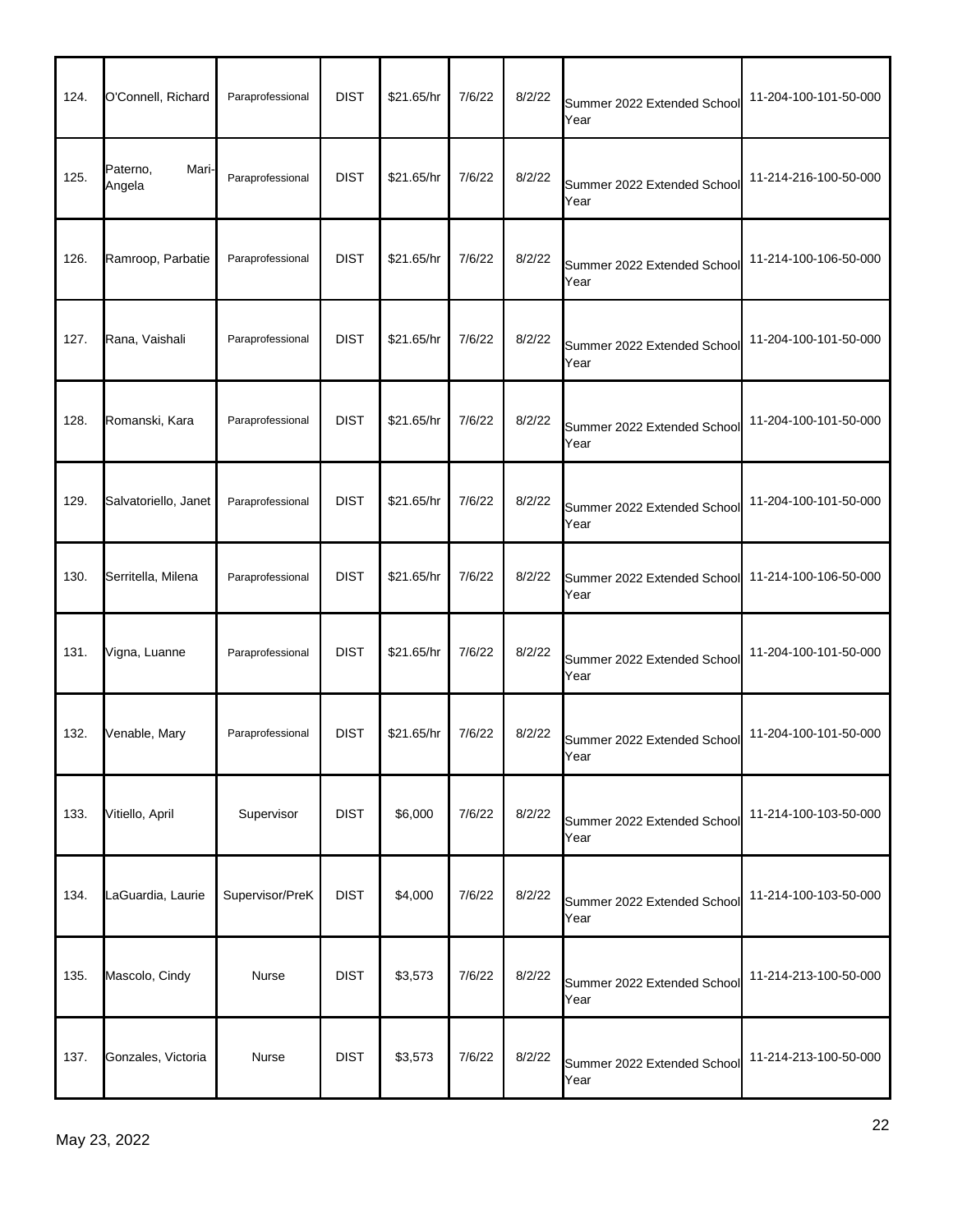| 138. | Thunell, Nancy       | Counselor                 | <b>DIST</b> | \$3,573     | 7/6/22 | 8/2/22  | Summer 2022 Extended School<br>Year    | 11-214-218-100-50-000 |
|------|----------------------|---------------------------|-------------|-------------|--------|---------|----------------------------------------|-----------------------|
| 139. | Chasmar, Karen       | <b>Physical Therapist</b> | <b>DIST</b> | \$3,573     | 7/6/22 | 8/2/22  | Summer 2022 Extended School<br>Year    | 11-204-100-101-50-000 |
| 140. | Gandolfi, Kaitlyn    | Speech Therapist          | <b>DIST</b> | \$3,573     | 7/6/22 | 8/2/22  | Summer 2022 Extended School<br>Year    | 11-000-219-104-00-017 |
| 141. | Huegel, Kelly        | Speech Therapist          | <b>DIST</b> | \$3,573     | 7/6/22 | 8/2/22  | Summer 2022 Extended School<br>Year    | 11-214-216-100-50-000 |
| 142. | Fonseca, Claudia     | Secretary                 | <b>DIST</b> | \$2,165     | 7/6/22 | 8/2/22  | Summer 2022 Extended School<br>Year    | 11-000-240-105-00-017 |
| 143. | Galasso, Cheryl      | Secretary                 | <b>DIST</b> | \$2,165     | 7/6/22 | 8/2/22  | Summer 2022 Extended School<br>Year    | 11-000-240-105-00-017 |
| 144. | Chasmar. Melanie     | Substitute                | <b>DIST</b> | \$153.40/dy | 7/6/22 | 8/2/22  | Summer 2022 Extended School<br>Year    | 11-204-100-101-50-000 |
| 145. | Walsh, Veronica      | Group Leader              | <b>MS</b>   | \$2,040     | 7/1/22 | 6/30/23 | Summer<br>Team<br>Meeting/Orientation  | 11-130-100-101-00-000 |
| 146. | Rovetto, Michael     | Group Leader              | МS          | \$2,040     | 7/1/22 | 6/30/23 | Summer<br>Team<br>Meeting/Orientation  | 11-130-100-101-00-000 |
| 147. | Zazzali, Lynn        | Group Leader              | MS          | \$2,040     | 7/1/22 | 6/30/23 | Summer<br>Team<br>Meeting/Orientation  | 11-130-100-101-00-000 |
| 148. | Alamo, Christina     | Group Leader              | MS          | \$2,040     | 7/1/22 | 6/30/23 | Summer<br>Team<br>Meeting/Orientation  | 11-130-100-101-00-000 |
| 149. | Rubino, Jenna        | Group Leader              | MS          | \$2,040     | 7/1/22 | 6/30/23 | Summer<br>Team<br>Meeting/Orientation  | 11-130-100-101-00-000 |
| 150. | Belthoff, Gaberiella | Group Leader              | MS          | \$2,040     | 7/1/22 | 6/30/23 | Summer<br>Team<br>Meeting/Orientation  | 11-130-100-101-00-000 |
| 151. | Andrews, Katherine   | Teacher                   | RS          | \$50/hr     | 7/1/22 | 8/31/22 | up to 12 hours of RULER Virtual<br>lPD | 20-488-100-100-00-000 |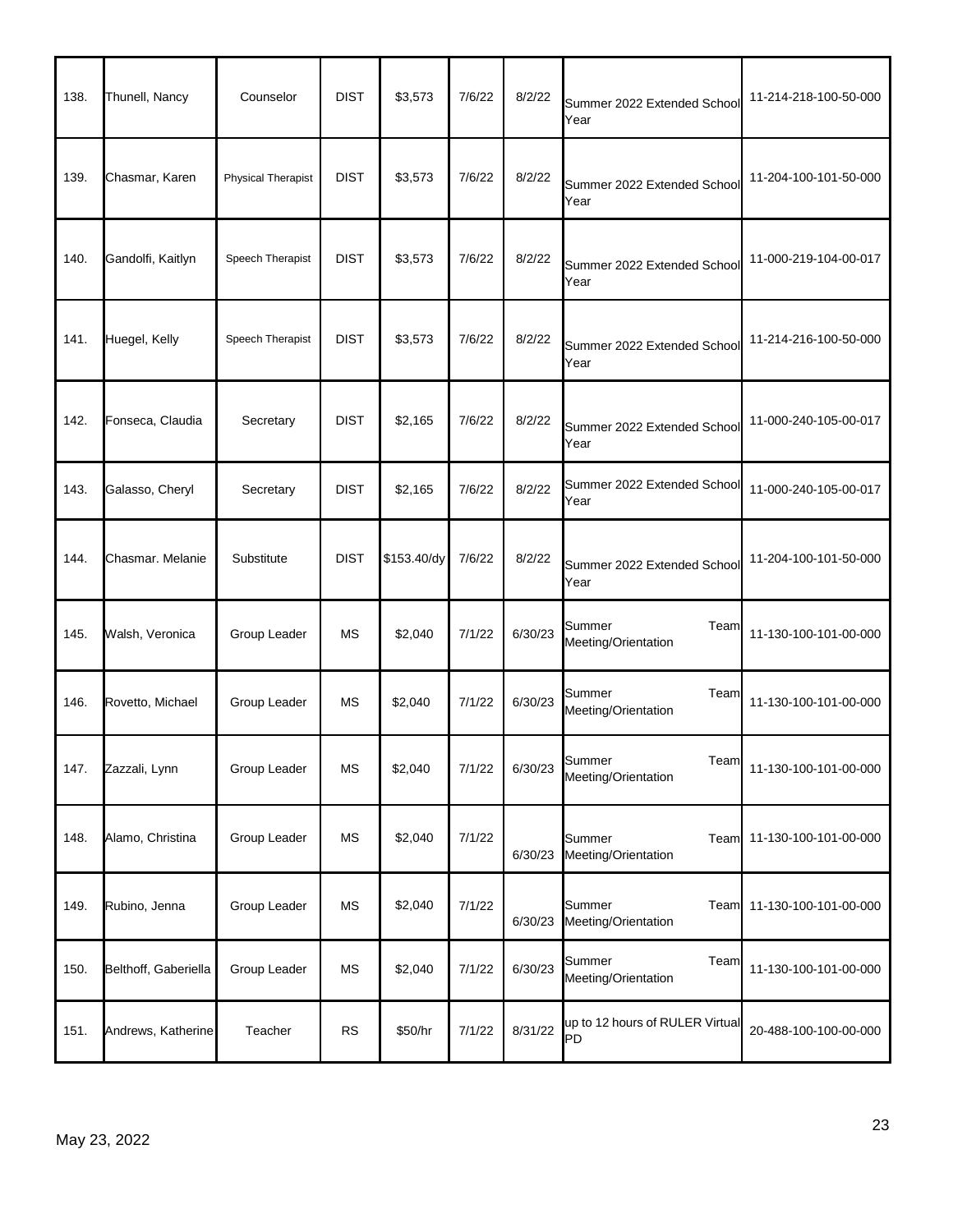| 152. | Lenik, Erin             | Teacher | WS         | \$50/hr | 7/1/22 | 8/31/22 | up to 12 hours of RULER Virtual<br>PD        | 20-488-100-100-00-000 |
|------|-------------------------|---------|------------|---------|--------|---------|----------------------------------------------|-----------------------|
| 153  | Petrillo, Melissa       | Teacher | <b>NHS</b> | \$50/hr | 7/1/22 | 8/31/22 | up to 12 hours of RULER Virtual<br>PD        | 20-488-100-100-00-000 |
| 154. | Soobrattie,<br>Prudence | Teacher | <b>NHS</b> | \$50/hr | 7/1/22 | 8/31/22 | up to 12 hours of RULER Virtual<br>PD        | 20-488-100-100-00-000 |
| 155. | Coppola, Sabino         | Teacher | <b>NHS</b> | \$50/hr | 7/1/22 | 8/31/22 | up to 12 hours of RULER Virtual<br>PD        | 20-488-100-100-00-000 |
| 156. | Vasquez, Alexis         | Teacher | <b>MS</b>  | \$50/hr | 7/1/22 | 8/31/22 | up to 12 hours of RULER Virtual<br>PD        | 20-488-100-100-00-000 |
| 157  | Mustardo, Taylor        | Teacher | <b>NHS</b> | \$50/hr | 7/1/22 | 8/31/22 | up to 12 hours of RULER Virtual<br>PD        | 20-488-100-100-00-000 |
| 158. | Ockenhouse,<br>Andrea   | Teacher | <b>MS</b>  | \$50/hr | 7/1/22 | 8/31/22 | up to 12 hours of RULER Virtual<br>PD        | 20-488-100-100-00-000 |
| 159. | Caithness, Catriona     | Teacher | <b>NHS</b> | \$50/hr | 7/1/22 | 8/31/22 | up to 12 hours of RULER Virtual<br>PD        | 20-488-100-100-00-000 |
| 160. | Alamo, Christina        | Teacher | <b>MS</b>  | \$50/hr | 7/1/22 | 8/31/22 | up to 12 hours of RULER Virtual<br><b>PD</b> | 20-488-100-100-00-000 |

2. **Mr. Kent Bania**, Acting Superintendent of Schools, recommends the Board of Education approve the following **athletic stipends at the contracted rates**. These payments are contingent upon the commencement of the programs. **The following FALL coaches will be paid 9/15/22 and 11/30/22.**

| $\mathbf{1}$ . | Vick, Jarred         | <b>Head Football</b>      | Step 3 | \$9,588 | <b>ATH</b> | 7/1/22 | 6/30/23 | 11-402-100-100-81-400 |
|----------------|----------------------|---------------------------|--------|---------|------------|--------|---------|-----------------------|
| 2.             | Porrino, Robert      | <b>Assistant Football</b> | Step 4 | \$6,936 | <b>ATH</b> | 7/1/22 | 6/30/23 | 11-402-100-100-81-400 |
| 3.             | Kutzleb, Brian       | <b>Assistant Football</b> | Step 4 | \$6,936 | <b>ATH</b> | 7/1/22 | 6/30/23 | 11-402-100-100-81-400 |
| 4.             | Martin, Jeffrey      | <b>Assistant Football</b> | Step 4 | \$6,936 | <b>ATH</b> | 7/1/22 | 6/30/23 | 11-402-100-100-81-400 |
| 5.             | Helm,<br>Christopher | <b>Assistant Football</b> | Step 4 | \$6,936 | <b>ATH</b> | 7/1/22 | 6/30/23 | 11-402-100-100-81-400 |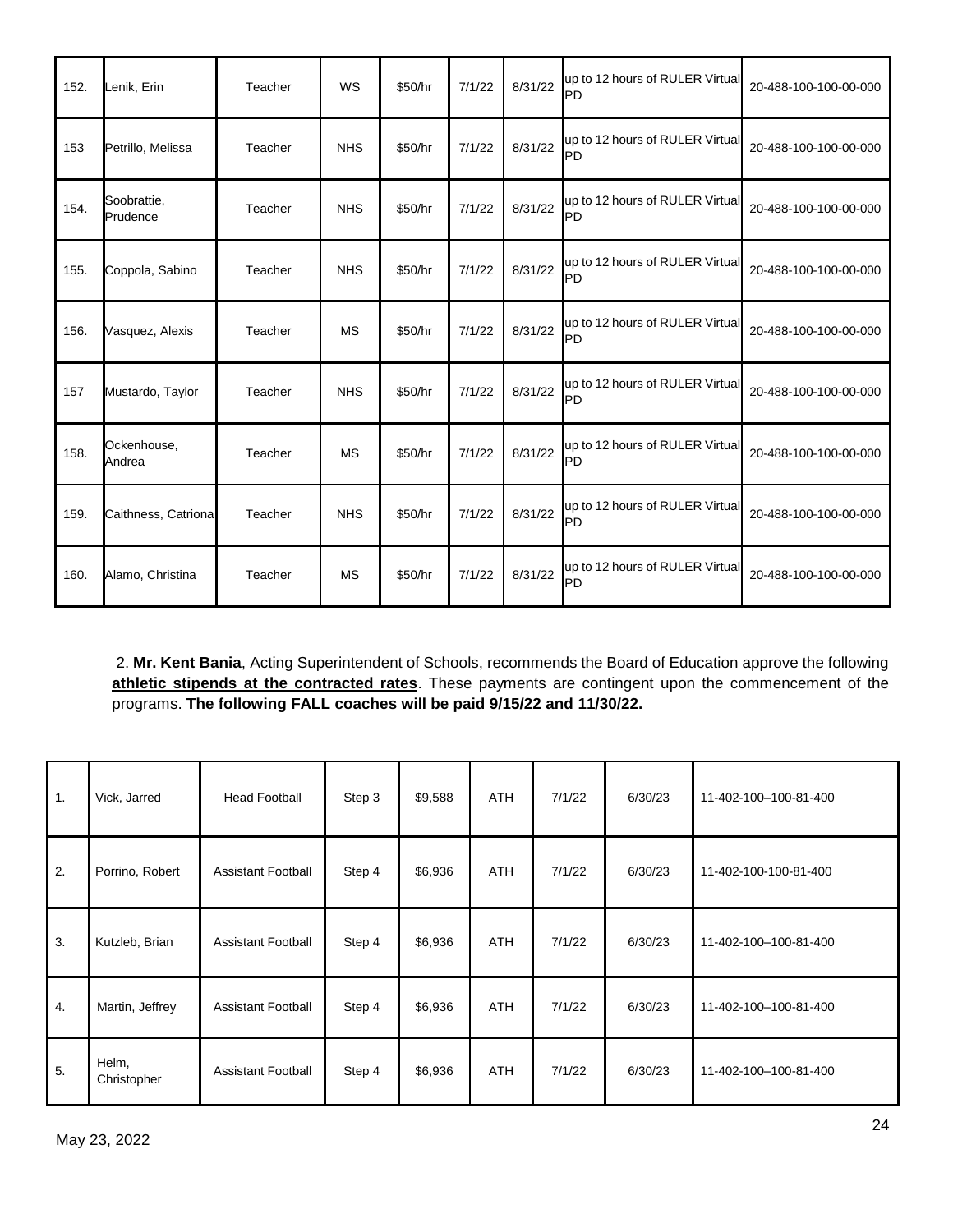| 7.  | Fischetti,<br>Anthony  | <b>Assistant Football</b>        | Step 4 | \$6,936 | ATH        | 7/1/22 | 6/30/23 | 11-402-100-100-81-400 |
|-----|------------------------|----------------------------------|--------|---------|------------|--------|---------|-----------------------|
| 8.  | Melillo, Salvatore     | <b>Head Boys</b><br>Soccer       | Step 2 | \$7,752 | ATH        | 7/1/22 | 6/30/23 | 11-402-100-100-82-400 |
| 9.  | Sasso, Frank           | <b>Assistant Boys</b><br>Soccer  | Step 4 | \$6,120 | <b>ATH</b> | 7/1/22 | 6/30/23 | 11-402-100-100-82-400 |
| 10. | Cassie, Anthony        | <b>Assistant Boys</b><br>Soccer  | Step 3 | \$5,814 | ATH        | 7/1/22 | 6/30/23 | 11-402-100-100-82-400 |
| 11. | Huegel, Kelly          | <b>Assistant Boys</b><br>Soccer  | Step 2 | \$5,610 | ATH        | 7/1/22 | 6/30/23 | 11-402-100-100-82-400 |
| 12. | Caithness,<br>Catriona | <b>Assistant Girls</b><br>Soccer | Step 4 | \$6,120 | ATH        | 7/1/22 | 6/30/23 | 11-402-100-100-86-400 |
| 14. | Mustardo, Taylor       | <b>Assistant Girls</b><br>Soccer | Step 4 | \$6,120 | ATH        | 7/1/22 | 6/30/23 | 11-402-100-100-86-400 |
| 15. | Kealy, Victoria        | <b>Assistant Girls</b><br>Soccer | Step 4 | \$6,120 | ATH        | 7/1/22 | 6/30/23 | 11-402-100-100-86-400 |
| 16. | Feraco, Laura          | <b>Head Cheerleading</b>         | Step 1 | \$5,508 | ATH        | 7/1/22 | 6/30/23 | 11-000-217-100-00-000 |
| 17. | Stabile, Devin         | Assistant<br>Cheerleading        | Step 2 | \$4,080 | ATH        | 7/1/22 | 6/30/23 | 11-000-217-100-00-000 |
| 18. | Martin, Valerie        | <b>Head Girls Tennis</b>         | Step 4 | \$6324  | ATH        | 7/1/22 | 6/30/23 | 11-402-100-100-88-400 |
| 19. | Martin, Joe            | <b>Assistant Girls</b><br>Tennis | Step 4 | \$4,998 | ATH        | 7/1/22 | 6/30/23 | 11-402-100-100-88-400 |
| 20. | McNish, Kara           | <b>Head Cross Country</b>        | Step 3 | \$6,120 | ATH        | 7/1/22 | 6/30/23 | 11-402-100-100-77-400 |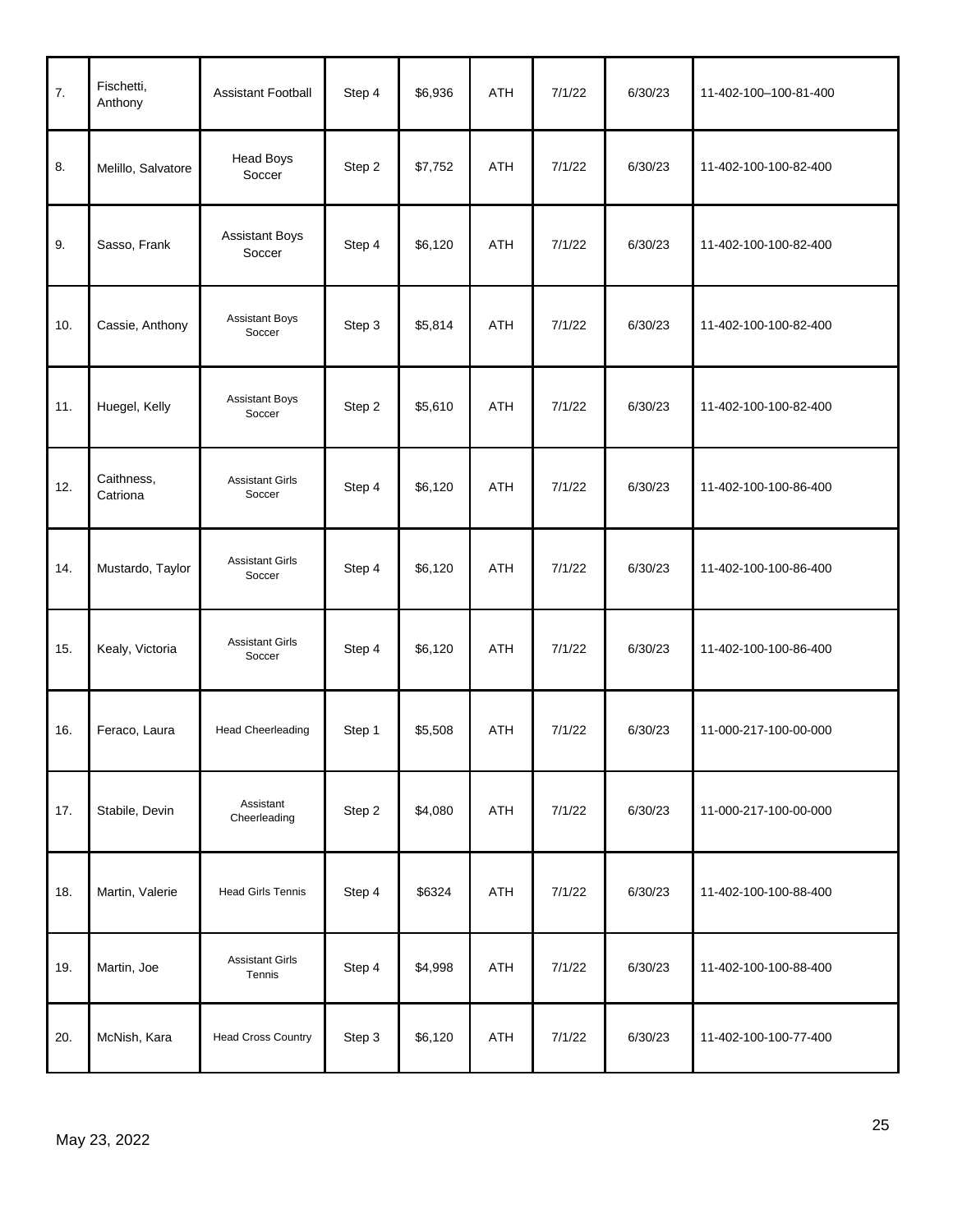| 21. | Ritacco, Nicholas | <b>Assistant Cross</b><br>Country    | Step 3     | \$4,794 | ATH        | 7/1/22 | 6/30/23 | 11-402-100-100-77-400 |
|-----|-------------------|--------------------------------------|------------|---------|------------|--------|---------|-----------------------|
| 22. | Luberto, Emily    | <b>Head Girls</b><br>Volleyball      | Step 2     | \$5,814 | ATH        | 7/1/22 | 6/30/23 | 11-402-100-100-89-400 |
| 23. | Reilly, Kevin     | <b>Assistant Girls</b><br>Volleyball | Step 2     | \$4,488 | ATH        | 7/1/22 | 6/30/23 | 11-402-100-100-89-400 |
| 24. | Gewecke, Amy      | <b>Assistant Girls</b><br>Volleyball | Step 2     | \$4,488 | <b>ATH</b> | 7/1/22 | 6/30/23 | 11-402-100-100-89-400 |
| 25. | Gewecke, Amy      | <b>Equipment Manager</b>             | Step 4     | \$8,160 | ATH        | 7/1/22 | 6/30/23 | 11-402-100-100-70-400 |
| 26. | Koribanick, Brian | Football VOL                         | <b>VOL</b> | \$0     | ATH        | 7/1/22 | 6/30/23 | N/A                   |
| 27. | Padilla, Michael  | Football VOL                         | <b>VOL</b> | \$0     | ATH        | 7/1/22 | 6/30/23 | N/A                   |
| 28. | Melillo, Robert   | Football VOL                         | <b>VOL</b> | \$0     | ATH        | 7/1/22 | 6/30/23 | N/A                   |
| 29. | Gabriele, Sal     | Football VOL                         | <b>VOL</b> | \$0     | ATH        | 7/1/22 | 6/30/23 | N/A                   |
| 30. | Alberti, Anthony  | Football VOL                         | <b>VOL</b> | \$0     | ATH        | 7/1/22 | 6/30/23 | N/A                   |
| 31. | Coppola, Sabino   | Football VOL                         | <b>VOL</b> | \$0     | <b>ATH</b> | 7/1/22 | 6/30/23 | N/A                   |
| 32. | Bustos, Matt      | Strength and<br>Conditioning VOL     | <b>VOL</b> | \$0     | <b>ATH</b> | 7/1/22 | 6/30/23 | N/A                   |

#### **J. Benefits Opt-Outs**

**Mr. Kent Bania**, Acting Superintendent of Schools, recommends the Board of Education approve the payments to employees who have opted out of the district's benefits plan.

| . . | Alvarez, John       | Teacher | \$1.750 | HS | 1/1/22 | 6/30/22 | Opt Out Waiver - 1st<br>Payment 6/15/22 | 11-000-252-100-00-000 |
|-----|---------------------|---------|---------|----|--------|---------|-----------------------------------------|-----------------------|
| 2.  | Amoroso.<br>Deborah | LDTC    | \$1.750 | WS | 1/1/22 | 6/30/22 | Opt Out Waiver - 1st<br>Payment 6/15/22 | 11-000-252-100-00-000 |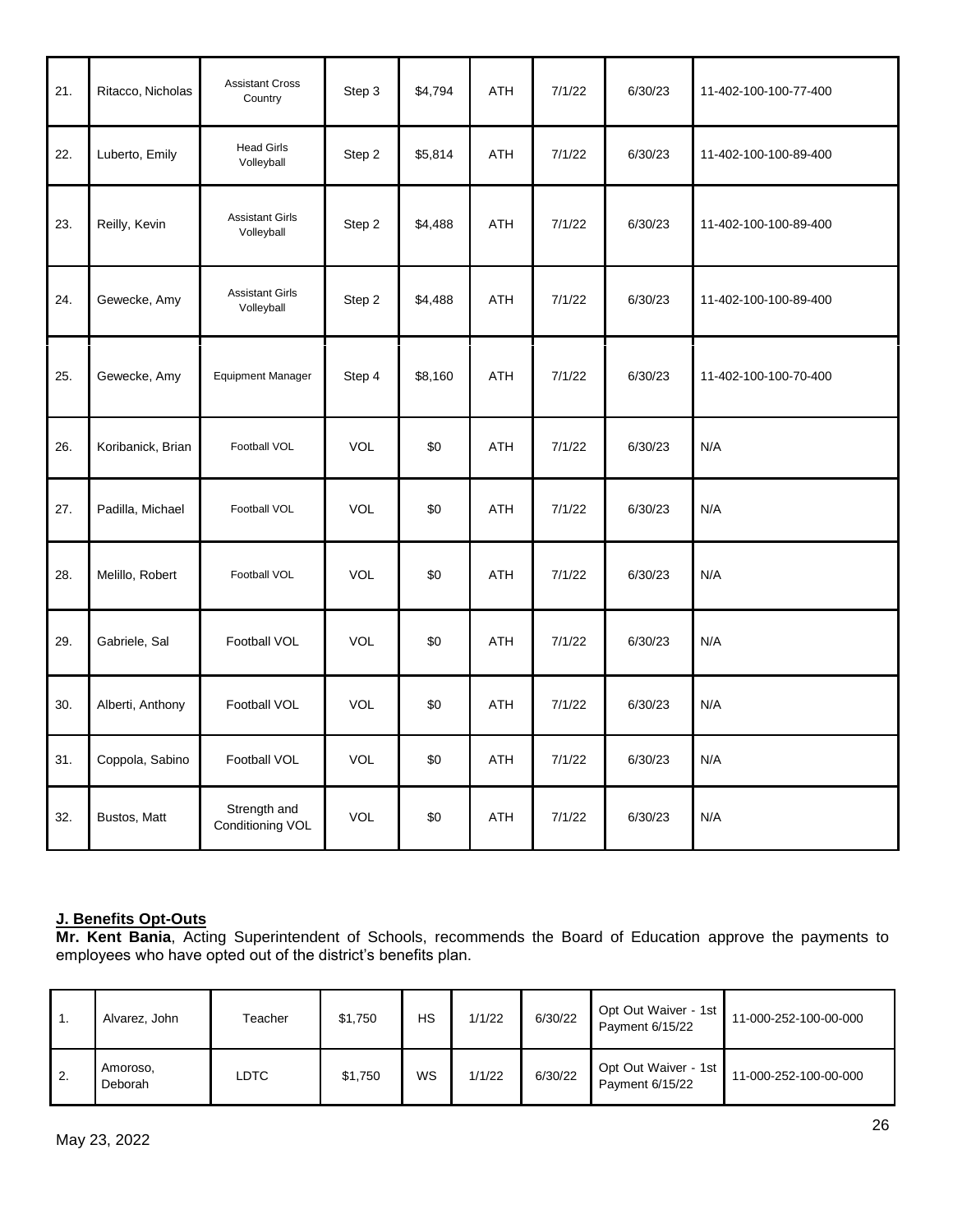| 3.  | Ariemma,<br>Gabriella       | Paraprofessional      | \$1,750  | SG          | 1/1/22 | 6/30/22 | Opt Out Waiver - 1st<br>Payment 6/15/22 | 11-000-252-100-00-000 |
|-----|-----------------------------|-----------------------|----------|-------------|--------|---------|-----------------------------------------|-----------------------|
| 4.  | Aviles, Persis              | Guidance<br>Counselor | \$1,750  | <b>HS</b>   | 1/1/22 | 6/30/22 | Opt Out Waiver - 1st<br>Payment 6/15/22 | 11-000-252-100-00-000 |
| 5.  | Behrens, Peter              | Teacher               | \$1,750  | <b>RS</b>   | 1/1/22 | 6/30/22 | Opt Out Waiver - 1st<br>Payment 6/15/22 | 11-000-252-100-00-000 |
| 7.  | Benavides,<br><b>Brooke</b> | <b>English Coord</b>  | \$1,750  | <b>DIST</b> | 1/1/22 | 6/30/22 | Opt Out Waiver - 1st<br>Payment 6/15/22 | 11-000-252-100-00-000 |
| 8.  | Bergen, Abigail             | Therapist             | \$1,750  | <b>MS</b>   | 1/1/22 | 6/30/22 | Opt Out Waiver - 1st<br>Payment 6/15/22 | 11-000-252-100-00-000 |
| 9.  | Boyle, Jean                 | Secretary             | \$38.36  | <b>DIST</b> | 1/1/22 | 1/4/22  | Opt Out Waiver - 1st<br>Payment 6/15/22 | 11-000-252-100-00-000 |
| 10. | Cappetta. Alan              | Paraprofessional      | \$1,750  | <b>HS</b>   | 1/1/22 | 6/30/22 | Opt Out Waiver - 1st<br>Payment 6/15/22 | 11-000-252-100-00-000 |
| 11. | Celentano,<br>Alexandra     | Teacher               | \$1,750  | <b>RS</b>   | 1/1/22 | 6/30/22 | Opt Out Waiver - 1st<br>Payment 6/15/22 | 11-000-252-100-00-000 |
| 12. | Cerniglia, Kelli            | Teacher               | \$1,750  | WS          | 1/1/22 | 6/30/22 | Opt Out Waiver - 1st<br>Payment 6/15/22 | 11-000-252-100-00-000 |
| 13. | Cipoletti, Kailyn           | Teacher               | \$1,750  | SG          | 1/1/22 | 6/30/22 | Opt Out Waiver - 1st<br>Payment 6/15/22 | 11-000-252-100-00-000 |
| 14. | Coppola, Sabino             | Teacher               | \$1,750  | <b>HS</b>   | 1/1/22 | 6/30/22 | Opt Out Waiver - 1st<br>Payment 6/15/22 | 11-000-252-100-00-000 |
| 15. | Crescitelli, Dawn           | Teacher               | \$583.34 | WS          | 1/1/22 | 2/28/22 | Opt Out Waiver - 1st<br>Payment 6/15/22 | 11-000-252-100-00-000 |
| 16. | Crisp, Nicole               | Teacher               | \$1,750  | <b>HS</b>   | 1/1/22 | 6/30/22 | Opt Out Waiver - 1st<br>Payment 6/15/22 | 11-000-252-100-00-000 |
| 17. | Crowe, Nicole               | Teacher               | \$1,750  | <b>HS</b>   | 1/1/22 | 6/30/22 | Opt Out Waiver - 1st<br>Payment 6/15/22 | 11-000-252-100-00-000 |
| 18. | Cunningham,<br>Nancy        | Secretary             | \$1,750  | <b>DIST</b> | 1/1/22 | 6/30/22 | Opt Out Waiver - 1st<br>Payment 6/15/22 | 11-000-252-100-00-000 |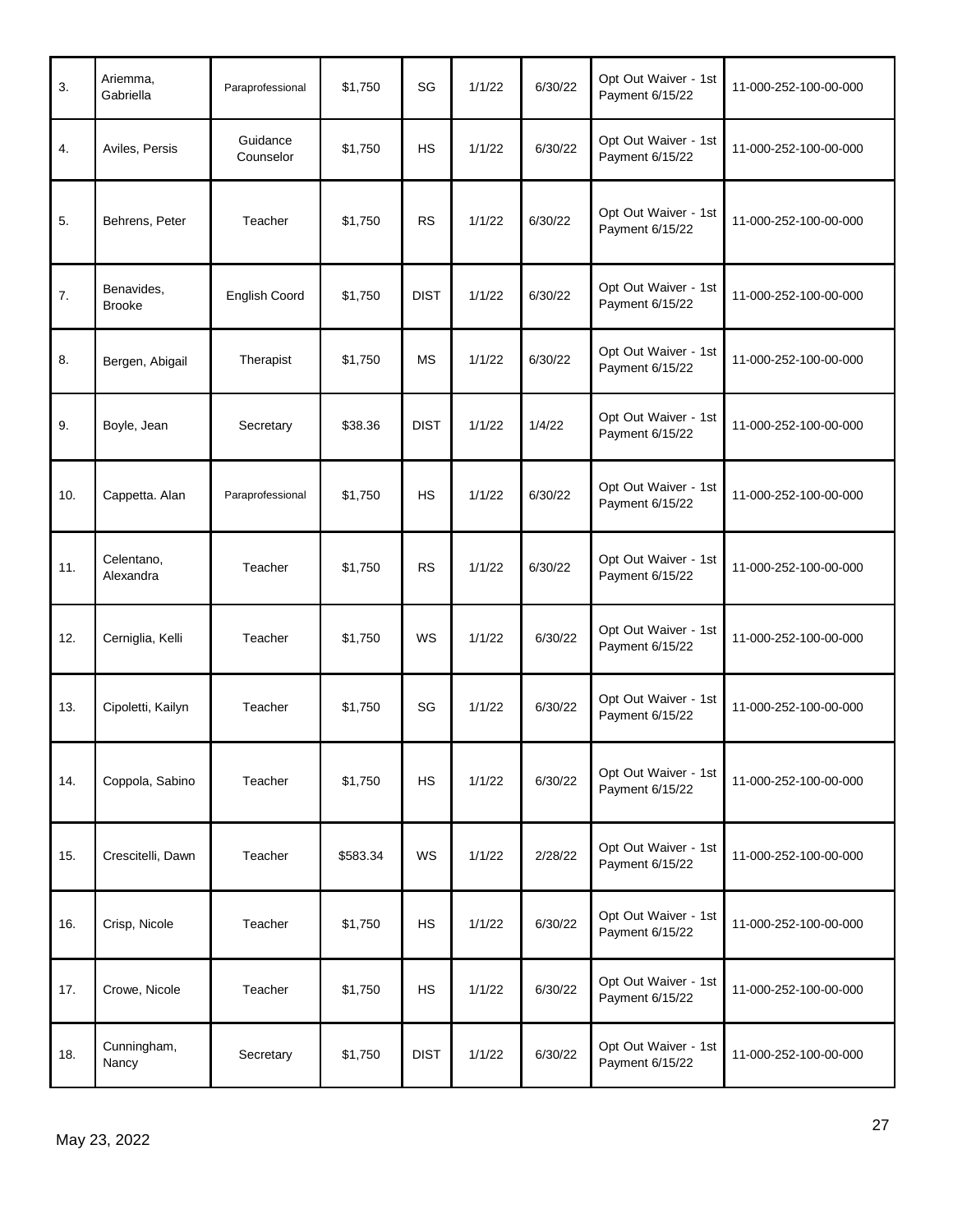| 19. | Datri, Stephanie       | Teacher                          | \$1,750    | LS          | 1/1/22 | 6/30/22 | Opt Out Waiver - 1st<br>Payment 6/15/22 | 11-000-252-100-00-000 |
|-----|------------------------|----------------------------------|------------|-------------|--------|---------|-----------------------------------------|-----------------------|
| 20. | DeLitta, Michelle      | Teacher                          | \$1,750    | LS          | 1/1/22 | 6/30/22 | Opt Out Waiver - 1st<br>Payment 6/15/22 | 11-000-252-100-00-000 |
| 21. | DellaFave,<br>Megan    | Teacher                          | \$1,750    | <b>HS</b>   | 1/1/22 | 6/30/22 | Opt Out Waiver - 1st<br>Payment 6/15/22 | 11-000-252-100-00-000 |
| 22. | DelVecchio,<br>Michael | Custodian                        | \$1,621.38 | WS          | 1/1/22 | 6/17/22 | Opt Out Waiver - 1st<br>Payment 6/15/22 | 11-000-252-100-00-000 |
| 23. | DeMeglio,<br>Jennifer  | Paraprofessional                 | \$1,750    | LS          | 1/1/22 | 6/30/22 | Opt Out Waiver - 1st<br>Payment 6/15/22 | 11-000-252-100-00-000 |
| 24. | DeSomma, Meliss<br>a   | Teacher                          | \$1,750    | <b>RS</b>   | 1/1/22 | 6/30/22 | Opt Out Waiver - 1st<br>Payment 6/15/22 | 11-000-252-100-00-000 |
| 25. | Devore,<br>Jacquelyn   | Vice Principal                   | \$1,750    | <b>HS</b>   | 1/1/22 | 6/30/22 | Opt Out Waiver - 1st<br>Payment 6/15/22 | 11-000-252-100-00-000 |
| 26. | DeWald, Josh           | Teacher                          | \$1,750    | <b>DIST</b> | 1/1/22 | 6/30/22 | Opt Out Waiver - 1st<br>Payment 6/15/22 | 11-000-252-100-00-000 |
| 27  | DiPisa, David          | <b>Business</b><br>Administrator | \$1,750    | <b>DIST</b> | 1/1/22 | 6/30/22 | Opt Out Waiver - 1st<br>Payment 6/15/22 | 11-000-252-100-00-000 |
| 28. | DiPopolo, Jaclyn       | Teacher                          | \$1,750    | <b>HS</b>   | 1/1/22 | 6/30/22 | Opt Out Waiver - 1st<br>Payment 6/15/22 | 11-000-252-100-00-000 |
| 29. | D'Onofrio, Bonnie      | Paraprofessional                 | \$1,750    | RS          | 1/1/22 | 6/30/22 | Opt Out Waiver - 1st<br>Payment 6/15/22 | 11-000-252-100-00-000 |
| 30. | Dunn, Phyllis          | <b>Bus Aide</b>                  | \$1,750    | <b>DIST</b> | 1/1/22 | 6/30/22 | Opt Out Waiver - 1st<br>Payment 6/15/22 | 11-000-252-100-00-000 |
| 31. | Dwyer, III, Joseph     | SS Coord                         | \$1,750    | <b>DIST</b> | 1/1/22 | 6/30/22 | Opt Out Waiver - 1st<br>Payment 6/15/22 | 11-000-252-100-00-000 |
| 32. | Farro, Jennifer        | Teacher                          | \$1,750    | LS          | 1/1/22 | 6/30/22 | Opt Out Waiver - 1st<br>Payment 6/15/22 | 11-000-252-100-00-000 |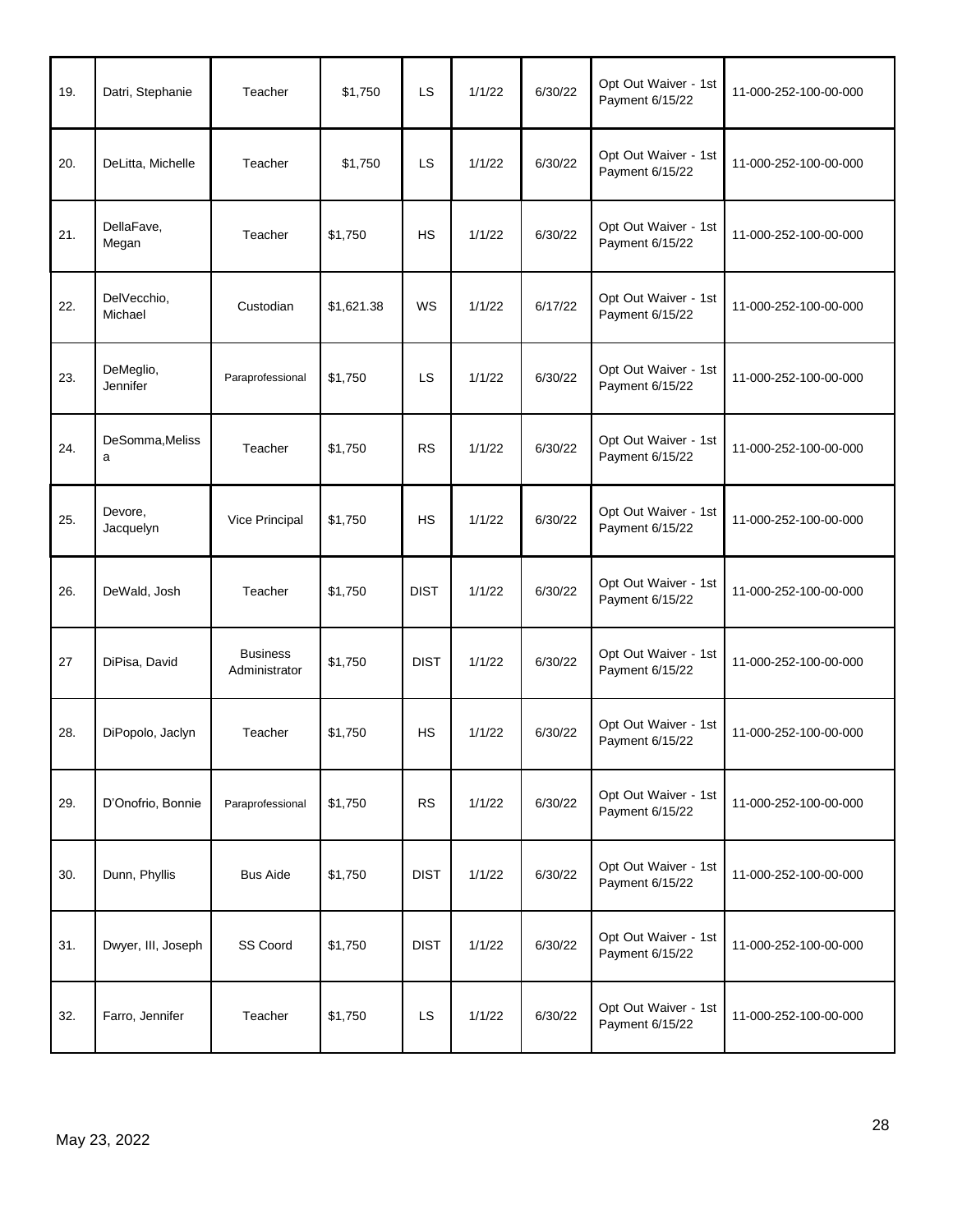| 33. | Favetta, Amy      | Teacher               | \$1,750    | <b>WS</b>   | 1/1/22  | 6/30/22 | Opt Out Waiver - 1st<br>Payment 6/15/22 | 11-000-252-100-00-000 |
|-----|-------------------|-----------------------|------------|-------------|---------|---------|-----------------------------------------|-----------------------|
| 34. | Feijo, Patricia   | <b>Bus Aide</b>       | \$1,750    | <b>DIST</b> | 1/1/22  | 6/30/22 | Opt Out Waiver - 1st<br>Payment 6/15/22 | 11-000-252-100-00-000 |
| 35. | Ferrara, Natale   | Residency<br>Officer  | \$1,750    | <b>DIST</b> | 1/1/22  | 6/30/22 | Opt Out Waiver - 1st<br>Payment 6/15/22 | 11-000-252-100-00-000 |
| 36. | Festa, Danielle   | Librarian             | \$1,554.25 | <b>HS</b>   | 1/22/22 | 6/30/22 | Opt Out Waiver - 1st<br>Payment 6/15/22 | 11-000-252-100-00-000 |
| 37. | Fossella, John    | Teacher               | \$1,750    | <b>HS</b>   | 1/1/22  | 6/30/22 | Opt Out Waiver - 1st<br>Payment 6/15/22 | 11-000-252-100-00-000 |
| 38. | Francello, Erika  | Teacher               | \$1,750    | YS          | 1/1/22  | 6/30/22 | Opt Out Waiver - 1st<br>Payment 6/15/22 | 11-000-252-100-00-000 |
| 39. | Galasso, Cheryl   | Secretary             | \$1,750    | SG          | 1/1/22  | 6/30/22 | Opt Out Waiver - 1st<br>Payment 6/15/22 | 11-000-252-100-00-000 |
| 40. | Gennace, Alisa    | Guidance<br>Counselor | \$1,750    | <b>MS</b>   | 1/1/22  | 6/30/22 | Opt Out Waiver - 1st<br>Payment 6/15/22 | 11-000-252-100-00-000 |
| 41. | Gerrity, Megan    | Teacher               | \$1,750    | LS          | 1/1/22  | 6/30/22 | Opt Out Waiver - 1st<br>Payment 6/15/22 | 11-000-252-100-00-000 |
| 42. | Granelli, Loma    | Teacher               | \$1,750    | <b>HS</b>   | 1/1/22  | 6/30/22 | Opt Out Waiver - 1st<br>Payment 6/15/22 | 11-000-252-100-00-000 |
| 43. | Grant, Thomas     | Teacher               | \$1,750    | SG          | 1/1/22  | 6/30/22 | Opt Out Waiver - 1st<br>Payment 6/15/22 | 11-000-252-100-00-000 |
| 44. | Gumbs, Alina      | Teacher               | \$1,750    | <b>HS</b>   | 1/1/22  | 6/30/22 | Opt Out Waiver - 1st<br>Payment 6/15/22 | 11-000-252-100-00-000 |
| 45. | Gurrieri, Michael | Teacher               | \$1,750    | <b>HS</b>   | 1/1/22  | 6/30/22 | Opt Out Waiver - 1st<br>Payment 6/15/22 | 11-000-252-100-00-000 |
| 45. | Hebert, Arlene    | Bookkeeper            | \$1,750    | <b>DIST</b> | 1/1/22  | 6/30/22 | Opt Out Waiver - 1st<br>Payment 6/15/22 | 11-000-252-100-00-000 |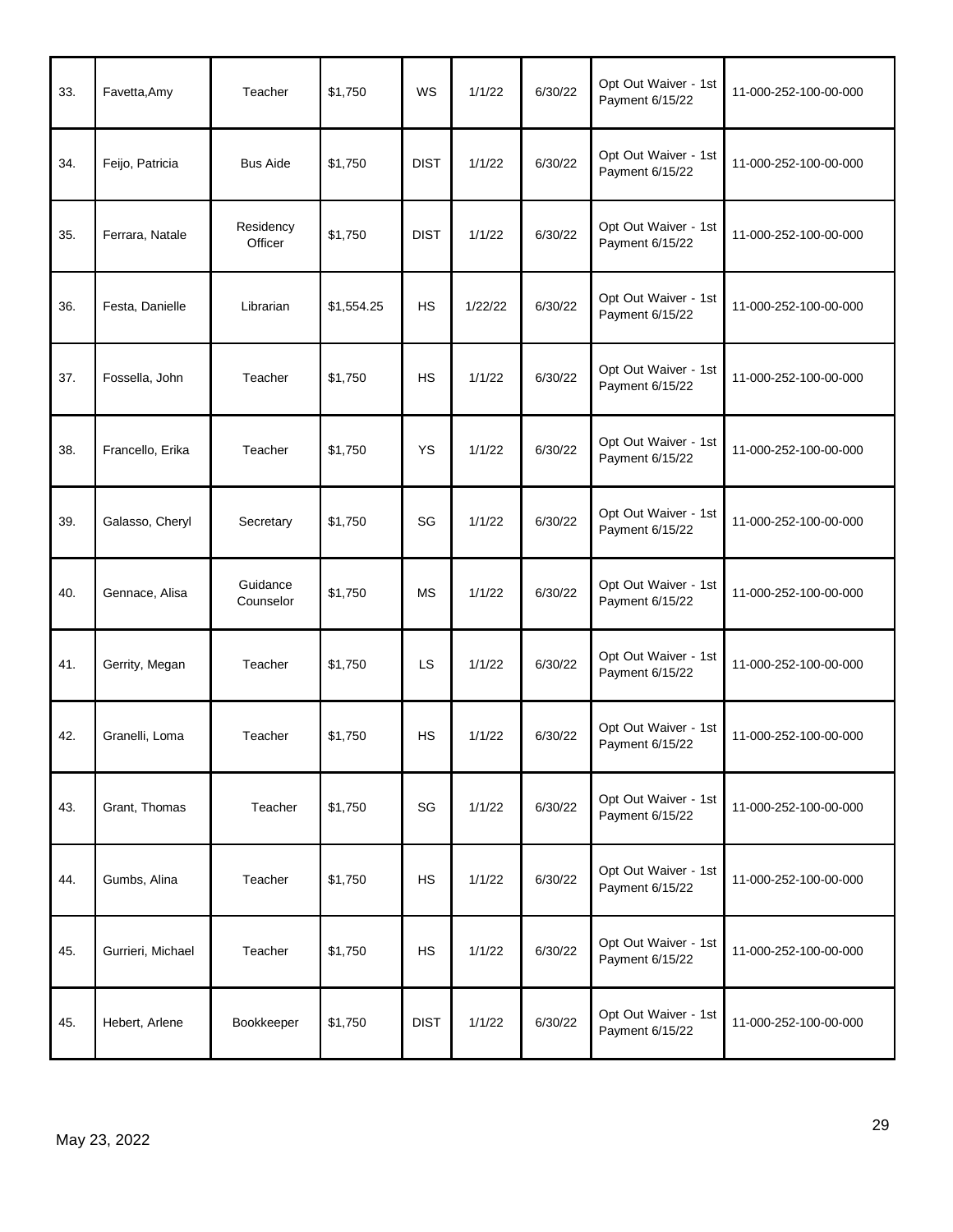| 46. | Holland, Doreen         | Teacher             | \$1,750 | SG        | 1/1/22 | 6/30/22 | Opt Out Waiver - 1st<br>Payment 6/15/22 | 11-000-252-100-00-000 |
|-----|-------------------------|---------------------|---------|-----------|--------|---------|-----------------------------------------|-----------------------|
| 47. | Horris, Allison         | Teacher             | \$1,750 | LS        | 1/1/22 | 6/30/22 | Opt Out Waiver - 1st<br>Payment 6/15/22 | 11-000-252-100-00-000 |
| 48. | Huegel, Kelly           | Speech<br>Therapist | \$1,750 | SG        | 1/1/22 | 6/30/22 | Opt Out Waiver - 1st<br>Payment 6/15/22 | 11-000-252-100-00-000 |
| 49. | Ippolito, Doretta       | Paraprofessional    | \$1,750 | <b>MS</b> | 1/1/22 | 6/30/22 | Opt Out Waiver - 1st<br>Payment 6/15/22 | 11-000-252-100-00-000 |
| 50. | Ippolito, Michele       | Teacher             | \$1,750 | <b>MS</b> | 1/1/22 | 6/30/22 | Opt Out Waiver - 1st<br>Payment 6/15/22 | 11-000-252-100-00-000 |
| 51. | Jasnowitz, Holly        | Teacher             | \$1,750 | <b>RS</b> | 1/1/22 | 6/30/22 | Opt Out Waiver - 1st<br>Payment 6/15/22 | 11-000-252-100-00-000 |
| 52. | Jiritano, Jennifer      | Teacher             | \$1,750 | LS        | 1/1/22 | 6/30/22 | Opt Out Waiver - 1st<br>Payment 6/15/22 | 11-000-252-100-00-000 |
| 53. | Johnston, David         | Vice Principal      | \$1,750 | <b>MS</b> | 1/1/22 | 6/30/22 | Opt Out Waiver - 1st<br>Payment 6/15/22 | 11-000-252-100-00-000 |
| 54. | Klingler, Brittany      | Teacher             | \$1,750 | WS        | 1/1/22 | 6/30/22 | Opt Out Waiver - 1st<br>Payment 6/15/22 | 11-000-252-100-00-000 |
| 55. | Lennon,<br>Stephanie    | Teacher             | \$1,750 | <b>RS</b> | 1/1/22 | 6/30/22 | Opt Out Waiver - 1st<br>Payment 6/15/22 | 11-000-252-100-00-000 |
| 57. | Lodato, Amelia          | Teacher             | \$1,750 | <b>HS</b> | 1/1/22 | 6/30/22 | Opt Out Waiver - 1st<br>Payment 6/15/22 | 11-000-252-100-00-000 |
| 58. | Maldonado,<br>Jenna     | Teacher             | \$1,750 | <b>YS</b> | 1/1/22 | 6/30/22 | Opt Out Waiver - 1st<br>Payment 6/15/22 | 11-000-252-100-00-000 |
| 59. | Manley, Jessica         | Teacher             | \$1,750 | <b>MS</b> | 1/1/22 | 6/30/22 | Opt Out Waiver - 1st<br>Payment 6/15/22 | 11-000-252-100-00-000 |
| 60. | Mastalski,<br>Christina | Teacher             | \$1,750 | LS        | 1/1/22 | 6/30/22 | Opt Out Waiver - 1st<br>Payment 6/15/22 | 11-000-252-100-00-000 |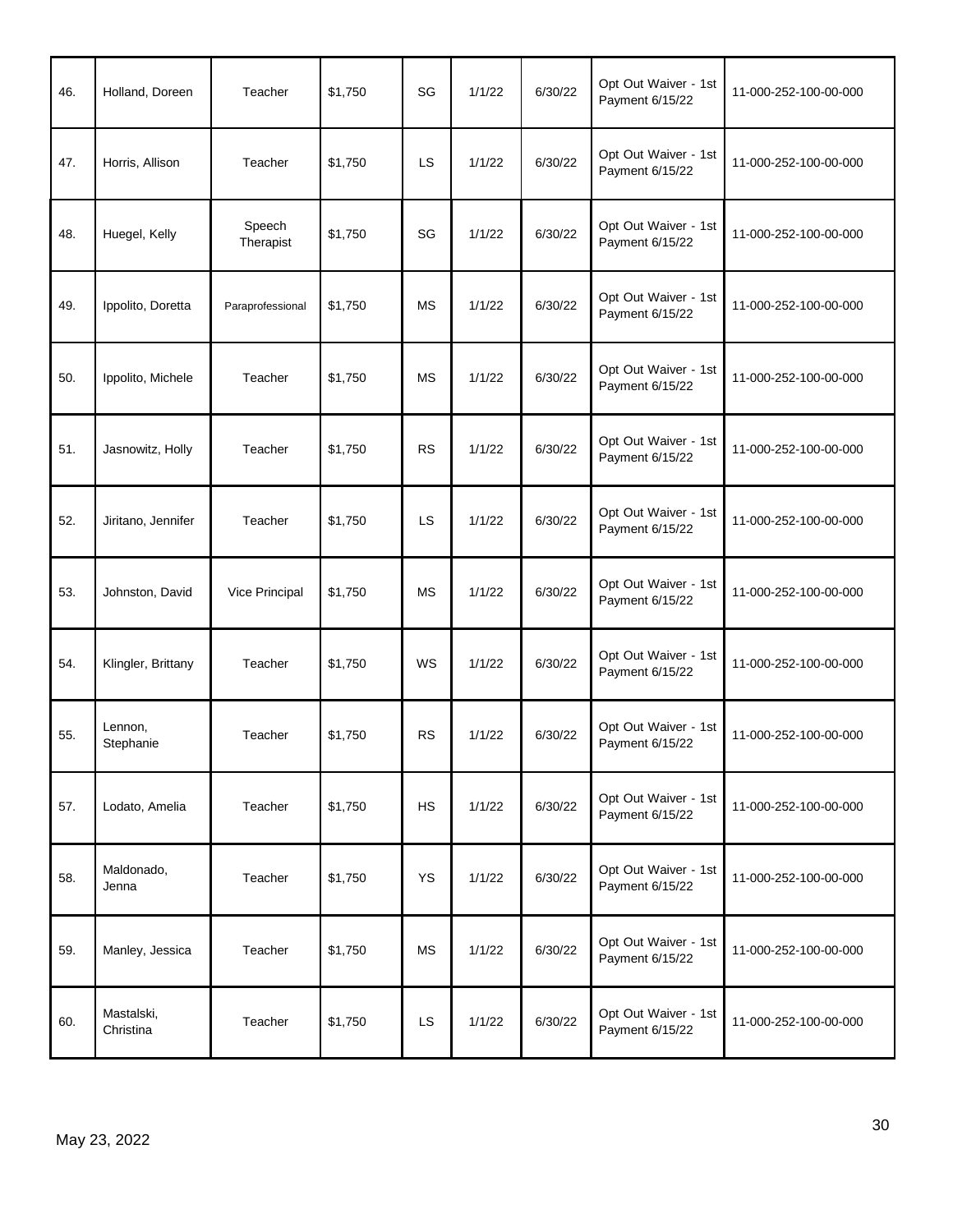| 61. | Matturro, Victoria         | Teacher          | \$1,750 | SG          | 1/1/22 | 6/30/22 | Opt Out Waiver - 1st<br>Payment 6/15/22 | 11-000-252-100-00-000 |
|-----|----------------------------|------------------|---------|-------------|--------|---------|-----------------------------------------|-----------------------|
| 62. | McDonnell, Linda           | Teacher          | \$1,750 | <b>MS</b>   | 1/1/22 | 6/30/22 | Opt Out Waiver - 1st<br>Payment 6/15/22 | 11-000-252-100-00-000 |
| 63. | McNamara,<br>Jennifer      | Teacher          | \$1,750 | <b>HS</b>   | 1/1/22 | 6/30/22 | Opt Out Waiver - 1st<br>Payment 6/15/22 | 11-000-252-100-00-000 |
| 64. | Minervini, Dana            | Teacher          | \$1,750 | <b>MS</b>   | 1/1/22 | 6/30/22 | Opt Out Waiver - 1st<br>Payment 6/15/22 | 11-000-252-100-00-000 |
| 65. | Misner, Sarah              | Teacher          | \$1,750 | <b>MS</b>   | 1/1/22 | 6/30/22 | Opt Out Waiver - 1st<br>Payment 6/15/22 | 11-000-252-100-00-000 |
| 66. | Mitschow, Julie            | <b>WL Coord</b>  | \$1,750 | <b>DIST</b> | 1/1/22 | 6/30/22 | Opt Out Waiver - 1st<br>Payment 6/15/22 | 11-000-252-100-00-000 |
| 66. | Morais-Oliveira,<br>Sandra | Paraprofessional | \$1,750 | SG          | 1/1/22 | 6/30/22 | Opt Out Waiver - 1st<br>Payment 6/15/22 | 11-000-252-100-00-000 |
| 67. | Mosca, Danielle            | Teacher          | \$1,750 | <b>RS</b>   | 1/1/22 | 6/30/22 | Opt Out Waiver - 1st<br>Payment 6/15/22 | 11-000-252-100-00-000 |
| 68. | Moscaritola,<br>Anthony    | <b>IT Tech</b>   | \$1,750 | <b>DIST</b> | 1/1/22 | 6/30/22 | Opt Out Waiver - 1st<br>Payment 6/15/22 | 11-000-252-100-00-000 |
| 67. | Muniz-Bermo,<br>Maria      | Teacher          | \$1,750 | <b>MS</b>   | 1/1/22 | 6/30/22 | Opt Out Waiver - 1st<br>Payment 6/15/22 | 11-000-252-100-00-000 |
| 68. | Ocejo, Michael             | Psychologist     | \$1,750 | <b>HS</b>   | 1/1/22 | 6/30/22 | Opt Out Waiver - 1st<br>Payment 6/15/22 | 11-000-252-100-00-000 |
| 69. | O'Halloran, Toni           | Paraprofessional | \$1,750 | <b>RS</b>   | 1/1/22 | 6/30/22 | Opt Out Waiver - 1st<br>Payment 6/15/22 | 11-000-252-100-00-000 |
| 70. | Pappas, Peggy              | Teacher          | \$1,750 | <b>HS</b>   | 1/1/22 | 6/30/22 | Opt Out Waiver - 1st<br>Payment 6/15/22 | 11-000-252-100-00-000 |
| 71. | Parigi, Michael            | Dir of Maint     | \$1,750 | <b>DIST</b> | 1/1/22 | 6/30/22 | Opt Out Waiver - 1st<br>Payment 6/15/22 | 11-000-252-100-00-000 |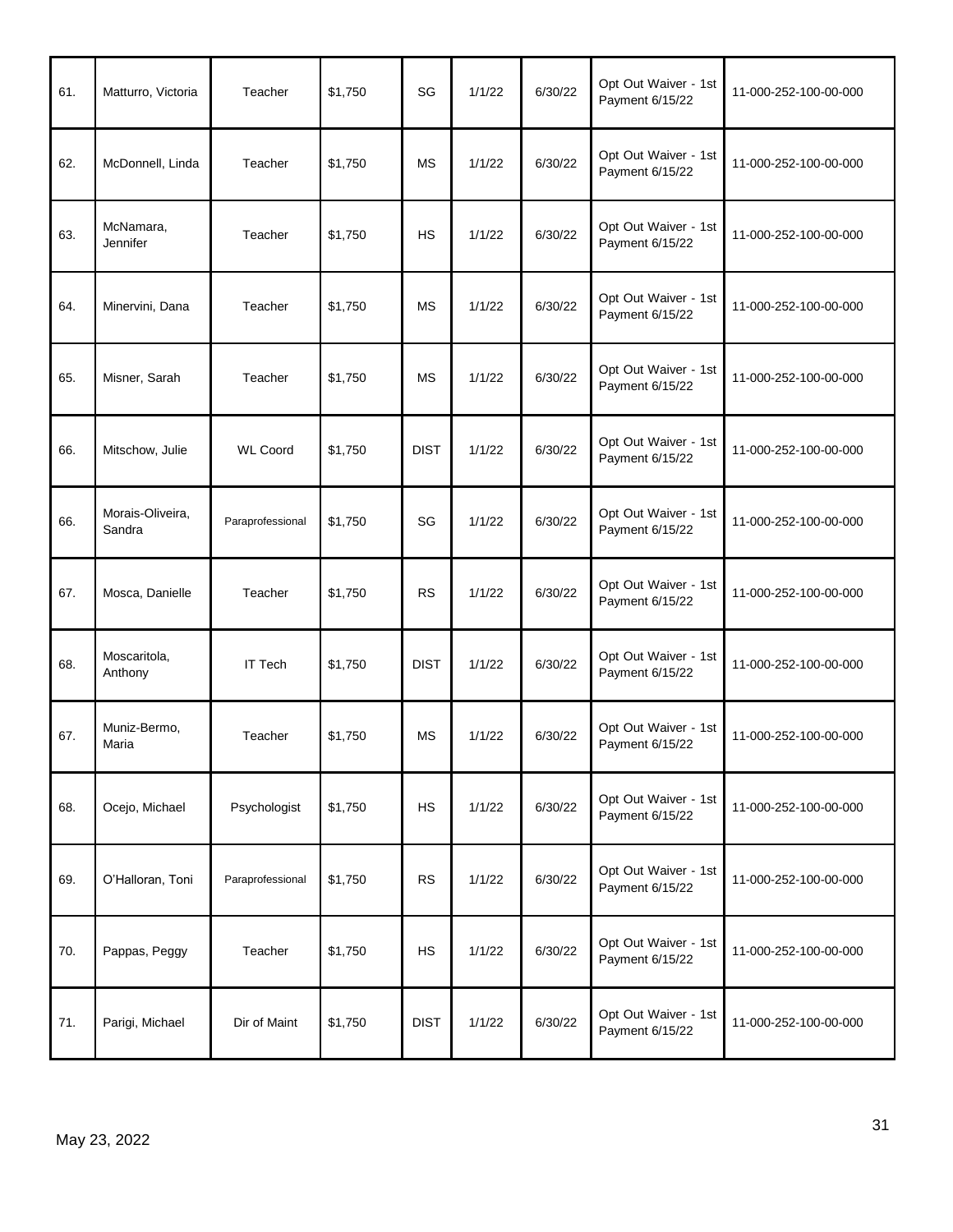| 72. | Piotrowski, Olivia | Teacher             | \$1,750 | <b>MS</b>   | 1/1/22 | 6/30/22 | Opt Out Waiver - 1st<br>Payment 6/15/22 | 11-000-252-100-00-000 |
|-----|--------------------|---------------------|---------|-------------|--------|---------|-----------------------------------------|-----------------------|
| 73. | Polanco, Belgica   | Asst. BA            | \$1,750 | <b>DIST</b> | 1/1/22 | 6/30/22 | Opt Out Waiver - 1st<br>Payment 6/15/22 | 11-000-252-100-00-000 |
| 74. | Polk, Christine    | Teacher             | \$1,750 | HS          | 1/1/22 | 6/30/22 | Opt Out Waiver - 1st<br>Payment 6/15/22 | 11-000-252-100-00-000 |
| 75. | Pontoriero, Elisa  | Speech<br>Therapist | \$1,750 | <b>HS</b>   | 1/1/22 | 6/30/22 | Opt Out Waiver - 1st<br>Payment 6/15/22 | 11-000-252-100-00-000 |
| 76. | Porrino, Robert    | Teacher             | \$1,750 | <b>HS</b>   | 1/1/22 | 6/30/22 | Opt Out Waiver - 1st<br>Payment 6/15/22 | 11-000-252-100-00-000 |
| 77. | Puzio, Eric        | Teacher             | \$1,750 | HS          | 1/1/22 | 6/30/22 | Opt Out Waiver - 1st<br>Payment 6/15/22 | 11-000-252-100-00-000 |
| 78. | Raia, Erin         | Psychologist        | \$1,750 | <b>MS</b>   | 1/1/22 | 6/30/22 | Opt Out Waiver - 1st<br>Payment 6/15/22 | 11-000-252-100-00-000 |
| 79. | Reilly, Bianca     | Teacher             | \$1,750 | <b>MS</b>   | 1/1/22 | 6/30/22 | Opt Out Waiver - 1st<br>Payment 6/15/22 | 11-000-252-100-00-000 |
| 80. | Reo, Ashley        | Teacher             | \$1,750 | LS          | 1/1/22 | 6/30/22 | Opt Out Waiver - 1st<br>Payment 6/15/22 | 11-000-252-100-00-000 |
| 81. | Ricciardi, Brielle | Teacher             | \$1,750 | LS          | 1/1/22 | 6/30/22 | Opt Out Waiver - 1st<br>Payment 6/15/22 | 11-000-252-100-00-000 |
| 82. | Rivera, Jose       | Grounds             | \$1,750 | <b>DIST</b> | 1/1/22 | 6/30/22 | Opt Out Waiver - 1st<br>Payment 6/15/22 | 11-000-252-100-00-000 |
| 83. | Rothkopf, Ashley   | Teacher             | \$1,750 | <b>HS</b>   | 1/1/22 | 6/30/22 | Opt Out Waiver - 1st<br>Payment 6/15/22 | 11-000-252-100-00-000 |
| 84  | Rotondo, Amelia    | Teacher             | \$1,750 | WS          | 1/1/22 | 6/30/22 | Opt Out Waiver - 1st<br>Payment 6/15/22 | 11-000-252-100-00-000 |
| 85. | Satter, John       | <b>Bus Driver</b>   | \$1,750 | <b>DIST</b> | 1/1/22 | 6/30/22 | Opt Out Waiver - 1st<br>Payment 6/15/22 | 11-000-252-100-00-000 |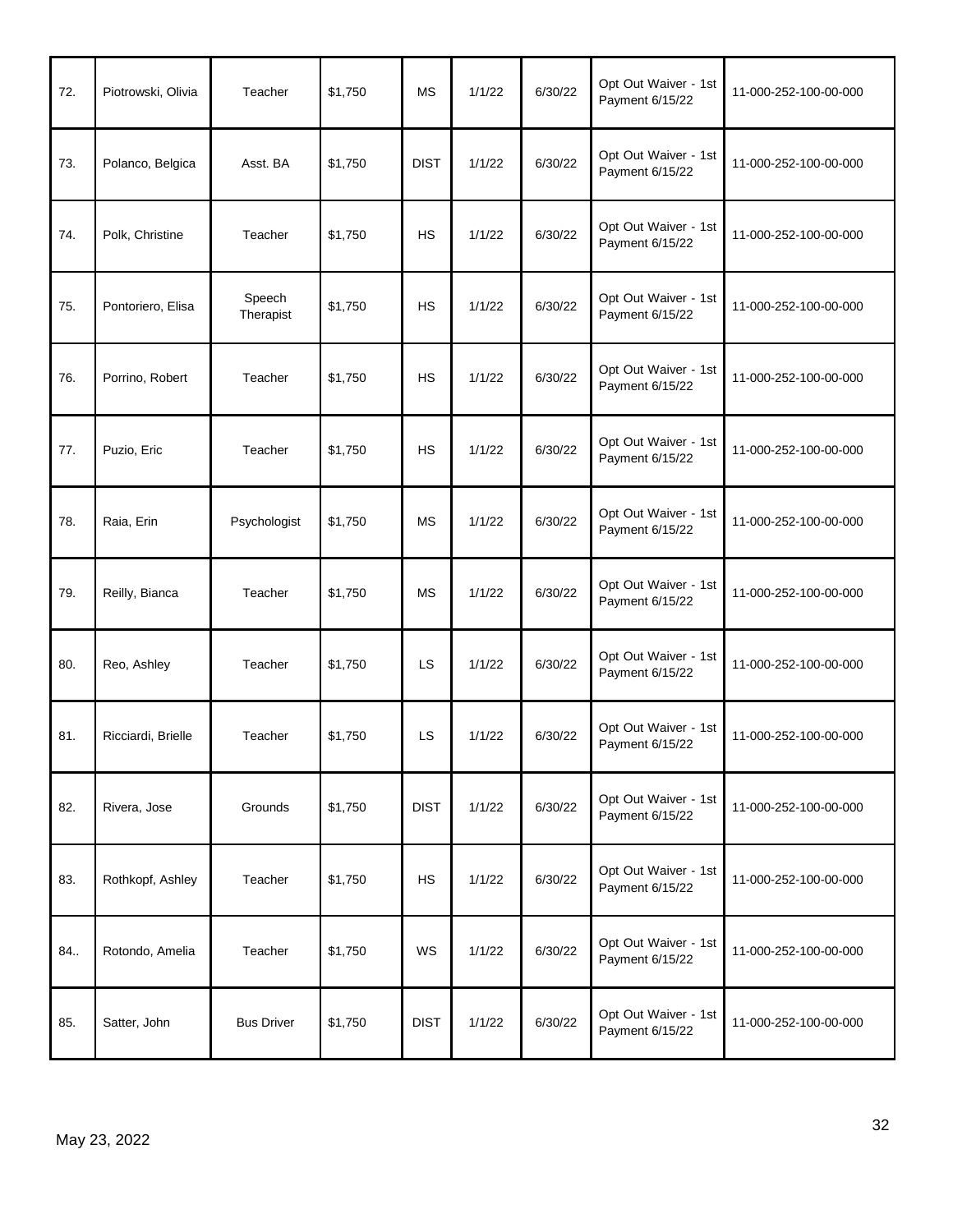| 86. | Savoia, Joseph             | <b>Bus Driver</b> | \$1,750  | <b>DIST</b> | 1/1/22 | 6/30/22 | Opt Out Waiver - 1st<br>Payment 6/15/22 | 11-000-252-100-00-000 |
|-----|----------------------------|-------------------|----------|-------------|--------|---------|-----------------------------------------|-----------------------|
| 87. | Scardigno,<br>Amanda       | Teacher           | \$961.32 | <b>MS</b>   | 1/1/22 | 6/30/22 | Opt Out Waiver - 1st<br>Payment 6/15/22 | 11-000-252-100-00-000 |
| 88. | Scimeca, Ashley            | Teacher           | \$1,750  | <b>HS</b>   | 1/1/22 | 6/30/22 | Opt Out Waiver - 1st<br>Payment 6/15/22 | 11-000-252-100-00-000 |
| 89. | Scully, Amanda             | Teacher           | \$1,750  | <b>RS</b>   | 1/1/22 | 6/30/22 | Opt Out Waiver - 1st<br>Payment 6/15/22 | 11-000-252-100-00-000 |
| 90. | Servidio, Tiffany          | Teacher           | \$1,750  | <b>RS</b>   | 1/1/22 | 6/30/22 | Opt Out Waiver - 1st<br>Payment 6/15/22 | 11-000-252-100-00-000 |
| 91. | Shaw, James                | Teacher           | \$1,750  | <b>HS</b>   | 1/1/22 | 6/30/22 | Opt Out Waiver - 1st<br>Payment 6/15/22 | 11-000-252-100-00-000 |
| 92. | Shoja, Jessica             | Dir of Tech       | \$1,750  | <b>DIST</b> | 1/1/22 | 6/30/22 | Opt Out Waiver - 1st<br>Payment 6/15/22 | 11-000-252-100-00-000 |
| 93. | Sibello, Richard           | <b>Bus Driver</b> | \$1,750  | <b>DIST</b> | 1/1/22 | 6/30/22 | Opt Out Waiver - 1st<br>Payment 6/15/22 | 11-000-252-100-00-000 |
| 94. | Soobrattie,<br>Prudence    | Teacher           | \$1,750  | <b>HS</b>   | 1/1/22 | 6/30/22 | Opt Out Waiver - 1st<br>Payment 6/15/22 | 11-000-252-100-00-000 |
| 95. | Sorensen, David            | Teacher           | \$1,750  | <b>HS</b>   | 1/1/22 | 6/30/22 | Opt Out Waiver - 1st<br>Payment 6/15/22 | 11-000-252-100-00-000 |
| 96. | Stoffers,<br>Elizabeth     | Nurse             | \$1,750  | <b>MS</b>   | 1/1/22 | 6/30/22 | Opt Out Waiver - 1st<br>Payment 6/15/22 | 11-000-252-100-00-000 |
| 97. | Stoffers, Michael          | Teacher           | \$1,750  | <b>MS</b>   | 1/1/22 | 6/30/22 | Opt Out Waiver - 1st<br>Payment 6/15/22 | 11-000-252-100-00-000 |
| 98. | Strus, Theresa             | Teacher           | \$1,750  | SG          | 1/1/22 | 6/30/22 | Opt Out Waiver - 1st<br>Payment 6/15/22 | 11-000-252-100-00-000 |
| 99. | Suarez-McNulty,<br>Cynthia | Teacher           | \$1,750  | <b>RS</b>   | 1/1/22 | 6/30/22 | Opt Out Waiver - 1st<br>Payment 6/15/22 | 11-000-252-100-00-000 |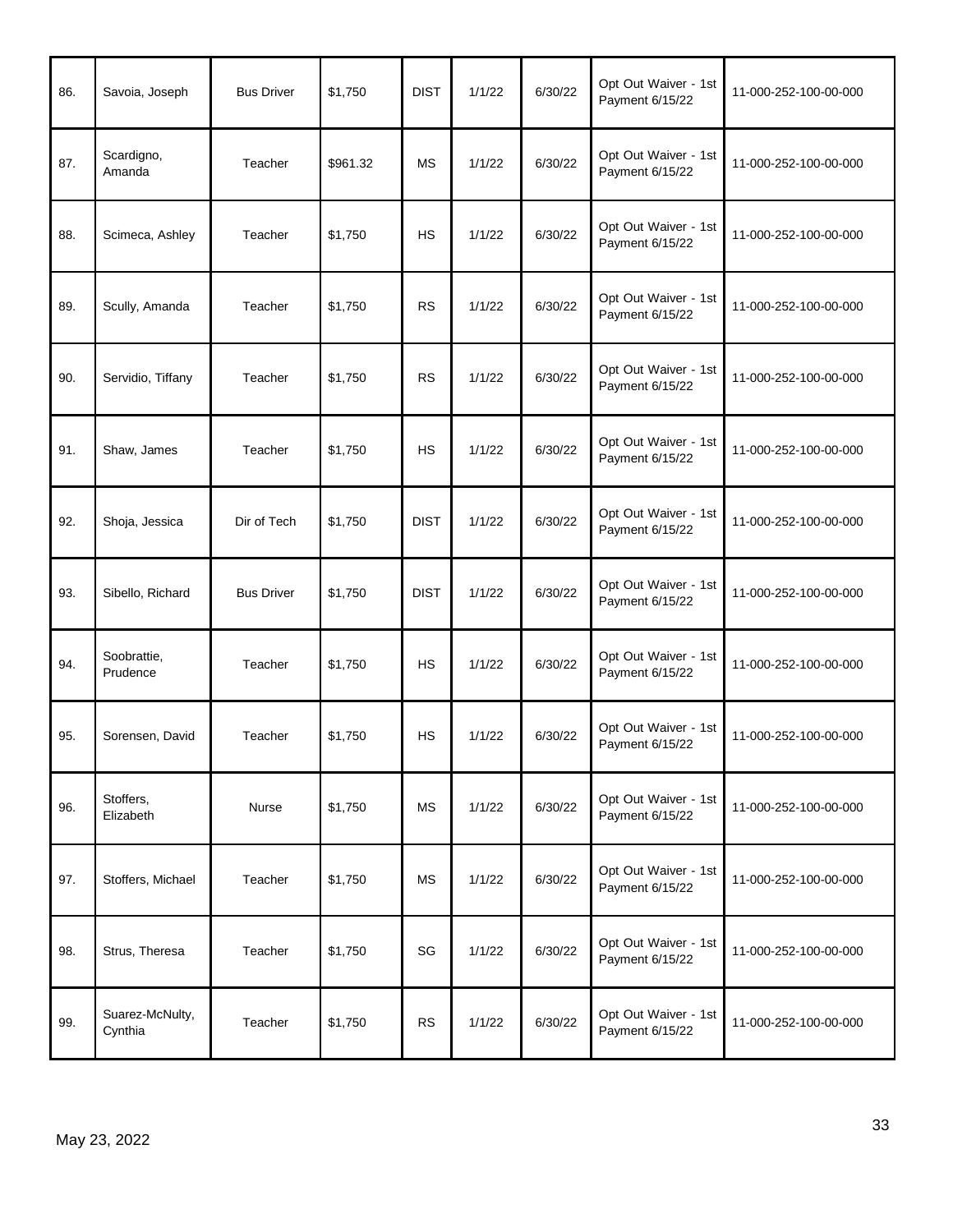| 100. | Tiene, Debra                     | Teacher         | \$1,750    | SG          | 1/1/22 | 6/30/22 | Opt Out Waiver - 1st<br>Payment 6/15/22                      | 11-000-252-100-00-000 |
|------|----------------------------------|-----------------|------------|-------------|--------|---------|--------------------------------------------------------------|-----------------------|
| 101. | Tirrito, Nicole                  | Teacher         | \$1,750    | <b>HS</b>   | 1/1/22 | 6/30/22 | Opt Out Waiver - 1st<br>Payment 6/15/22                      | 11-000-252-100-00-000 |
| 102. | Trachta-<br>Guashino,<br>Heather | Teacher         | \$1,750    | <b>RS</b>   | 1/1/22 | 6/30/22 | Opt Out Waiver - 1st<br>Payment 6/15/22                      | 11-000-252-100-00-000 |
| 103. | Tunis, Ralph                     | <b>Bus Aide</b> | \$1,750    | <b>DIST</b> | 1/1/22 | 6/30/22 | Opt Out Waiver - 1st<br>Payment 6/15/22                      | 11-000-252-100-00-000 |
| 104. | Viemeister, lan                  | <b>IT Tech</b>  | \$1,750    | <b>DIST</b> | 1/1/22 | 6/30/22 | Opt Out Waiver - 1st<br>Payment 6/15/22                      | 11-000-252-100-00-000 |
| 105. | Vinca, Albiona                   | Teacher         | \$1,750    | <b>MS</b>   | 1/1/22 | 6/30/22 | Opt Out Waiver - 1st<br>Payment 6/15/22                      | 11-000-252-100-00-000 |
| 106. | Webb, Justine                    | Teacher         | \$1,750    | <b>HS</b>   | 1/1/22 | 6/30/22 | Opt Out Waiver - 1st<br>Payment 6/15/22                      | 11-000-252-100-00-000 |
| 107. | Weinstein,<br>Christopher        | Teacher         | \$1,750    | <b>RS</b>   | 1/1/22 | 6/30/22 | Opt Out Waiver - 1st<br>Payment 6/15/22                      | 11-000-252-100-00-000 |
| 108. | Zullo, Luann                     | Teacher         | \$1,750    | <b>MS</b>   | 1/1/22 | 6/30/22 | Opt Out Waiver - 1st<br>Payment 6/15/22                      | 11-000-252-100-00-000 |
| 109. | Lotito, Anthony                  | Custodian       | \$1,288.26 | <b>HS</b>   | 1/1/22 | 6/30/22 | Enrollment<br><b>NJEHP</b><br>Benefit 1st Payment<br>6/15/22 | 11-000252-100-00-000  |
| 110. | Whritenour,<br>Joseph            | Custodian       | \$497.52   | <b>RS</b>   | 1/1/22 | 6/30/22 | <b>NJEHP</b><br>Enrollment<br>Benefit 1st Payment<br>6/15/22 | 11-000252-100-00-000  |

# **Old Business**

## **New Business**